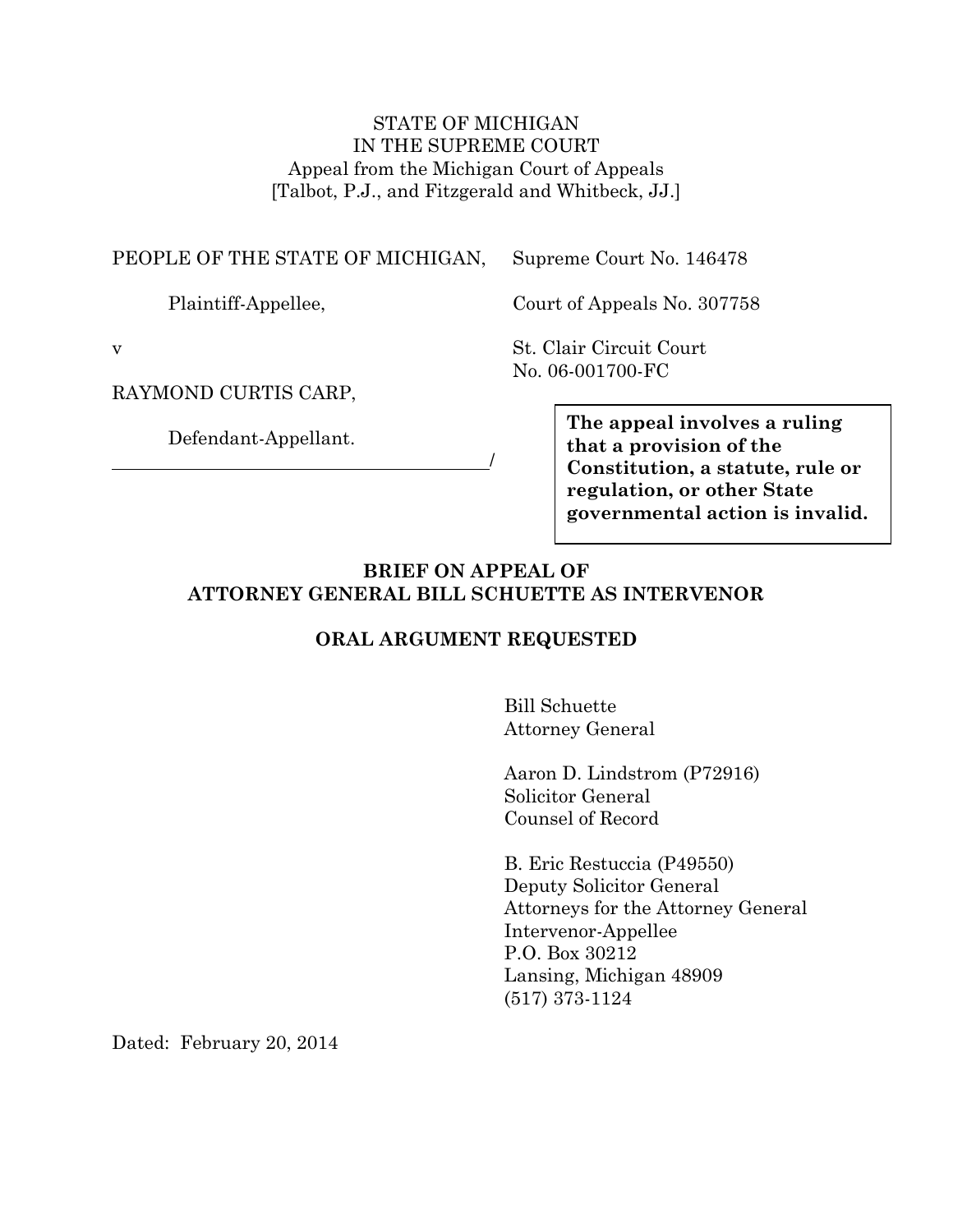<span id="page-1-0"></span>

|     |           |                                                                                      | Page                                                                                                                                 |  |
|-----|-----------|--------------------------------------------------------------------------------------|--------------------------------------------------------------------------------------------------------------------------------------|--|
|     |           |                                                                                      |                                                                                                                                      |  |
|     |           |                                                                                      |                                                                                                                                      |  |
|     |           |                                                                                      |                                                                                                                                      |  |
|     |           |                                                                                      |                                                                                                                                      |  |
|     |           |                                                                                      |                                                                                                                                      |  |
|     |           |                                                                                      |                                                                                                                                      |  |
| I.  |           | The <i>Miller</i> decision does not apply retroactively under <i>Teague v Lane</i> , |                                                                                                                                      |  |
|     | A.        |                                                                                      |                                                                                                                                      |  |
|     |           | 1.                                                                                   |                                                                                                                                      |  |
|     |           | 2.                                                                                   | The new rule that the U.S. Supreme Court announced in                                                                                |  |
|     |           | 3.                                                                                   | The new procedural rule that the U.S. Supreme Court                                                                                  |  |
|     | <b>B.</b> |                                                                                      | The fact that Jackson's case in <i>Miller</i> was on collateral review is<br>24                                                      |  |
| II. |           |                                                                                      | <i>Miller</i> does not apply retroactively under <i>People v Maxson</i> , 482 Mich<br>26                                             |  |
|     | А.        |                                                                                      | The three prongs of <i>Maxson</i> all support the conclusion that<br>27                                                              |  |
|     |           | 1.                                                                                   | The first prong of <i>Maxson</i> on the "purpose of the rule" is<br>inapplicable to <i>Miller</i> because the new rule is irrelevant |  |
|     |           | 2.                                                                                   | The second prong also supports the conclusion that <i>Miller</i><br>29                                                               |  |
|     |           | 3.                                                                                   | The third prong weighs against retroactivity as well32                                                                               |  |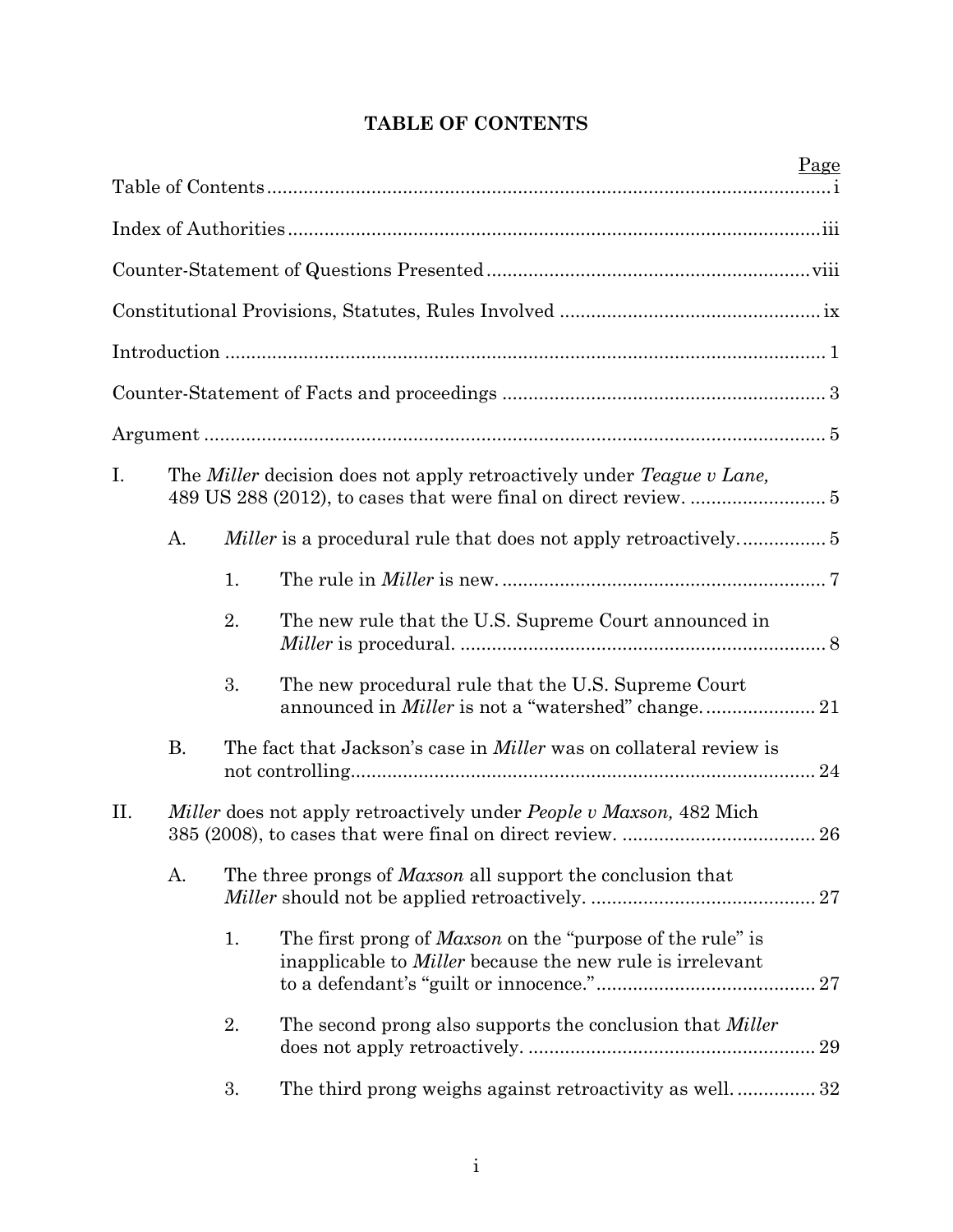| The Maxson test based on the overruled decision of Linkletter is |  |
|------------------------------------------------------------------|--|
|                                                                  |  |
|                                                                  |  |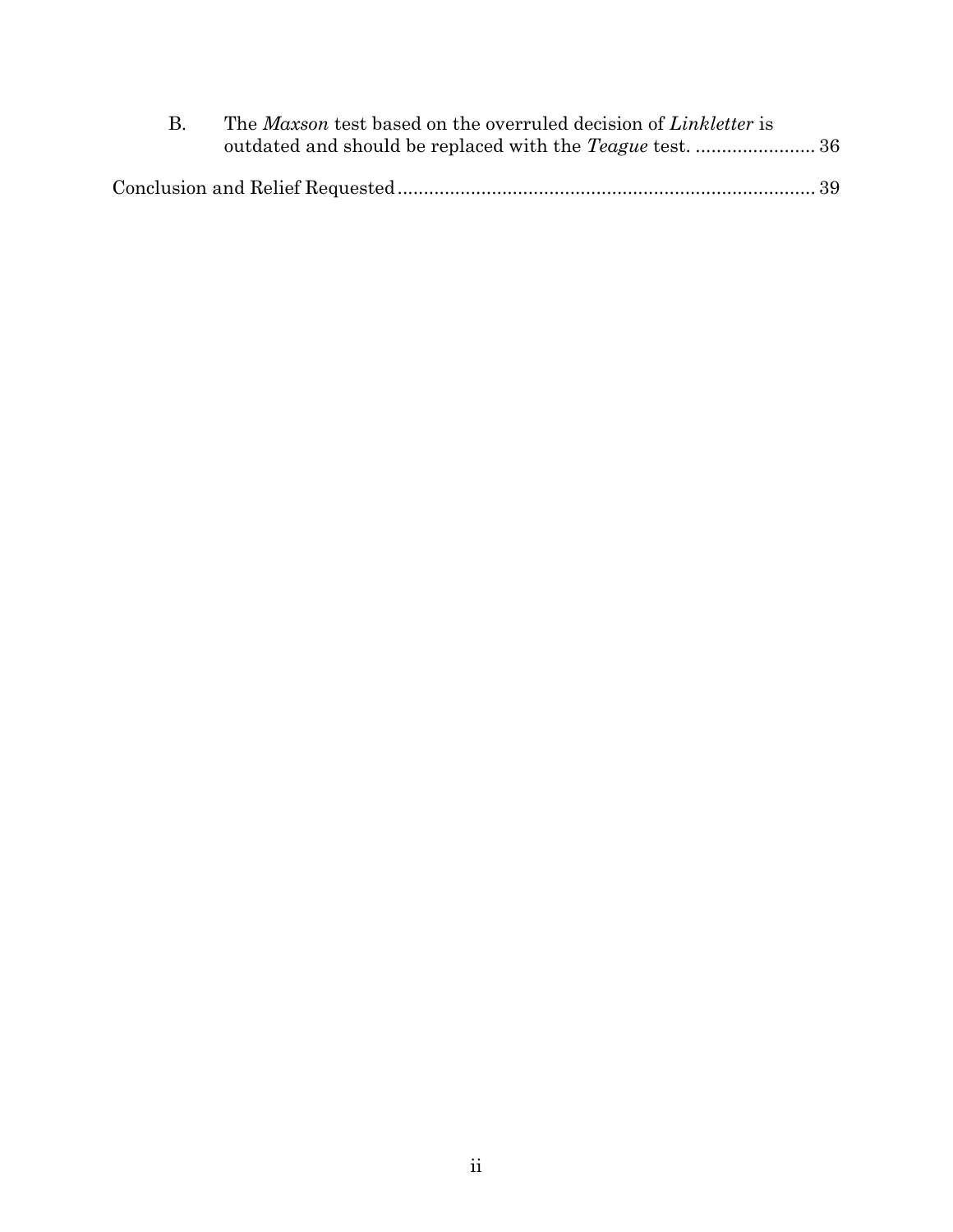# **INDEX OF AUTHORITIES**

# <span id="page-3-0"></span>Cases

| American Trucking Assns., Inc. v Smith, |
|-----------------------------------------|
| Apprendi v New Jersey,                  |
| Atkins v Virginia,                      |
| Beard v Banks,                          |
| Bousley v United States,                |
| Caldwell v Mississippi,                 |
| Chaidez v United States,                |
| Chambers v Minnesota,                   |
| Collins v Youngblood,                   |
| Commonwealth v Cunningham,              |
| Crawford v Washington,                  |
| Danforth v Minnesota,                   |
| DeStefano v Woods,                      |
| Diatchenko v District Att'y,            |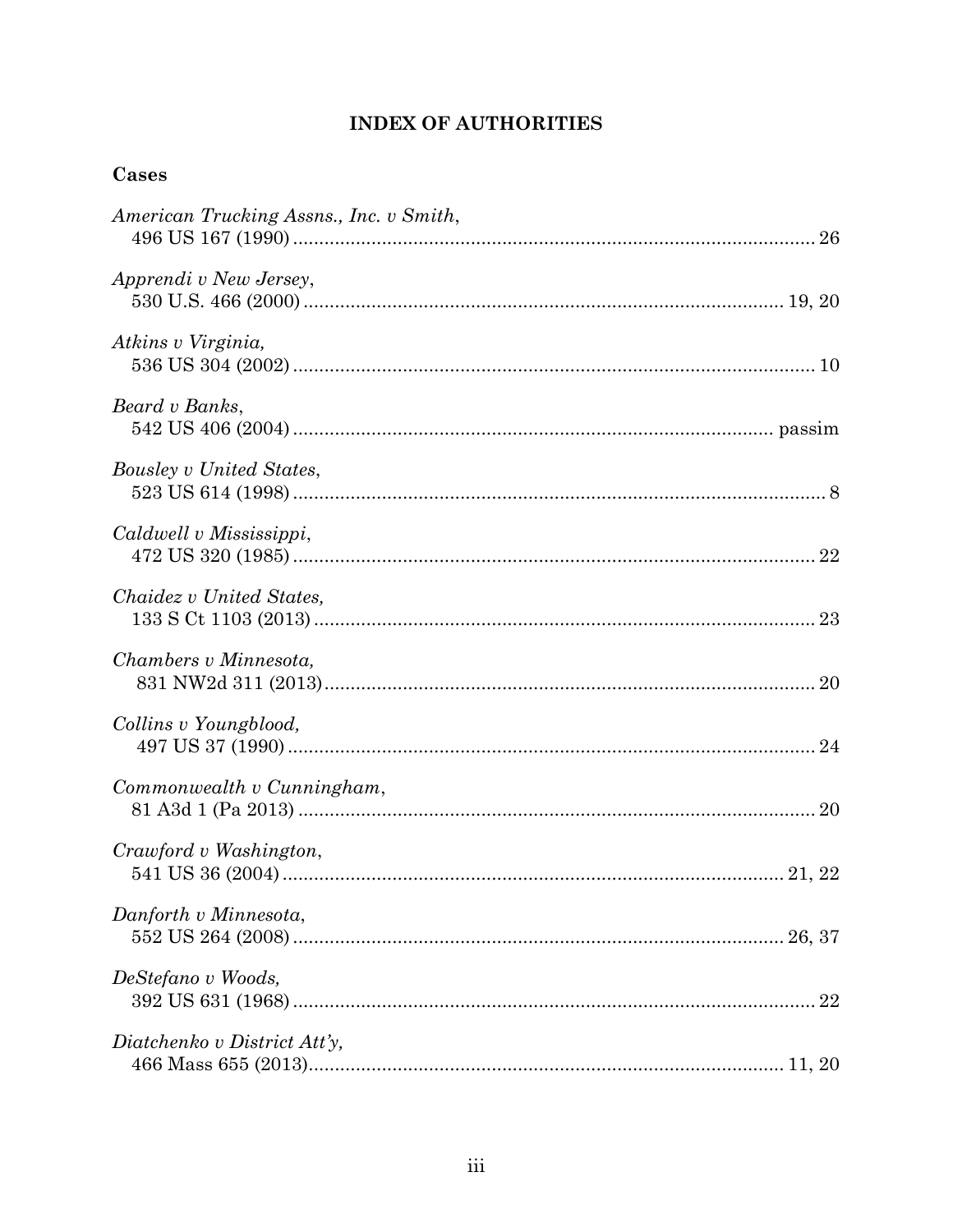| Duncan v Louisiana,   |  |
|-----------------------|--|
| Eddings v Oklahoma,   |  |
| Faretta v California, |  |
| Geter v State,        |  |
| Gideon v Wainwright,  |  |
| Gilmore v Taylor,     |  |
| Graham v Collins,     |  |
| Graham v Florida,     |  |
| Griffith v Kentucky,  |  |
| Halbert v Michigan,   |  |
| Hill v Snyder,        |  |
| Hitchcock v Dugger,   |  |
| In re Pendleton,      |  |
| In re Sparks,         |  |
|                       |  |
| Jackson v Hobbs,      |  |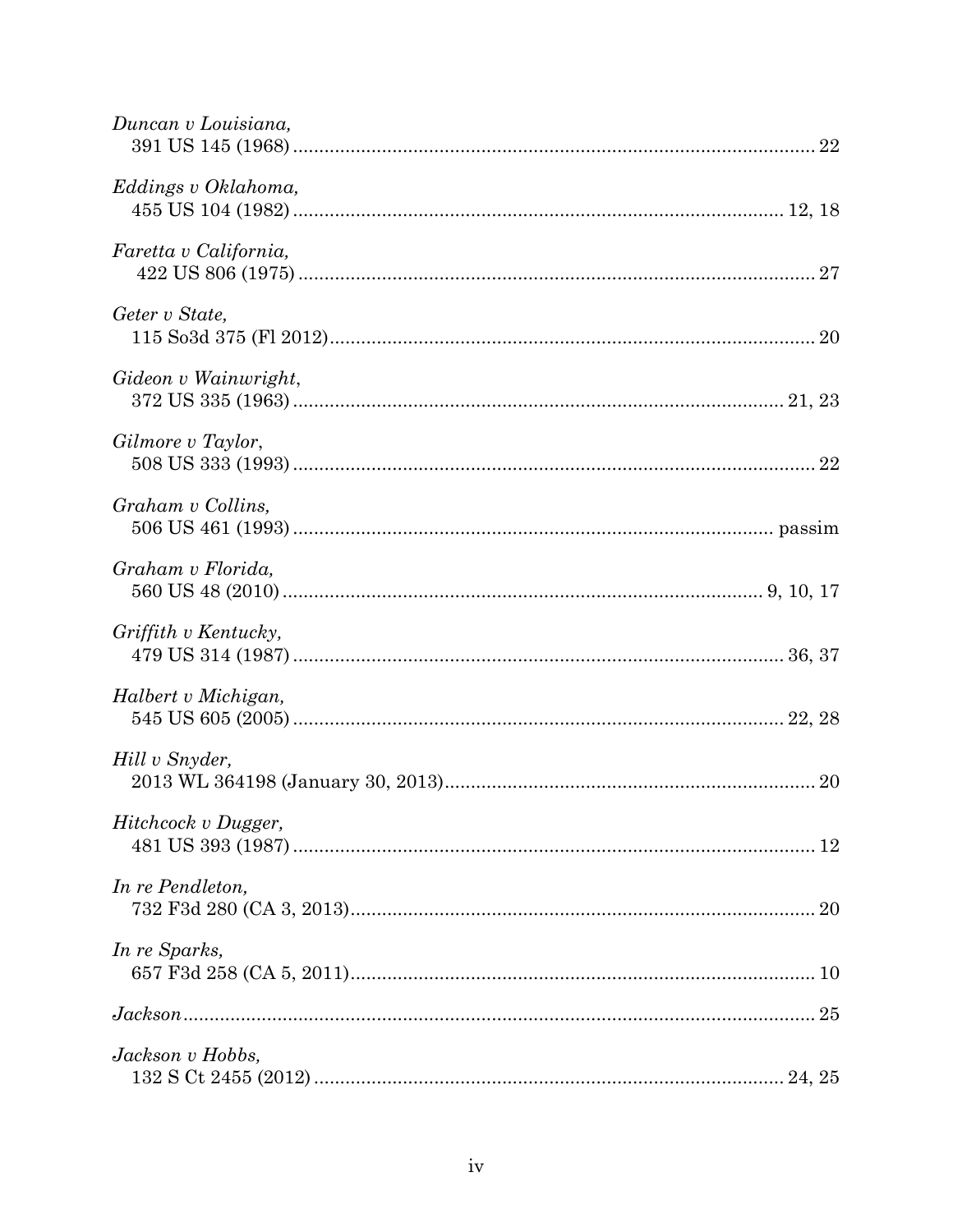| Jensen v Menominee Circuit Judge, |
|-----------------------------------|
| Jones v State,                    |
| Linkletter v Walker,              |
| Lockett v Ohio,                   |
| McConnell v Rhay,                 |
| McCoy v United States,            |
| Mempa v Ray,                      |
| Miller v Alabama,                 |
| Mills v Maryland,                 |
| O'Dell v Netherland,              |
| Padilla v Kentucky,               |
| Penry v Lynaugh,                  |
| People v Bullock,                 |
| People v Butler,                  |
| People v Fordyce,                 |
| People v Funk,                    |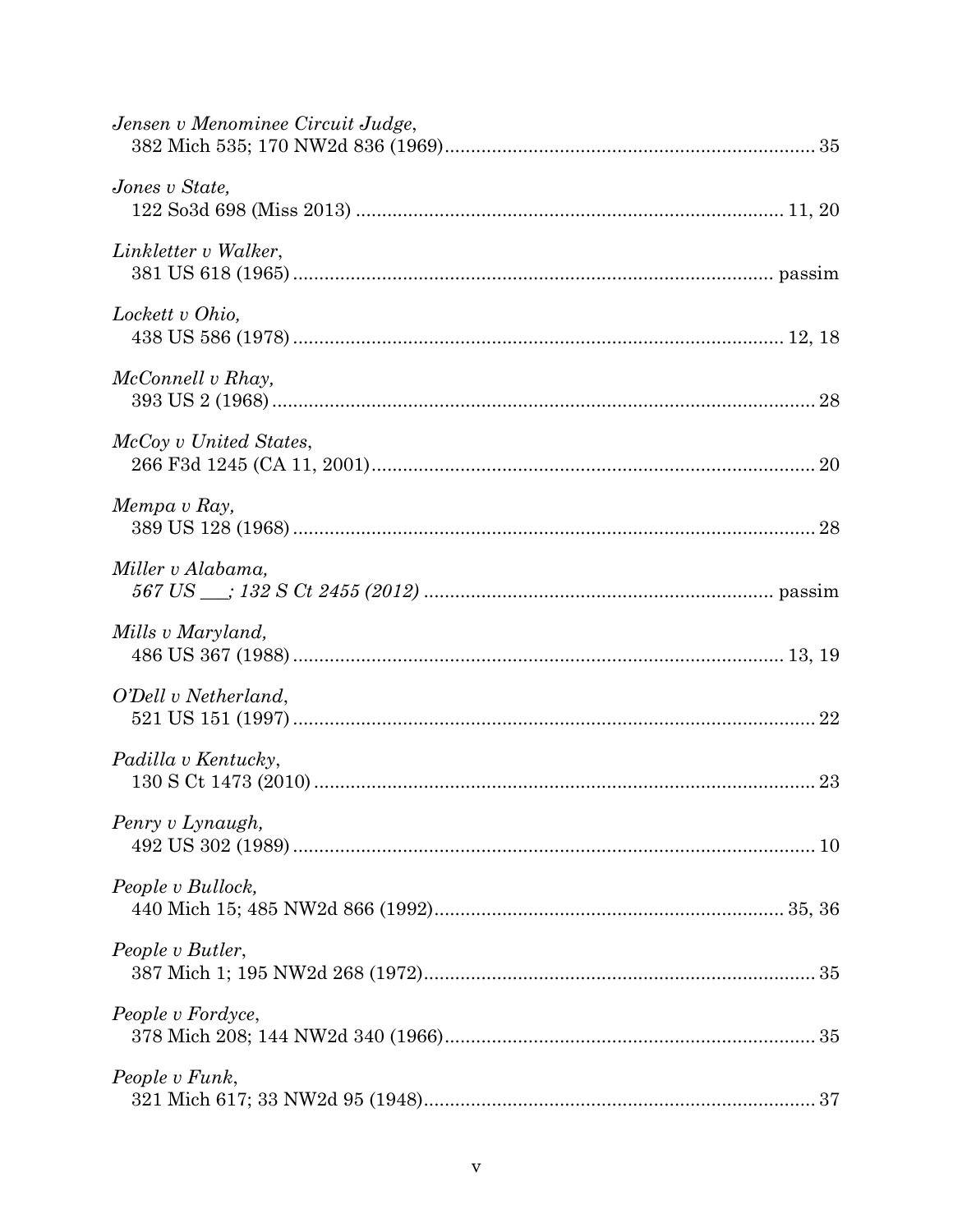| People v Gomez,                             |  |
|---------------------------------------------|--|
| People v Hampton,                           |  |
| People v Holcomb,                           |  |
| People v Markham,                           |  |
| People v Maxson,                            |  |
| People v Rich,                              |  |
| People v Sexton,                            |  |
| People v Smith,                             |  |
| People v Stevenson,                         |  |
| People v Woods,                             |  |
| People v Young,                             |  |
| Ring v Arizona,                             |  |
| Roper v Simmons,                            |  |
| Rowland v Washtenaw County Road Commission, |  |
| Saffle v Parks,                             |  |
| Sawyer v Smith,                             |  |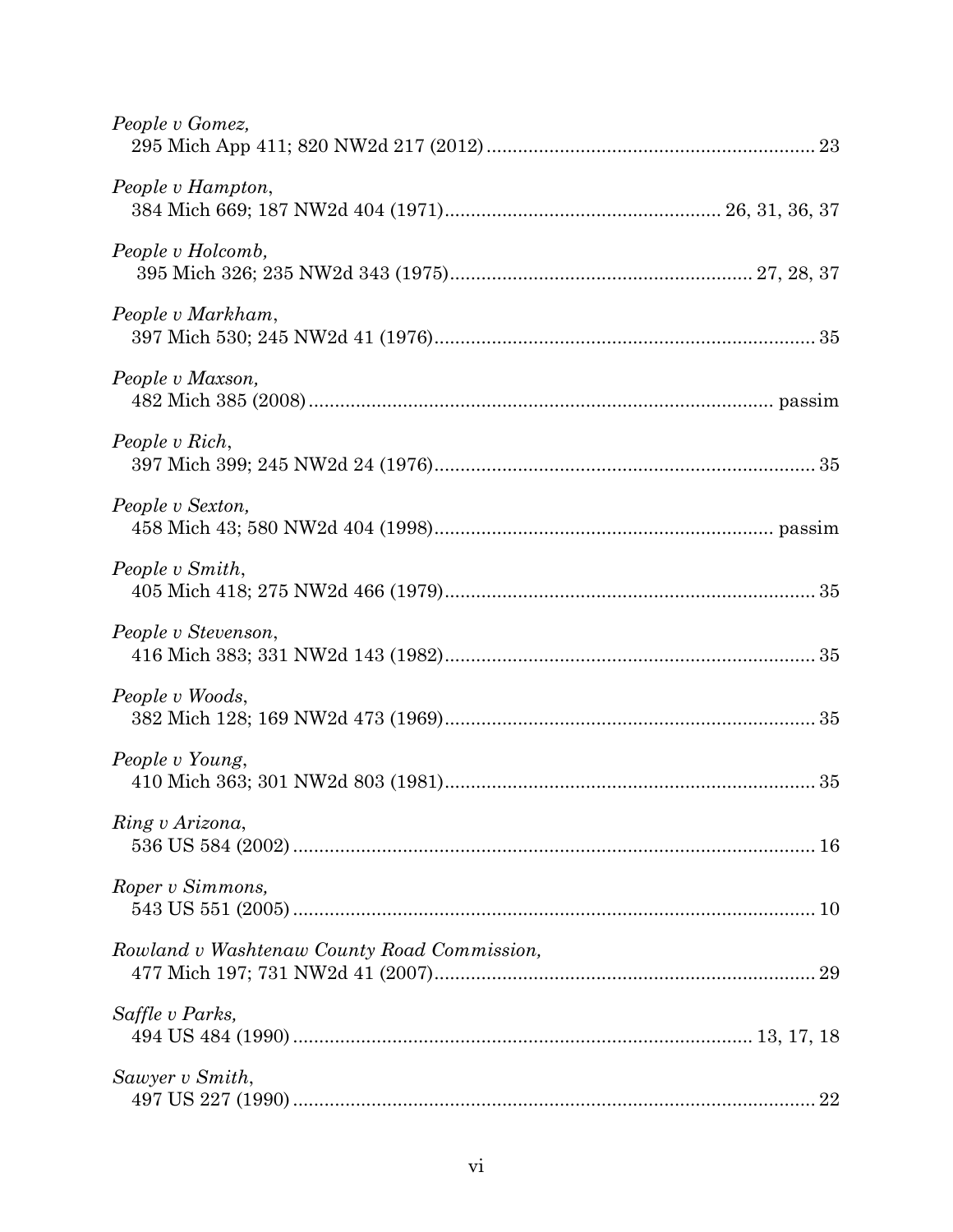| Schriro v Summerlin,             |  |
|----------------------------------|--|
| Sepulveda v United States,       |  |
| Simmons v Kapture,               |  |
| Simmons v South Carolina,        |  |
| State v Mantich,                 |  |
| State v Ragland,                 |  |
| State v Tate,                    |  |
| Sumner v Shuman,                 |  |
| Teague v Lane,                   |  |
| United States v Tosh,            |  |
| Whorton v Bockting,              |  |
| Woodson v North Carolina,        |  |
| <b>Statutes</b>                  |  |
|                                  |  |
| <b>Constitutional Provisions</b> |  |
|                                  |  |
|                                  |  |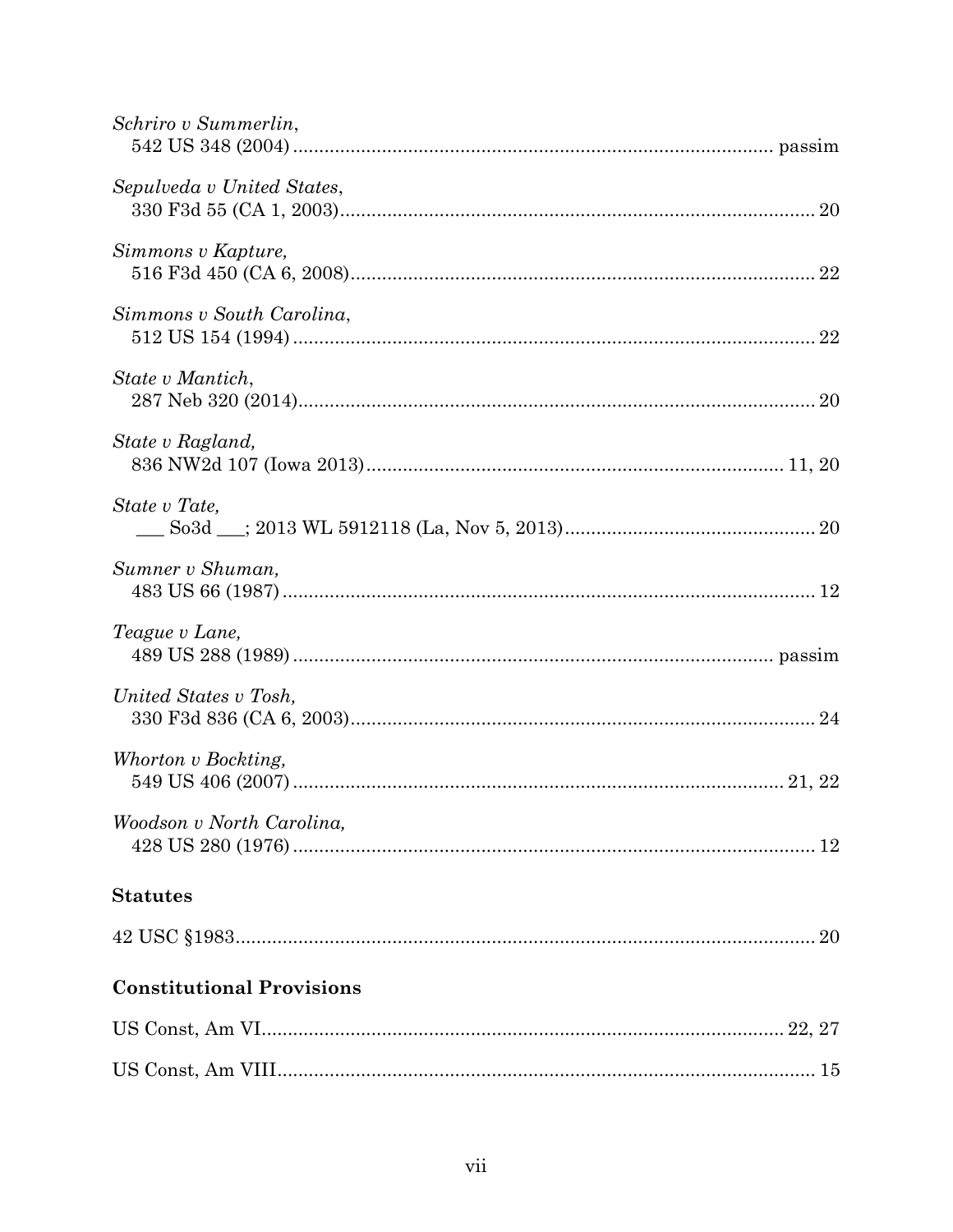## **COUNTER-STATEMENT OF QUESTIONS PRESENTED**

<span id="page-8-0"></span>The Court granted leave limited to two questions:

1. Whether *Miller v Alabama,* 567 US \_\_\_; 132 S Ct 2455 (2012), applies retroactively under federal law, per *Teague v Lane,* 489 US 288 (1989), to cases that have become final after the expiration of the period for direct review.

| Appellant's answer:        | Yes. |
|----------------------------|------|
| Appellee's answer:         | No.  |
| Attorney General's answer: | No.  |
| Court of Appeals' answer:  | No.  |

2. Whether *Miller v Alabama,* 567 US \_\_\_; 132 S Ct 2455 (2012), applies retroactively under state law, per *People v Maxson,* 482 Mich 385 (2008), to cases that have become final after the expiration of the period for direct review.

| Appellant's answer:        | Yes. |
|----------------------------|------|
| Appellee's answer:         | No.  |
| Attorney General's answer: | No.  |
| Court of Appeals' answer:  | No.  |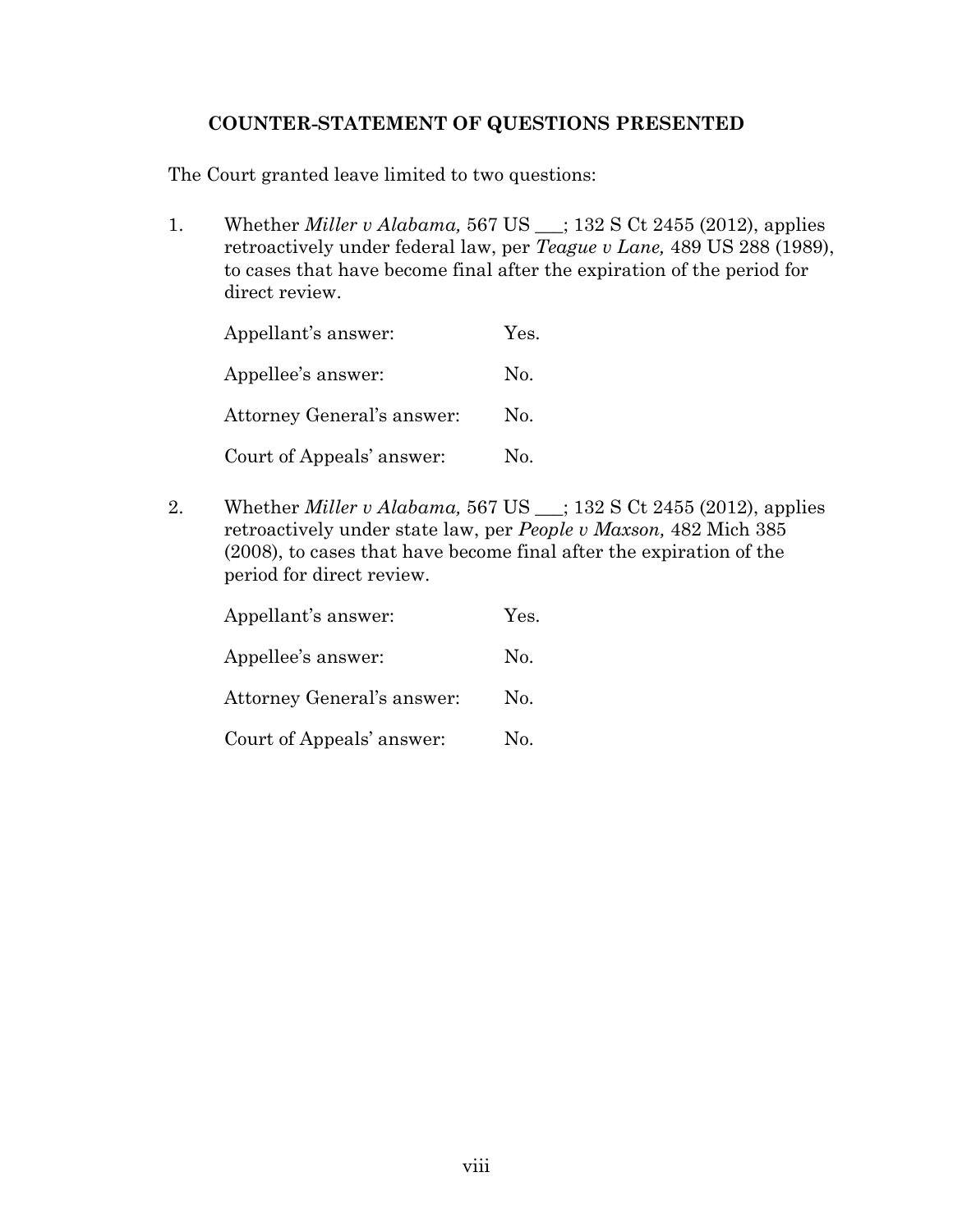## <span id="page-9-0"></span>**CONSTITUTIONAL PROVISIONS, STATUTES, RULES INVOLVED**

The Michigan sentencing scheme involves the interplay of three statutes.

MCL 750.316, MCL 769.1, and MCL 791.234(6).

## **MCL 750.316:**

(1) A person who commits any of the following is guilty of first degree murder and shall be punished by imprisonment for life:

(a) Murder perpetrated by means of poison, lying in wait, or any other willful, deliberate, and premeditated killing.

## **MCL 769.1:**

(1) A judge of a court having jurisdiction may pronounce judgment against and pass sentence upon a person convicted of an offense in that court. The sentence shall not exceed the sentence prescribed by law. The court shall sentence a juvenile convicted of any of the following crimes in the same manner as an adult:

\* \* \*

(g) First degree murder in violation of section 316 of the Michigan penal code, 1931 PA 328, MCL 750.316.

## **MCL 791.234:**

(6) A prisoner sentenced to imprisonment for life for any of the following is not eligible for parole and is instead subject to the provisions of section 44:

> (a) First degree murder in violation of section 316 of the Michigan penal code, 1931 PA 328, MCL 750.316.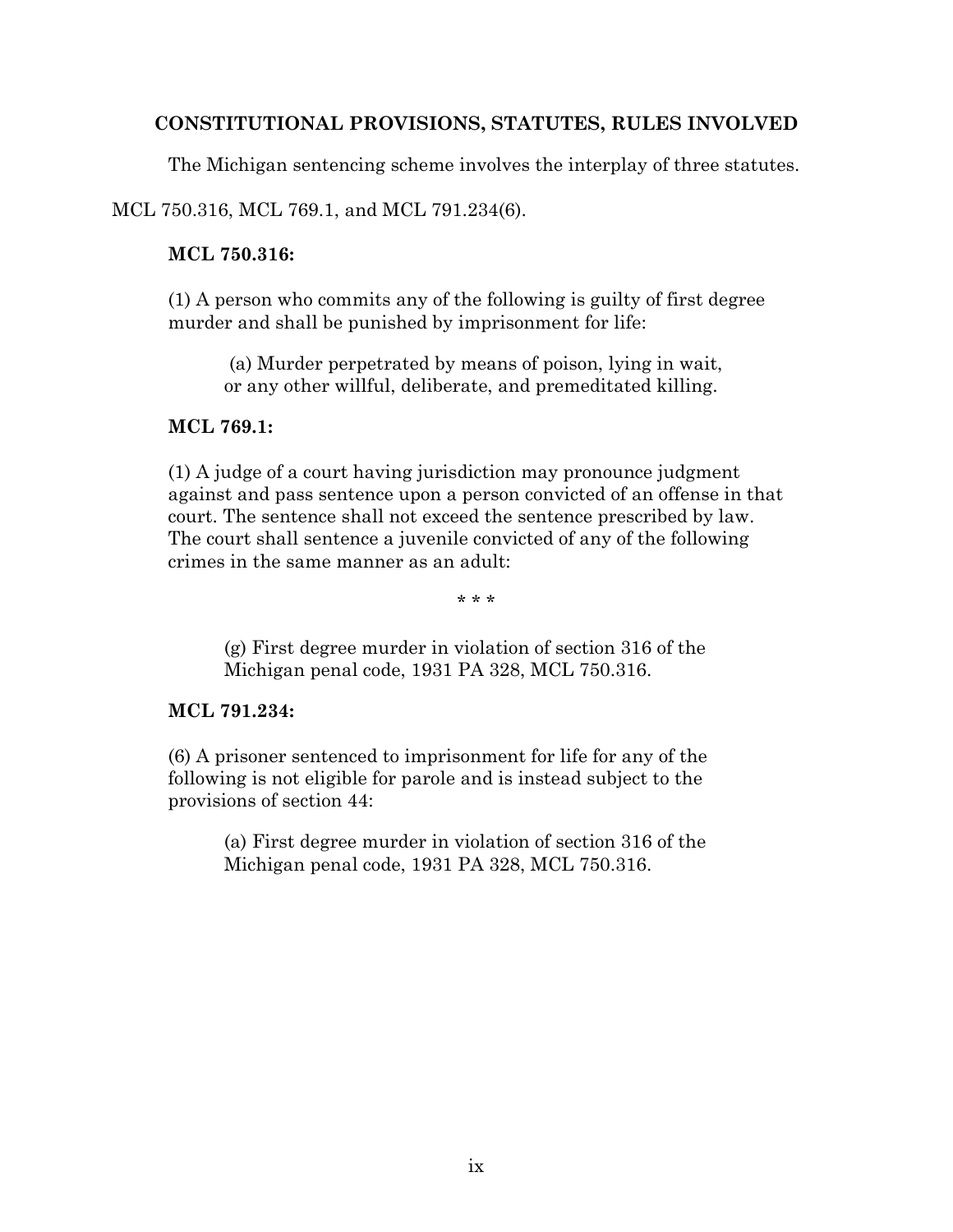#### **INTRODUCTION**

<span id="page-10-0"></span>As a class of prisoners, the more than 300 offenders serving a mandatory life sentence for committing first-degree murder while teenagers are some of the most dangerous in Michigan. More than 80 of these offenders were sentenced to life without parole more than 25 years ago, with the oldest reaching back 50 years to 1962. The community's interest in finality weighs heavily here. The ability of a trial court to consider the factors listed in *Miller* for these cases is seriously limited.

Consider one of St. Clair County's oldest murder cases: James Porter brutally murdered a mother and her four children, including a ten-year boy, in 1982 when Porter was 16 years old; he was sentenced to life without parole in 1983. Now that Porter is almost 50 years old, the individual considerations of *Miller* for the crime committed 30 years ago – whether Porter's "immaturity, impetuosity, and failure to appreciate risks" along with his "family and home environment that surrounds him" might support a lesser sentence than non-parolable life – may be impossible to determine. These considerations of finality undergird the analysis of retroactivity. And they support the conclusion that *Miller* does not apply retroactively either under federal law or state law.

Under federal law, the *Miller* rule is a new one. It also is procedural in nature as the U.S. Supreme Court expressly recognized: "[our decision] mandates only that a sentence follow a certain *process* – considering an offender's youth and attendant characteristics – before imposing a particular penalty." 132 S Ct at 2471 (emphasis added). It "does not categorically bar a penalty for a class of offenders or type of crime[.]" *Id.* The *mandatory* nature of life imprisonment is not a part of the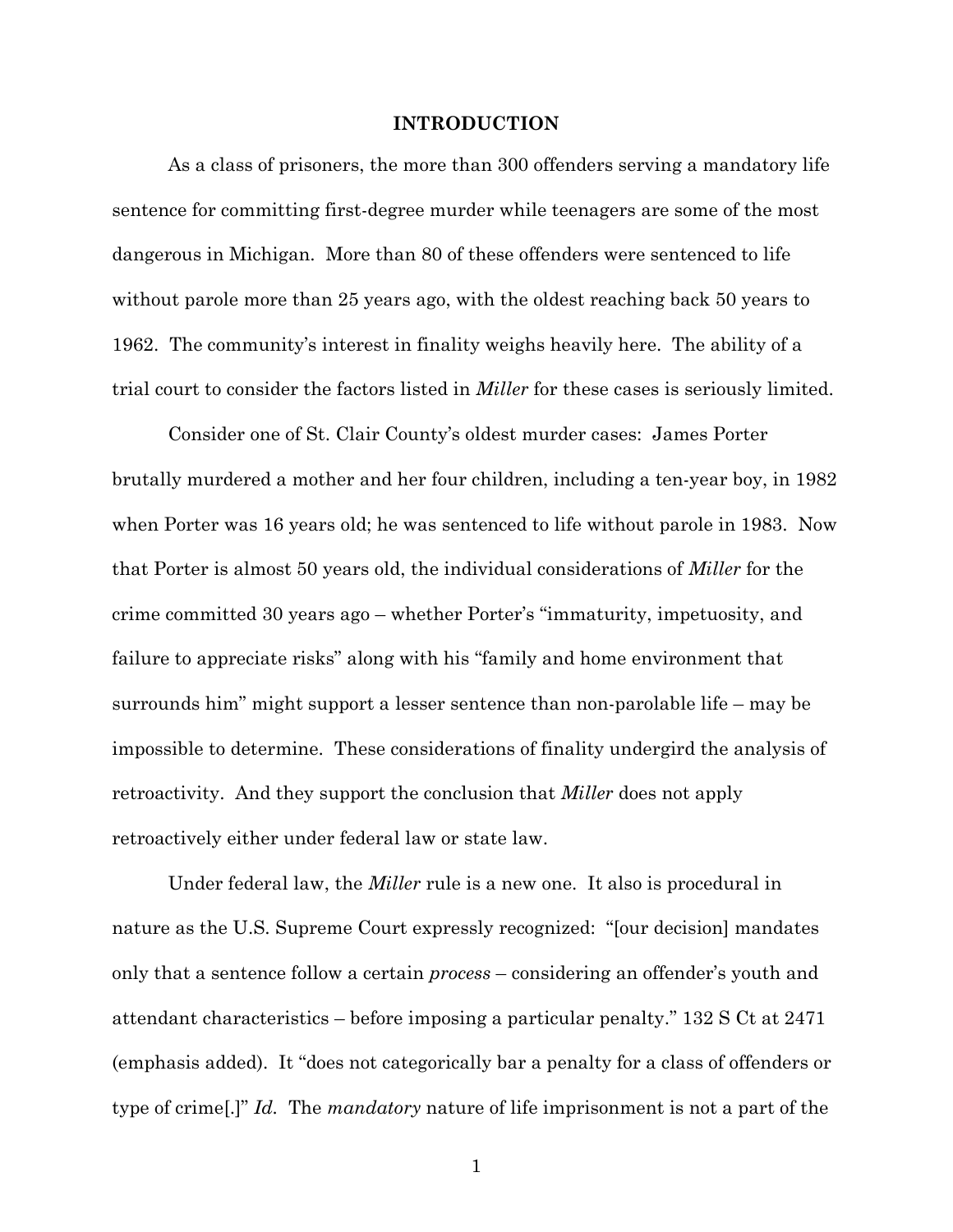punishment, but only a description of the manner by which it is determined. A teenage murderer may be sentenced to life without parole after *Miller*, but the sentencing court must now use a process that allows for individual considerations.

Carp's other arguments are also unavailing. The fact that the U.S. Supreme Court applied *Miller* to a case on collateral review – Kuntrell Jackson – is of no moment because the State of Arkansas did not argue that Jackson's sentence was already final, and retroactivity may be waived if not raised. Carp's reliance on the U.S. Supreme Court's death-penalty jurisprudence is equally unpersuasive for the same reason. Requiring individual consideration of a defendant before imposing the death penalty is a change in process, not substance. The fact that an individualized sentencing allows for consideration of mitigating factors does not make the change a substantive one, because *Miller* does not require any specific finding. It does not create a new "sentencing" element. The same conduct is subject to the same possible punishment of life without parole.

Under state law, the answer is the same. Under *Maxson*'s three-prong test, *Miller* is not retroactive. First, this issue does not involve the ascertainment of guilt or innocence. Second, there has been no adverse reliance by Carp. And third, regarding the administration of justice, the importance of finality supports the conclusion that *Miller* does not apply retroactively. The scores of cases that are more than 25 years old punctuate this point. In fact, an evaluation of the *Maxson* factors shows that the test – based on the overruled *Linkletter* case – is outmoded; this Court should adopt the *Teague* test.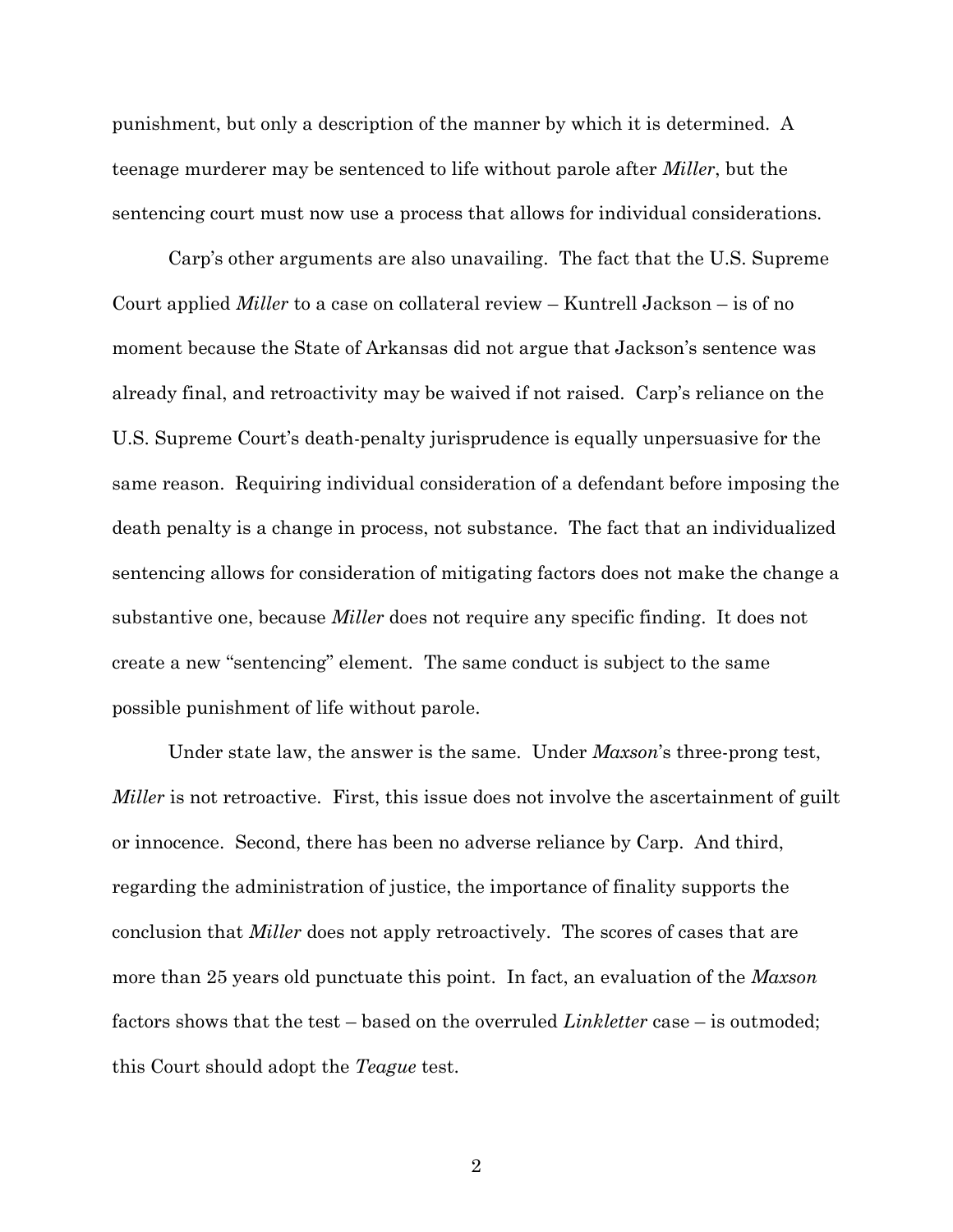#### **COUNTER-STATEMENT OF FACTS AND PROCEEDINGS**

<span id="page-12-0"></span>The Attorney General adopts the statement of facts and proceedings as prepared by the St. Clair County Prosecutor's Office. As noted in the introduction, there are more than 350 offenders who are currently serving a life-without-parole sentence for committing murder while under the age of 18. For St. Clair County, there are five murderers within this group whose cases were final: Raymond Carp (sentenced in 2006), Michael Hills (sentenced in 2006), Justin Rose (sentenced in 1999), Terry Patterson (sentenced in 1996), and James Porter (sentenced in 1983). See Attachment A, List of Juvenile Offenders Serving Life Without Parole as of March 29, 2011. Given that there are some 80 offenders who were sentenced more than 25 years ago, the Attorney General wishes to highlight the facts of the Porter case to underscore the considerations of finality at issue in this appeal. 1

In 1982, James Porter was the friend of Eric Giuliani, who had graduated from high school that Giuliani still attended. (Vol. II, pp 478-479). In the few months before the date of the crime, the Guiliani home had been subject to a couple of burglaries. (*Id.* at 488-491.) On April 7, 1982, Eric's sister, Cindy (thirteen years old) and the mother, Elizabeth Giuliani, were planning on going bowling. It had been a snow day. (*Id.* at 529). On that same day, Porter's younger brother Kent saw James Porter leaving the family home with a "gun case." (Vol. I, pp 394-396).

The evidence demonstrated that Porter arrived at the Giuliani home that morning and systematically executed the entire family, other than the father

 $\overline{a}$ 

<sup>1</sup> The page references to the Porter trial are appended as Attachment B.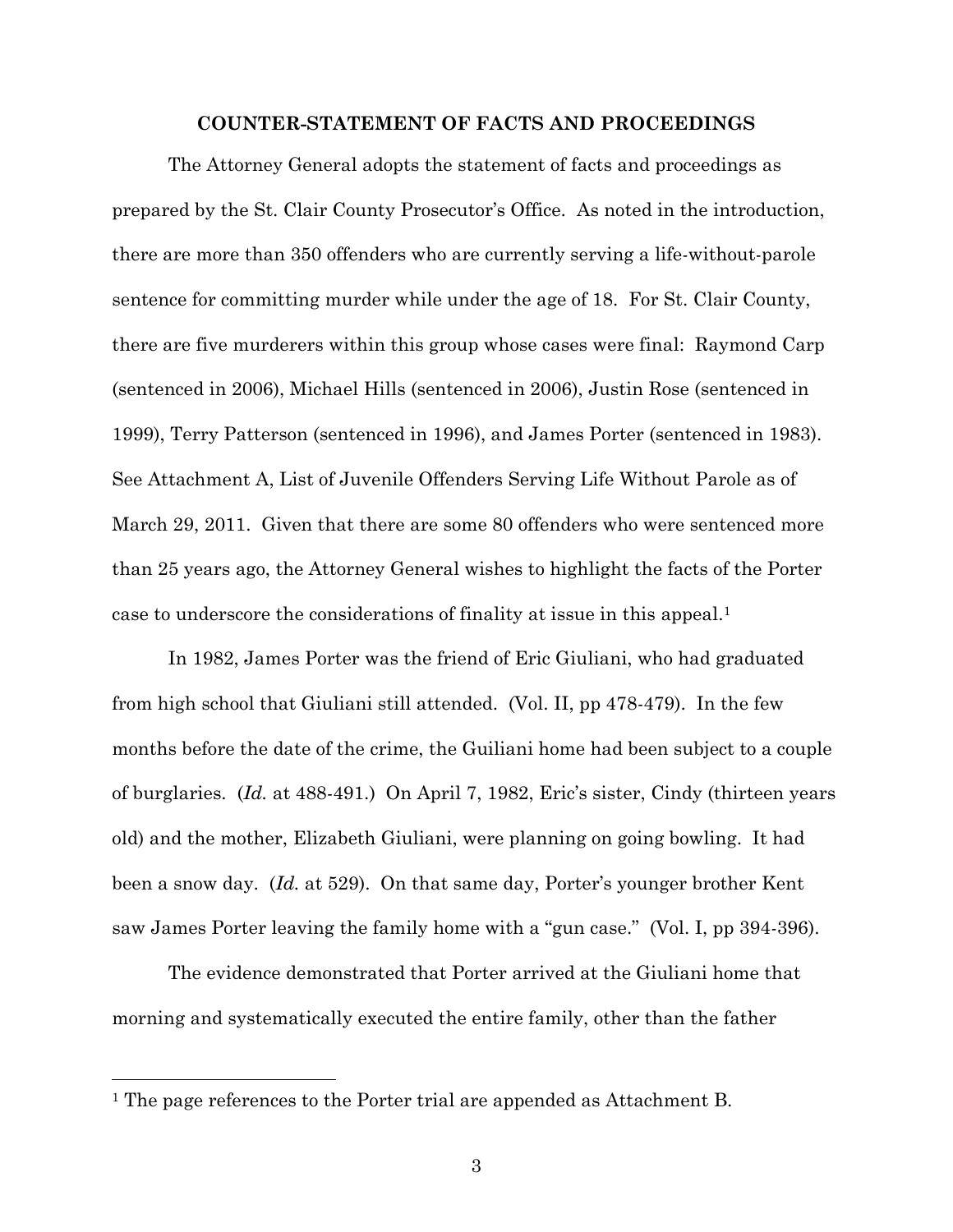Richard Giuliani, who was not at home. Mrs. Giuliani was found outside of her bathroom in the hallway; Porter had shot her twice in head with a .22 rifle, one above her right eye and the other above her left ear. (Vol. II, pp 616-617, 657). Her daughter, Kathy, who was sixteen years old, was found next to her mother, still dressed in her pajamas; Porter shot her once in the left temple. (*Id.* at 620, 660). Kathy's younger sister, Cindy, was found in the bathroom. (*Id.* at 661). She was already dressed, wearing a blue blouse, blue jeans, and socks. (*Id.*) Porter shot her three times, once in the left shoulder, and twice in the head. (*Id.* at 626). Eric Giuliani was found near his own bedroom; Porter shot him twice in the head. (*Id.* at 628, 665).

The final victim found in the house was Dean or "Deano" Giuliani, who was ten years old. He was in the small bathroom, fully dressed apparently hiding in the shower stall. (*Id.* at 666). Porter shot him in the left temple and the face with the bullet passing through his brain. (*Id.* at 632). There were casings throughout the house. (*Id.* at 604) (the responding officer explained that the casings were "everywhere I went").

Afterward, Porter withdrew some cash from Eric Giuliani's bank account and went shopping with his friend Rick DeBruycker at a car audio store, K-Mart, and Taco Bell before his arrest. (Vol. III, pp 879-880). Porter had argued with Eric Giuliani about the earlier burglaries before his killing spree. (Vol. III, pp 984-986).

James Porter was sentenced to life in prison for five counts of first-degree murder on March 14, 1983, more than 30 years ago.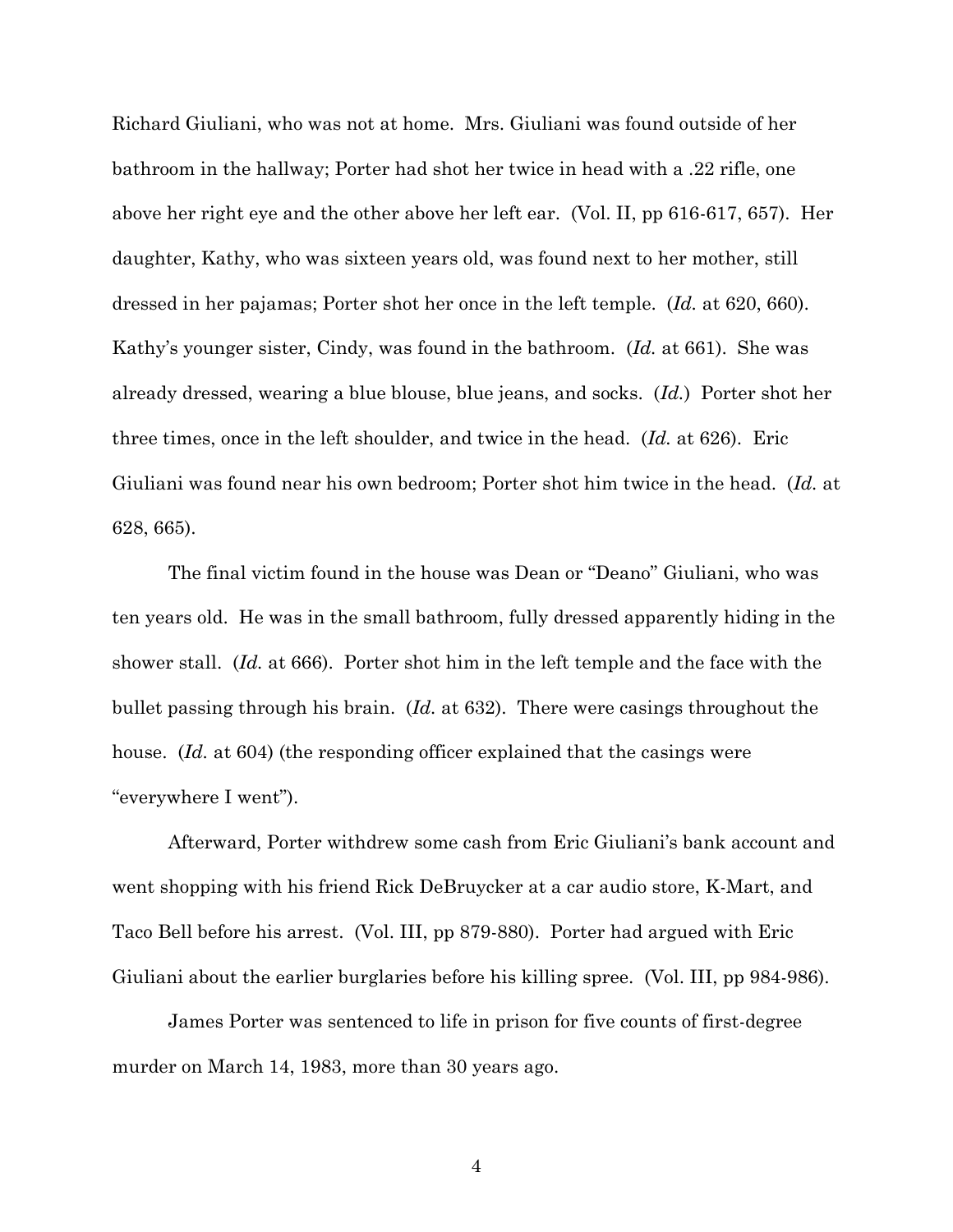#### **ARGUMENT**

### <span id="page-14-1"></span><span id="page-14-0"></span>**I. The** *Miller* **decision does not apply retroactively under** *Teague v Lane,* **489 US 288 (2012), to cases that were final on direct review.**

In determining whether a decision of the United States Supreme Court applies retroactively to cases that were final on direct review, this Court employs a two-step process. See *Maxson,* 482 Mich at 388-393. First, the Court examines whether the rule must apply retroactively under federal law as defined by *Teague. Maxson,* 482 Mich at 388. Second, the Court determines whether the rule should apply retroactively under state law, relying on the three factors under *People v Sexton,* 458 Mich 43, 60-61; 580 NW2d 404 (1998). *Maxson,* 482 Mich at 393.

Under the *Teague* analysis, the *Miller* decision is a new rule that is procedural in nature, and is not a watershed rule. Thus, it does not apply retroactively. Carp relies on the fact that the U.S. Supreme Court applied *Miller* to Kuntrell Jackson, whose case appeared on collateral review. But this issue was not joined because the State of Arkansas waived any claim about retroactivity under *Teague* by failing to raise it. The *Miller* Court did not address the issue of retroactivity. Carp's other arguments are also unavailing.

### <span id="page-14-2"></span>**A.** *Miller* **is a procedural rule that does not apply retroactively.**

"Application of constitutional rules not in existence at the time a conviction became final seriously undermines the principle of finality which is essential to the operation of our criminal justice system." *Teague v Lane*, 489 US 288, 309 (1989) (plurality opinion). The retroactive application of new rules to cases on collateral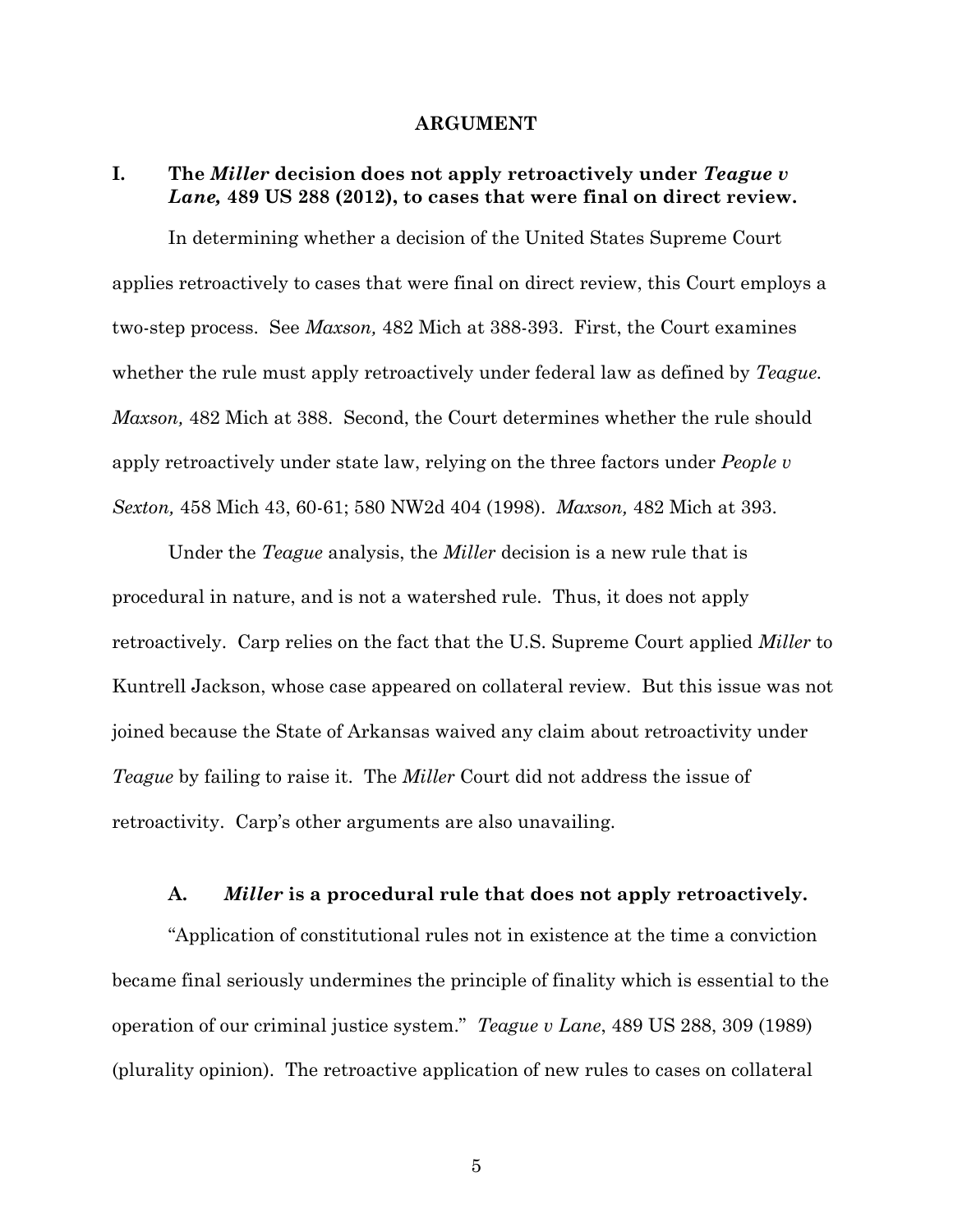review impedes the effective operation of state criminal justice systems by "continually forc[ing] the States to marshal resources in order to keep in prison defendants whose trials and appeals conformed to then-existing constitutional standards." *Id*. at 310. By limiting the retroactive application of new rules in collateral review, "the *Teague* principle protects not only the reasonable judgments of state courts but also the States' interest in finality quite apart from their courts." *Beard v Banks*, 542 US 406, 413 (2004).

Based on these principles, the U.S. Supreme Court has held that new rules announced in its decisions apply to all cases that are pending on direct review or not yet final. *Schriro v Summerlin*, 542 US 348, 351 (2004). But for convictions that are already final, the new rule applies in only "limited circumstances." *Summerlin,*  542 US at 351-352. The exceptions to the rule of nonretroactivity have been placed into two categories. "The first exception permits the retroactive application of a new rule if the rule places a class of private conduct beyond the power of the State to proscribe, or addresses a substantive categorical guarantee accorded by the Constitution, such as a rule prohibiting a certain category of punishment for a class of defendants because of their status or offense." *Graham v Collins,* 506 US 461, 477 (1993) (internal quotes and citations omitted). The second exception, which applies to watershed rules, has not yet been fully defined but is "clearly meant to apply only to a small core of rules requiring observance of those procedures that are implicit in the concept of ordered liberty." *Id.* (internal quotes and citations omitted).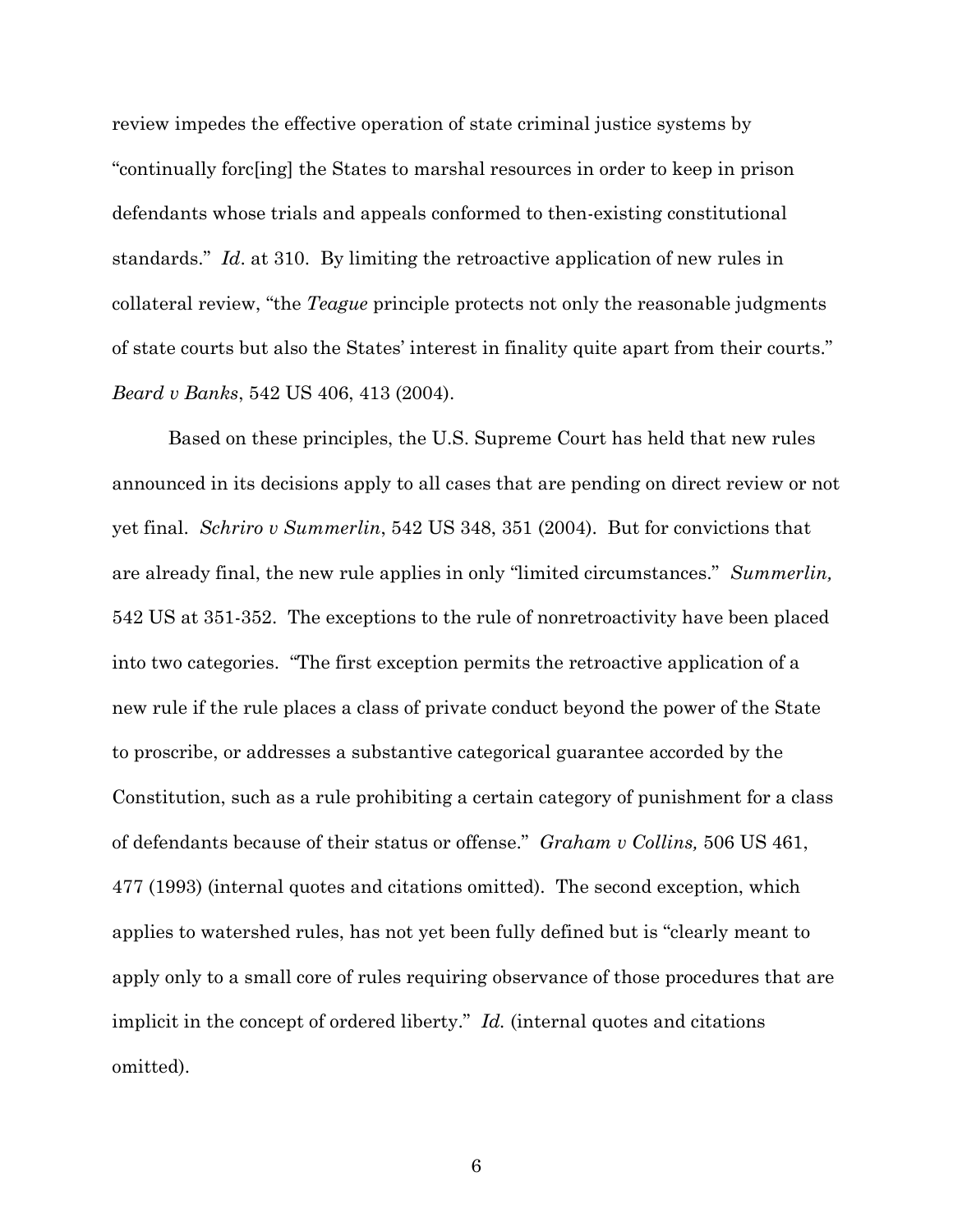In this case, Carp's conviction and sentence for first-degree murder became final on September 21, 2009. Under *Teague*, *Miller* should not be applied retroactively because (1) the rule is new, (2) it is procedural and not substantive, and (3) it is not one of the few "watershed" rules that are required for ordered liberty. Carp concedes that the rule is a new one and does not argue that it is a watershed rule, effectively conceding that point as well. The Attorney General shall address all three points based on arguments that have been advanced by amici filings.

#### **1. The rule in** *Miller* **is new.**

<span id="page-16-0"></span>The first step in the *Teague* analysis is determining whether the rule announced in *Miller* is new. To determine whether the *Miller* rule is, indeed, new, a court ascertains the "legal landscape" at the time the defendant's conviction became final and asks whether then-existing precedent "compels the rule." *Beard*, 542 US at 411. "[A] case announces a new rule when it breaks new ground or imposes a new obligation on the States or the Federal Government." *Teague*, 489 US at 301 (plurality opinion). A new rule is defined as one that "was not dictated by precedent existing at the time the defendant's conviction became final." *Id*.

Here, it is not disputed that the *Miller* rule created a new obligation. At the time the opinion issued, three-quarters of the states and the federal government had life-without-parole sentencing for teenage murderers. Twenty-eight states had mandatory sentencing schemes. And the Supreme Court never before had held that these regimes were subject to an individualized sentencing hearing. Carp concedes the point. See Carp's Brief, p 17.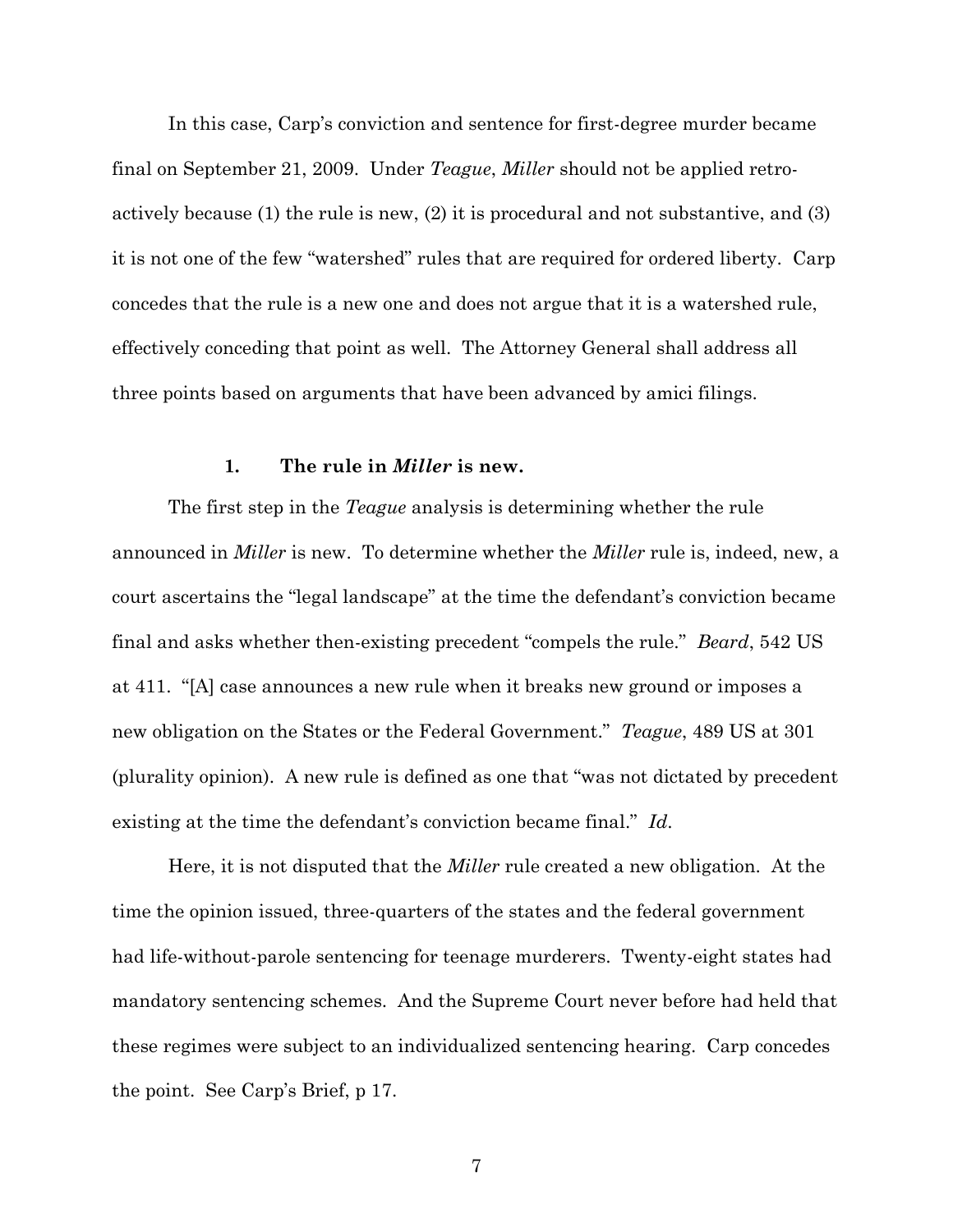### **2. The new rule that the U.S. Supreme Court announced in**  *Miller* **is procedural.**

<span id="page-17-0"></span>The second step in the *Teague* analysis is to determine whether the new rule announced in *Miller* is substantive or procedural. New substantive rules – which generally apply retroactively – include those that "narrow the scope of a criminal statute by interpreting its terms," as well as those that "place particular conduct or persons covered by the statute beyond the State's power to punish." *Summerlin*, 542 US at 351–352 (citations omitted). The U.S. Supreme Court has explained that "a decision that modifies the elements of an offense is normally substantive" while one that does not "alter the range of conduct the statute punishes" is procedural. *Summerlin,* 542 US at 354. Procedural rules are ones that "regulate only the *manner of determining* the defendant's culpability[.]" *Summerlin*, 542 US at 353, citing *Bousley v United States*, 523 US 614, 620 (1998) (emphasis in original).

The *Miller* decision regulates the manner of determining a defendant's sentence. The Court rejected the petitioners' request to categorically ban LWOP sentences for juvenile offenders. *Id.* at 2469 ("we do not consider Jackson's and Miller's alternative argument that the Eighth Amendment requires a categorical bar on life without parole for juveniles"). Rather, the decision "mandates only that a sentencer follow a certain *process* – considering an offender's youth and attendant characteristics – before imposing a particular penalty." *Miller*, 132 S Ct at 2471 (emphasis added). A juvenile convicted of murder is subject to a life-without-parole sentence after *Miller,* just as before, but only the process by which the State may impose that sentence has been altered. The fact that the Court in *Miller* qualified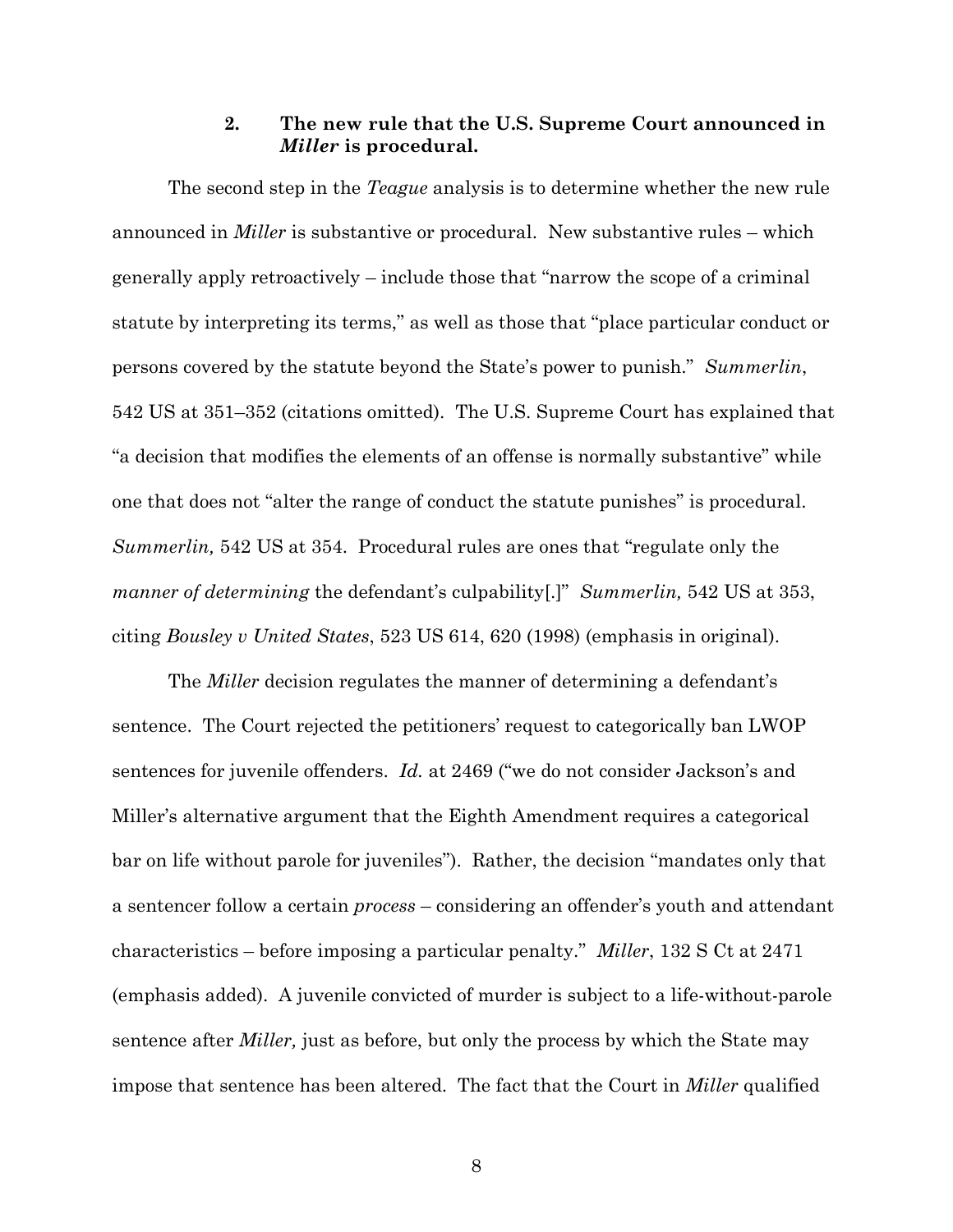the point by noting that the occasions in which such a sentence is appropriate "will be uncommon" does not change the reality that LWOP remains a valid possible punishment. *Miller,* 132 S Ct at 2469. The obligation is for the sentencing court to engage in an individual sentencing procedure where there is discretion to consider a "lesser sentence," which the U.S. Supreme Court stated included "life *with* the possibility of parole." *Id.* at 2460 (emphasis in original). There is no dispute that the *Miller* decision does not narrow the scope of a criminal statute, see *Summerlin,*  542 US at 351-352, and does not place particular conduct outside the State's power to punish. *Id. Miller* also does not decriminalize any class of conduct, see *Graham v Collins,* 506 US at 477, and does not prohibit a certain category of punishment for a class of defendants – juvenile murderers may still be sentenced to life without parole. *Id.*

A comparison to the recent decisions of the U.S. Supreme Court that introduced a new substantive rule demonstrates the procedural nature of the change here. In *Graham v Florida,* 560 US 48 (2010), the U.S. Supreme Court concluded that it was unconstitutional for a state to impose a life sentence without the opportunity for parole on a juvenile offender for a non-homicide offense. As the Court described, the case implicated "a particular type of sentence as it applies to an entire class of offenders." *Id.* at 61. In all circumstances, the Court determined that this sentence – the death penalty – was unconstitutional for these offenders regardless of the process used. This is the paradigm of the exclusion of a category of punishment for a class of defendants.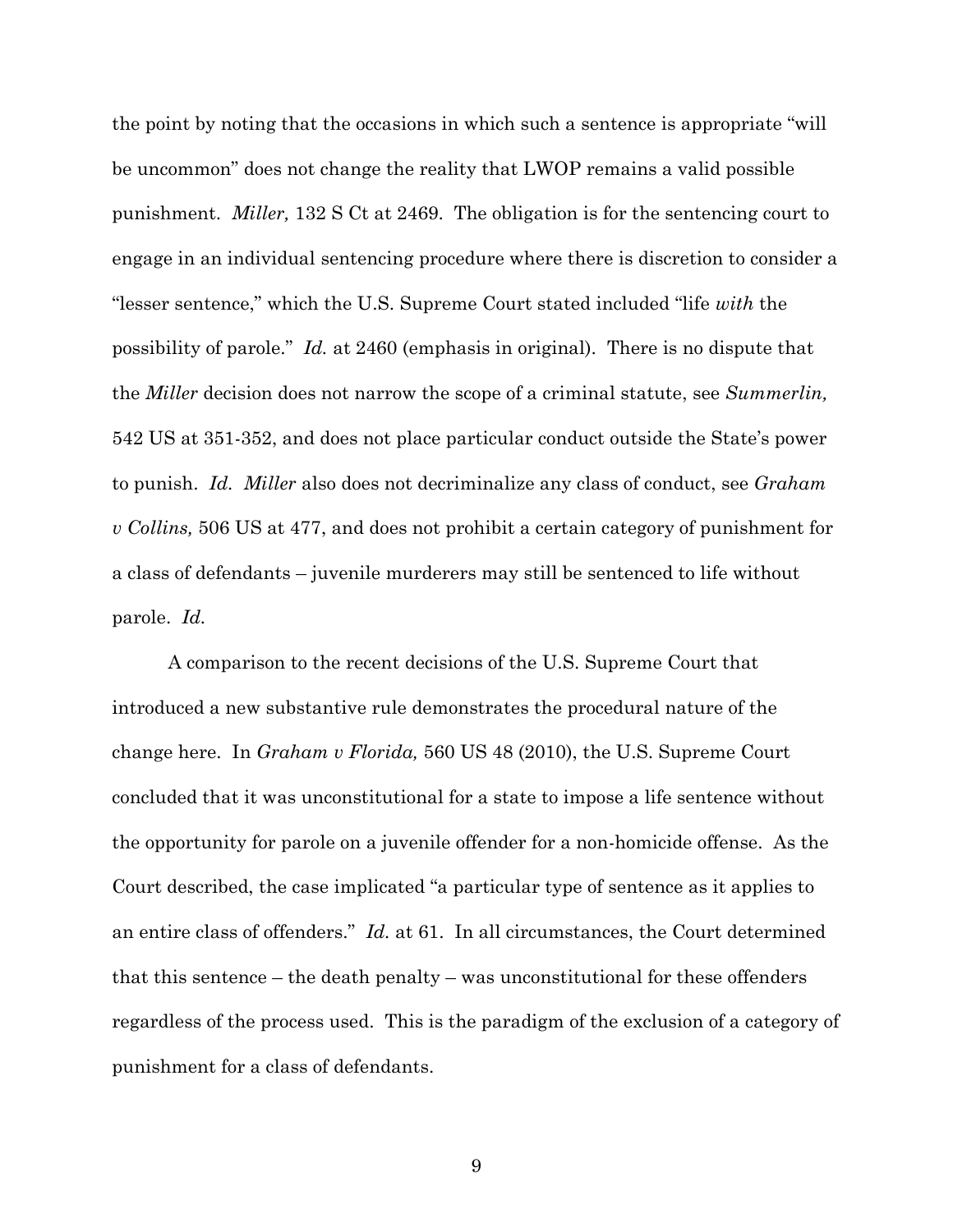For this reason, the *Graham* decision applies retroactively and governs all such prisoners. *In re Sparks,* 657 F3d 258, 262 (CA 5, 2011). The same is true for the death penalty as applied to juveniles, *Roper v Simmons,* 543 US 551, 568 (2005), as well as the mentally disabled, see *Atkins v Virginia,* 536 US 304, 321 (2002), and *Penry v Lynaugh,* 492 US 302, 329–330 (1989) (although overruled on other grounds, the Court stated that prohibiting the execution of the mentally retarded would be applied retroactively to cases on collateral review). These are likewise categorical exclusions.

To put it another way, a convicted teenage murderer post *Miller* is still subject to the same possible punishment – life without the opportunity for parole – as before. In contrast, the Court noted in *Penry* that prohibiting the execution of those with mental infirmities would fall under the first exception to *Teague* because the prohibition would preclude a *category* of punishment "regardless of the procedures followed." *Penry,* 492 US at 330 ("[I]f we held, as a substantive matter, that the Eighth Amendment prohibits the execution of mentally retarded persons such as Penry regardless of the procedures followed, such a rule would fall under the first exception to the general rule of nonretroactivity and would be applicable to defendants on collateral review."). In contrast, the only change at issue here is the process by which this determination is made.

Carp raises a series of arguments about why this rule is substantive in nature – which may be digested into four separate claims – all of which this Court should reject.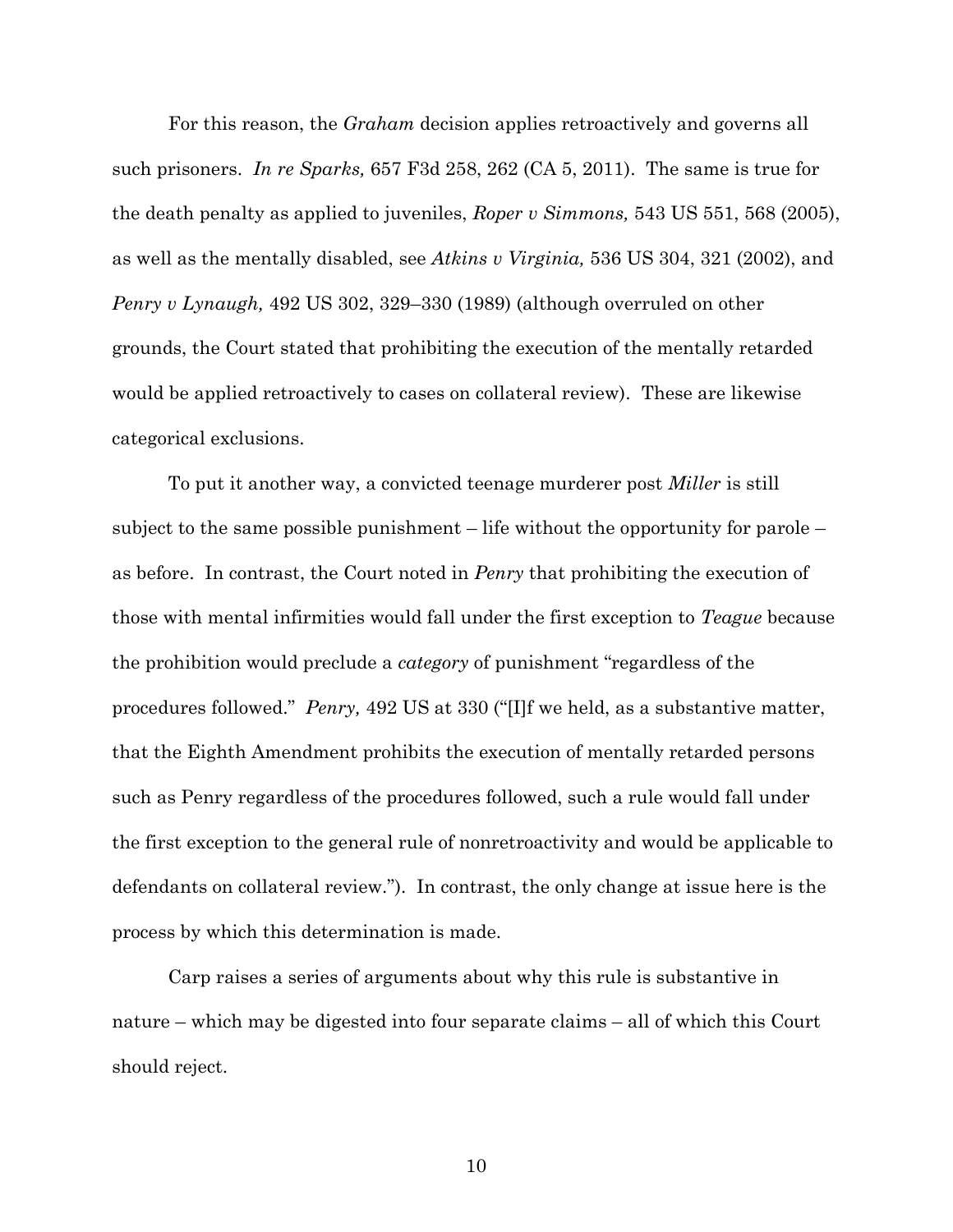*First*, Carp argues that *Miller* is substantive because it is "a categorical ban on mandatory life without parole." Carp's Brief, p 17. The Supreme Court expressly stated the contrary in *Miller,* explaining that there was no categorical exclusion of punishment for a class of offenders. 132 S Ct at 2471 ("Our decision does not categorically bar a penalty for a class of offenders or type of crime"). Moreover, Carp misunderstands of the nature of the punishment. "Mandatory" is not part of the punishment. The mandatory nature of the sentence only describes the process. That process does not exclude a category of punishment. The punishment here is a life sentence without parole.2 And that punishment is the same whether arrived at through an individual sentencing or by a process that requires it mandatorily.

Several state Supreme Courts that have ruled that *Miller* is retroactive on this basis have likewise erred by ignoring the decision's plain language. See *Diatchenko v District Att'y,* 466 Mass 655, 666 (2013) ("The rule explicitly forecloses the imposition of a certain category of punishment—mandatory life in prison without the possibility of parole—on a specific class of defendants[.]"); *Jones v State,*  122 So3d 698, 702 (Miss 2013) ("By prohibiting the imposition of a mandatory sentence, the new obligation prevents a significant risk that a [juvenile] . . . faces a punishment that the law cannot impose on him."); and *State v Ragland,* 836 NW2d 107, 117 (Iowa 2013) ("As a substantive change in the law which puts matters outside the scope of the government's power, the holding should apply retroactively").

 $\overline{a}$ 

<sup>2</sup> This Court's analysis in *People v Bullock,* 440 Mich 15, 42; 485 NW2d (1992), which refers to the mandatory character of a punishment as an "aspect" of the penalty, does not gainsay this point.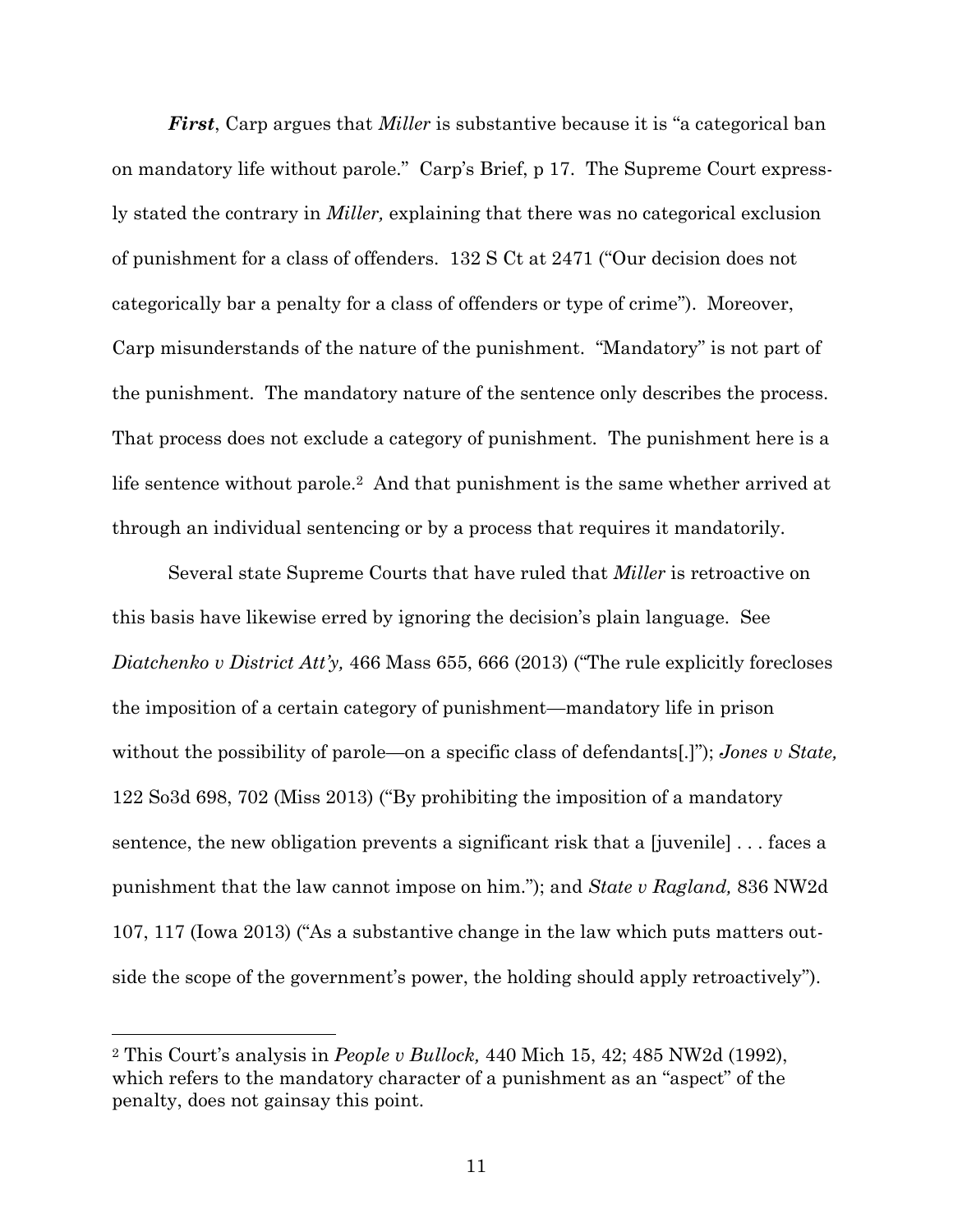*Second*, Carp argues that the U.S. Supreme Court's death penalty jurisprudence supports a finding that *Miller* is substantive and is retroactive. Carp's Brief, p 21. This argument is unavailing.

A triumvirate of Supreme Court cases established that the imposition of the death penalty as a mandatory matter, without individualized sentencing, was unconstitutional: *Woodson v North Carolina,* 428 US 280 (1976) (plurality opinion); *Lockett v Ohio,* 438 US 586 (1978) (plurality opinion); and *Eddings v Oklahoma,* 455 US 104 (1982). Carp argues that because this rule was applied to cases in collateral review, the U.S. Supreme Court necessarily determined that this was a substantive rule. *Sumner v Shuman,* 483 US 66 (1987); *Hitchcock v Dugger,* 481 US 393 (1987).

The problem with this claim is that the issue of retroactivity was never addressed in *Sumner* or in *Hitchcock.* Just as for Kuntrell Jackson, see pp 24-25, the issue of retroactivity was waived. Although one of the briefs noted that the lower court's decision balanced the state's interest in finality, the States argued that their death penalty statutes were distinguishable, and not governed by *Lockett.* Nevada's Brief in *Sumner*, 1987 WL 880296, \*6; Florida's Brief in *Hitchcock,* 1986 WL 728192, \*28-48. The States did not argue that *Lockett* should not apply because the cases were final on direct review when *Lockett* was decided.

Instead, for the death penalty cases, the U.S. Supreme Court cases that are most analogous that have addressed retroactivity – those involving new rules for death penalty sentencing – were all ones in which the changes were *not* applied retroactively. See, e.g., *Beard v Banks,* 542 US 406 (2004) (new rule that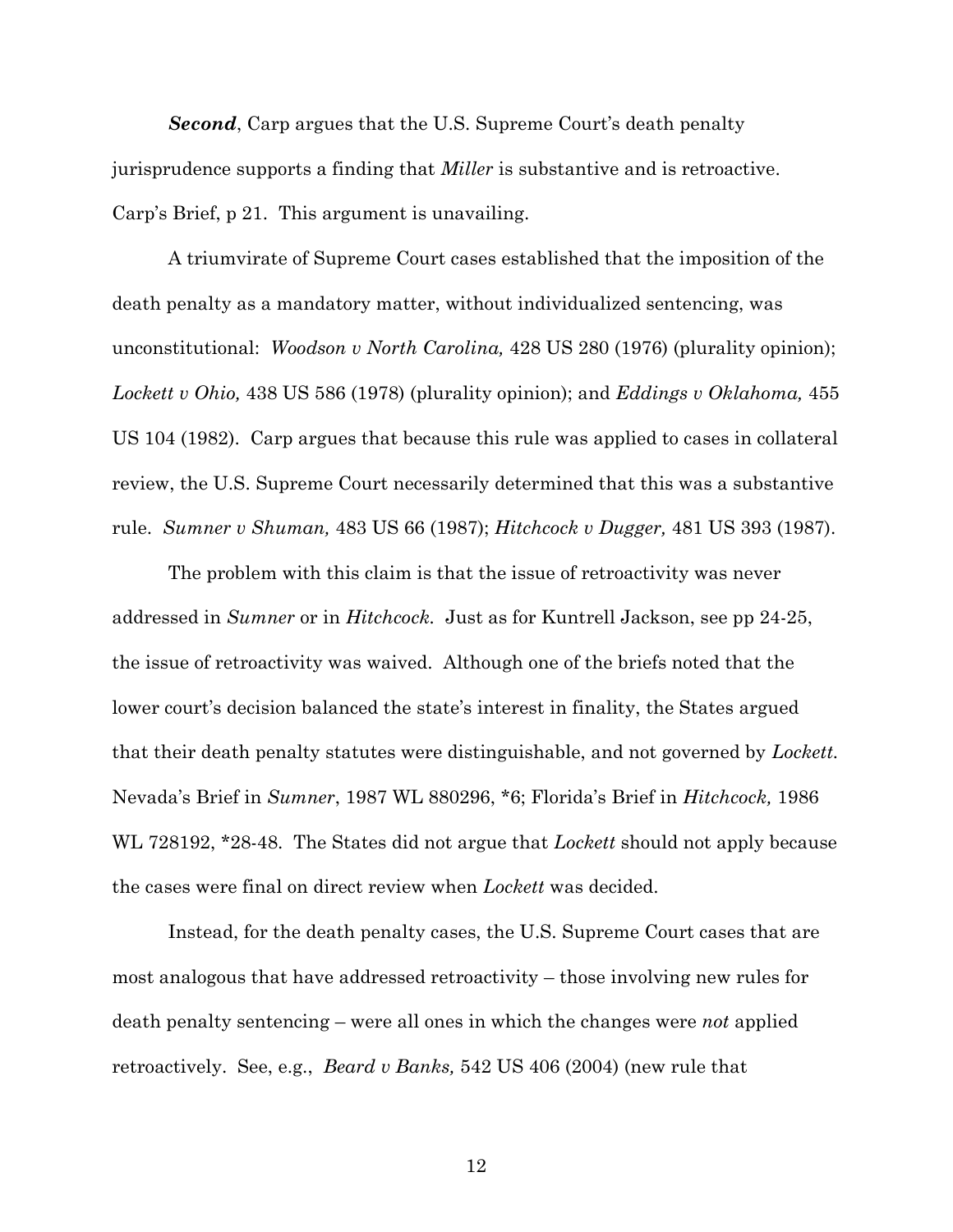invalidated capital sentencing schemes that required unanimity on mitigating factors was not retroactive); *Summerlin,* 542 US at 356 (new rule requiring factfinding by jury for element necessary for the death penalty not retroactive); *Graham v Collins,* 506 US at 475 (new rule that state cannot "limit[ ] the manner in which [defendant's] mitigating evidence may be considered" during death penalty sentencing phase was not retroactive); *Saffle v Parks,* 494 US 484, 495 (1990) (new rule that would prohibit an instruction telling the jury to avoid the influence of sympathy during death-penalty sentencing phase was not retroactive). These cases directly relate to rules that enable the sentencing body to more fully consider mitigating circumstances before imposing the death penalty but the Supreme Court ruled that any change was not substantive. These cases provide the only guidance from the Supreme Court on the retroactivity of rules related to the death penalty.

In *Beard,* the U.S. Supreme Court examined the rule from *Mills v Maryland,*  486 US 367 (1988), addressing a death penalty sentencing scheme that required all mitigating factors necessary to avoid the penalty to be found unanimously by the jury. *Beard,* 542 US at 408. The Court held in *Mills* that the scheme was unconstitutional where the jurors may have believed that they must unanimously agree on a particular mitigating factor before relying on it to impose a lesser sentence. *Mills,* 486 US at 384. The mitigating factors advanced in *Mills* included the facts that the perpetrator was only 20 years old at the time of the crime, had only a 6th grade education, and had suffered some brain damage as a child. *Id.* at 370. On the issue of retroactivity, the Court in *Beard* stated that the first *Teague*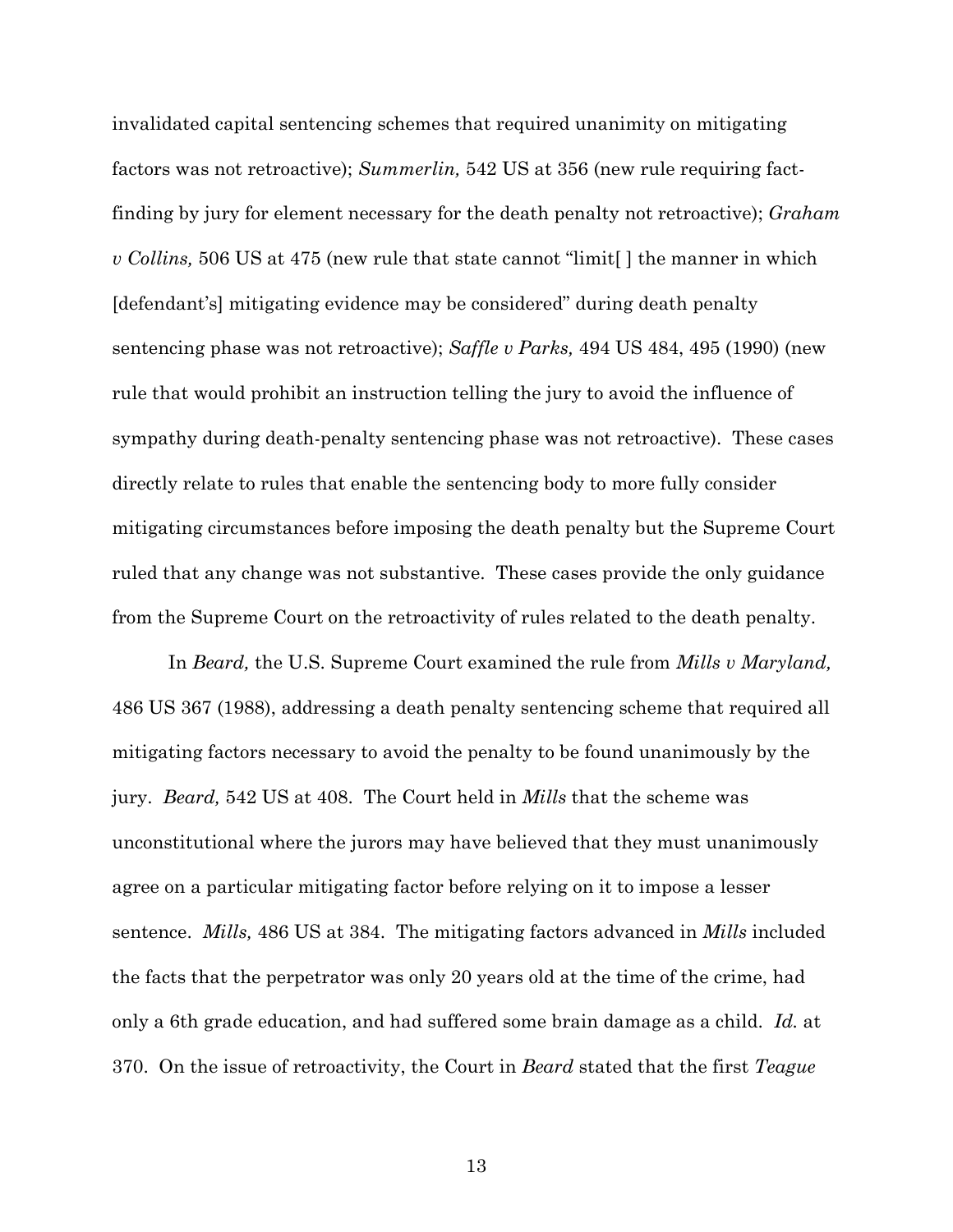exception based on it being a substantive rule was not even argued: "There is no argument that th[e] [first *Teague*] exception applies here." *Beard,* 542 US at 416- 417 (citations, quotes, brackets omitted).

And a case that may have the closest set of facts to this case is *Graham v Collins,* 506 US 461*.* There, the habeas petitioner was sentenced to death for a murder that he committed while he was 17 years old. *Id.* at 463. Graham contended that the three questions that the jury was required to answer in determining whether he should be sentenced to death did not enable the jury to "give effect" to the mitigating evidence of his "youth [and] family background":

[W]e are asked to decide whether the jury that sentenced petitioner, Gary Graham, to death was able to give effect, consistent with the Eighth and Fourteenth Amendments, to mitigating evidence of Graham's youth, family background, and positive character traits. [*Id.*]

This same basic concern underlies the *Miller* decision in its analysis of mandatory sentencing, which prevents the sentencing court from considering the youth and other individual traits of a teenage murderer. *Miller,* 132 S Ct at 2466. Nevertheless, the Court in *Graham* determined that the proposed change, which would have enabled the jury to more fully consider the mitigating circumstances, would not be a substantive change in law. See *Graham,* 506 US at 475, 477 ("Plainly, [the first *Teague*] exception has no application here because the rule Graham seeks would neither decriminalize a class of conduct nor prohibit the imposition of capital punishment on a particular class of persons.") (internal quotes omitted). Here too, a required change to the sentencing scheme that allows for considerations of youth as a mitigating factor is not a substantive change in law.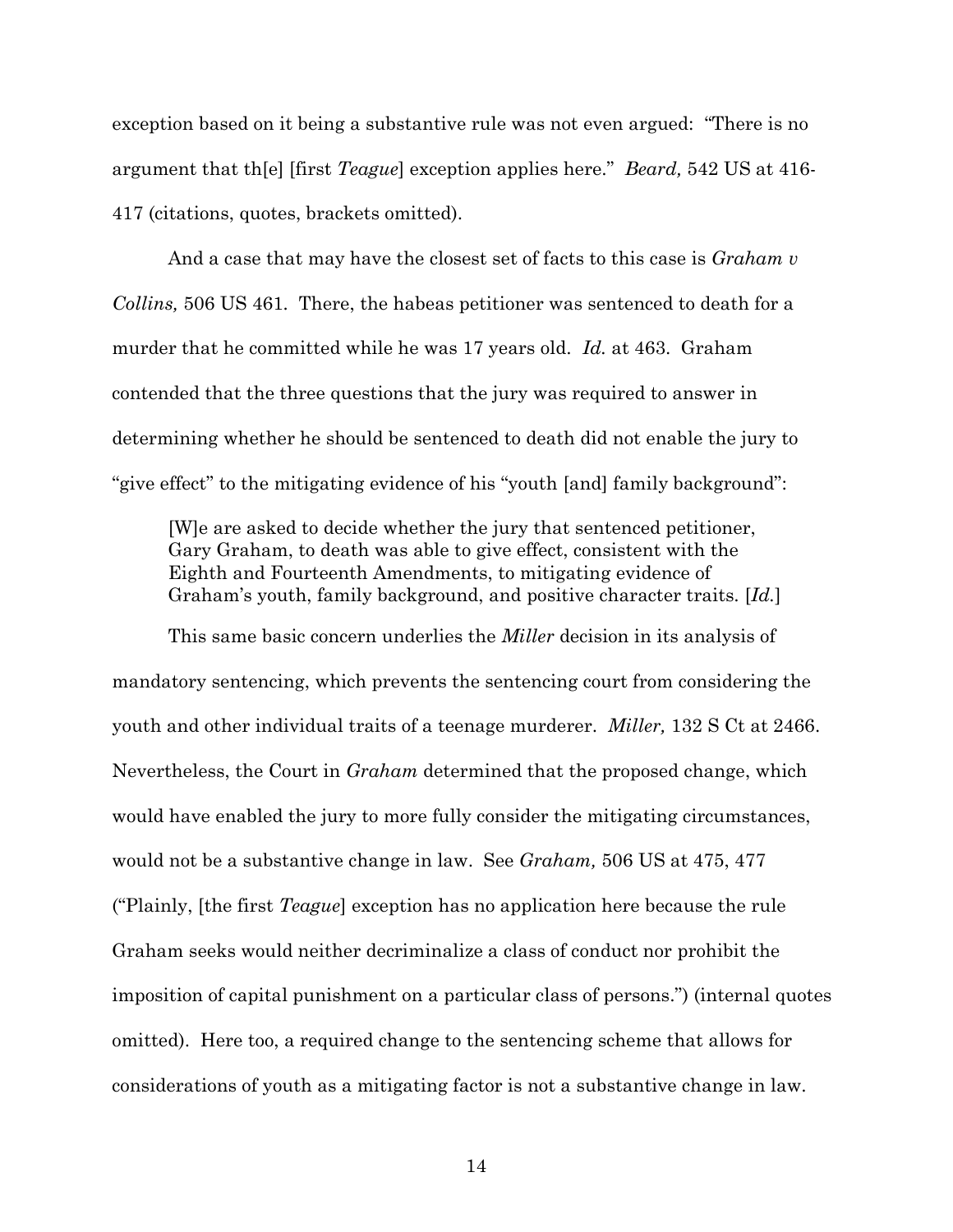*Third*, Carp argues that *Miller* is substantive under *Summerlin* because *Miller* "requires [the sentencing court] to take into account how children are different." Carp's Brief, pp 18, 20, quoting *Miller,* 132 S Ct at 2469. The basic premise of Carp's argument on this point is wrong.

The key sentences from *Miller* that state the Court's holding underscore that the Eighth Amendment requires a change to the sentencing process, and does not require any specific findings. *Miller,* 132 S Ct 2469 ("We therefore hold that the Eighth Amendment *forbids a sentencing scheme* that mandates life in prison without possibility of parole for juvenile offenders") (emphasis added); 132 S Ct 2475 ("the mandatory sentencing schemes before us violate this principle of proportionality"). This change in process allows the sentencing court to consider mitigating factors is analogous to the one considered in *Beard* – which does not apply retroactively – that ensures that mitigating factors can be considered by individual jurors, and need not be found unanimously. *Beard,* 542 US at 416-417. The change in process is predicated on the need for the proper consideration of mitigating factors, but is nonetheless still a procedural change.

Carp conflates the change in process that enables the sentencing court to consider mitigating circumstances with the Court establishing a requirement that the sentencing court make a specific finding necessary to a particular sentence, the latter of which would be a substantive change. Rather, the point is that *Miller* requires a change to the sentencing scheme – the procedure of sentencing – to enable the sentencing court to consider mitigating factors. *Miller,* 132 S Ct at 2458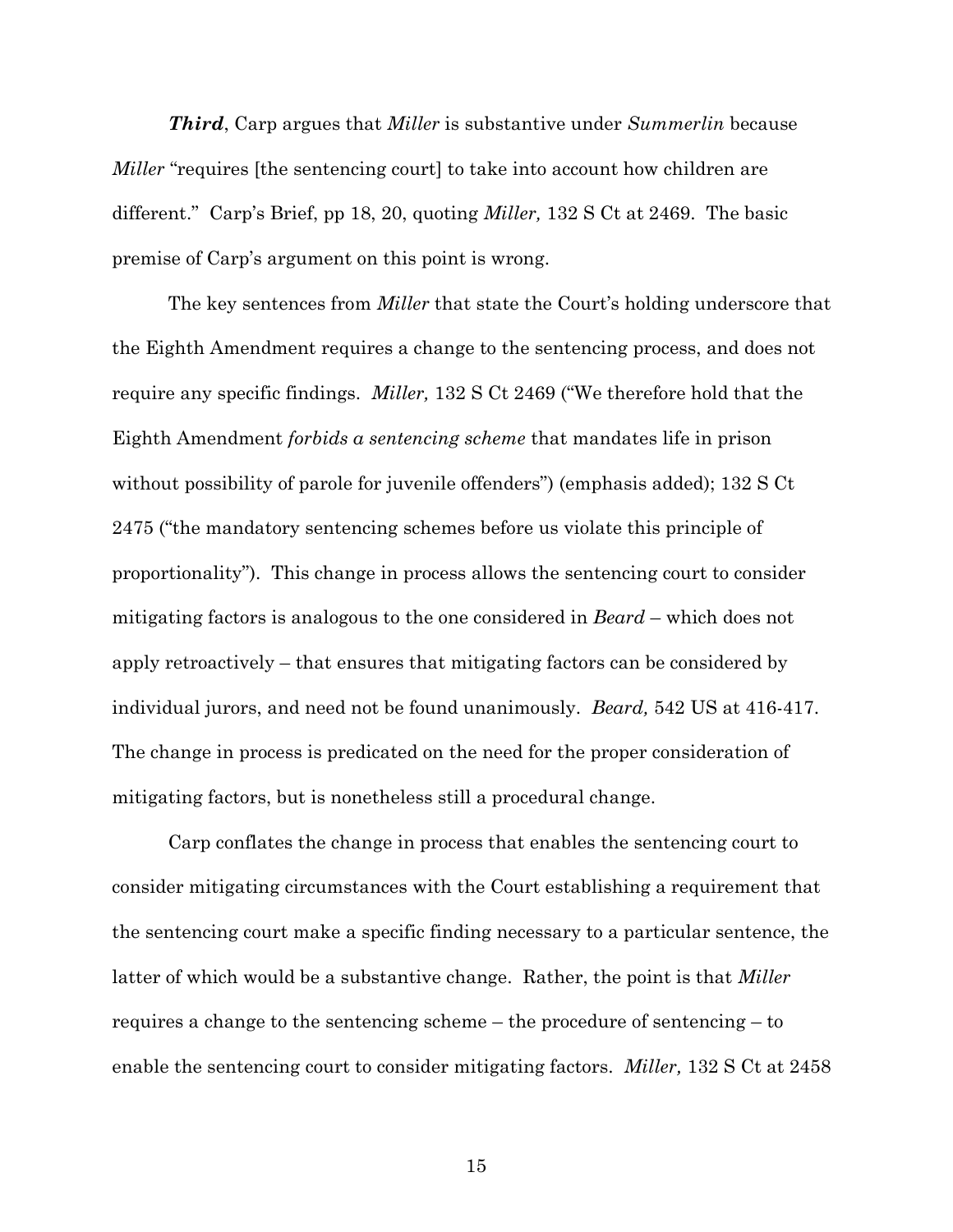("But the mandatory penalty schemes at issue here prevent the sentencer from taking account of these central considerations [of the offender's youth].")

The analysis from *Summerlin* demonstrates the point and confirms that the change here is not a substantive one. In *Summerlin*, the Court announced that *Ring v Arizona*, 536 US 584 (2002), established a procedural rule when *Ring* held that a jury – not a sentencing judge – must find aggravating circumstances necessary for the imposition of the death penalty. *Summerlin,* 542 US at 353. The Court in *Summerlin* evaluated a death penalty sentencing phase in which the finding of the presence or absence of specific aggravating factors were essential for the imposition of death and therefore were the equivalent of elements for federal constitutional purposes. *Summerlin,* 542 US at 354 ("those aggravators effectively were elements for federal constitutional purposes, and so were subject to the procedural requirements the Constitution attaches to trial of elements"). The U.S. Supreme Court noted that where it "made a certain fact essential to the death penalty," it would be a substantive change. *Id.* That is inapplicable here. There is no single controlling factor – no "certain fact" essential – under *Miller* that a sentencing court must find to justify its sentence. It does not create a sentencing "element." If Carp were right, *Miller* would require a jury determination, since any new sentencing elements would be prerequisites to the penalty. *Ring,* 536 US 584, 604 ("the required finding [of an aggravated circumstance] expose[d] [Ring] to a greater punishment than that authorized by the jury's guilty verdict."). But there are none here. The punishment of LWOP is available without any new required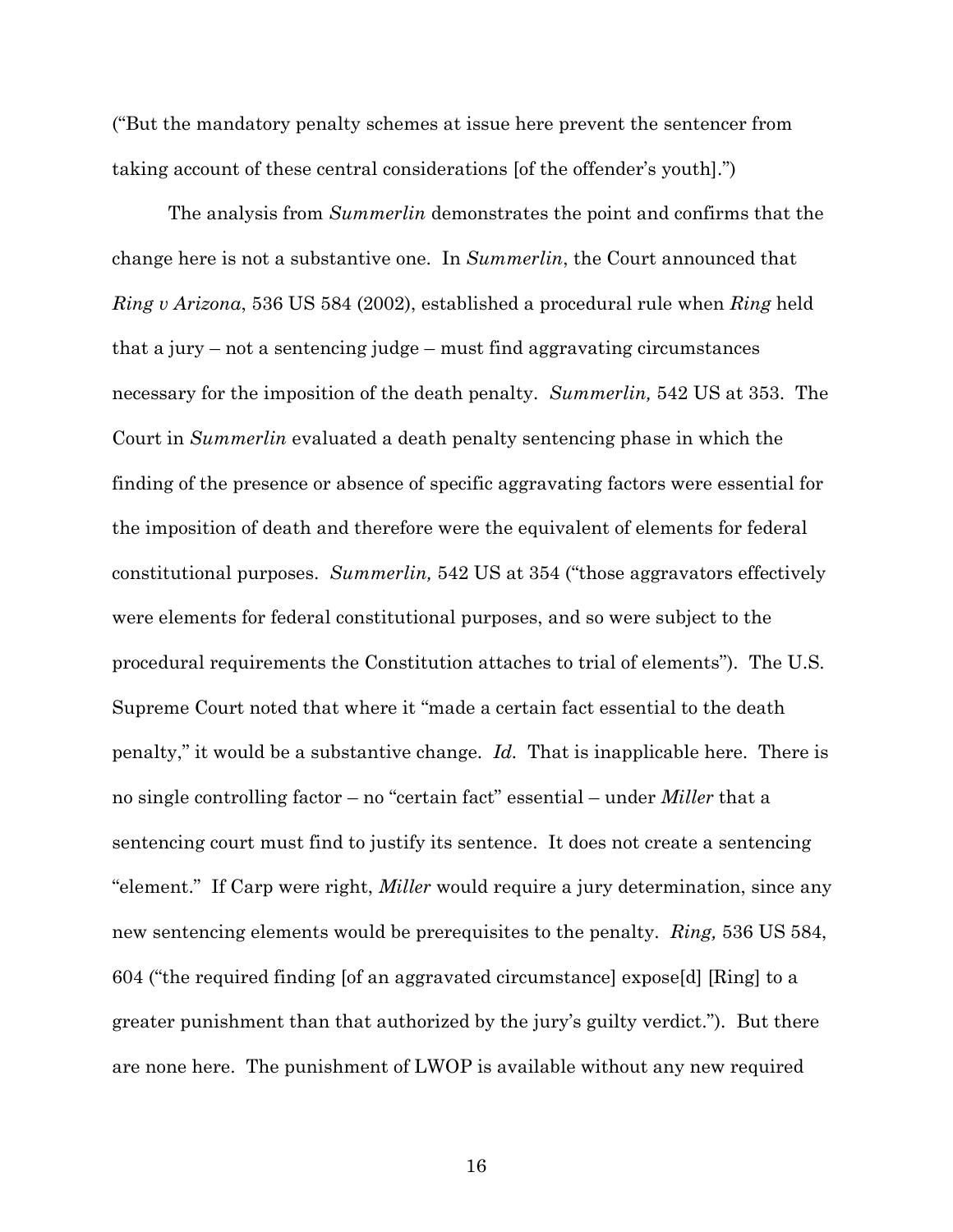finding. Instead, *Miller* sets out a different sentencing scheme – "individualized sentencing" – rather than a mandatory penalty scheme. That is process.

To be sure, *Miller* is replete with references about the importance of the sentencing court to consider the teenage murderer's youthful characteristics and requiring the sentence to "tak[e] account of an offender's age and the wealth of characteristics and circumstances attendant to it" *id.,* 132 S Ct at 2467, but nevertheless the Court was unambiguous that the cure to this ill was to provide an individualized sentence, i.e., to give the sentencing court "discretion to impose a different punishment." *Id.* at 2460. The *Miller* Court explained this point in distinguishing its holding from *Graham v Florida*:

*Graham* established one rule (a flat ban) for nonhomicide offenses, *while we set out a different one (individualized sentencing) for homicide offenses.* [*Miller,* 132 S Ct at 2466 (emphasis added).]

It is a change in the process, not in the "elements" or findings a court must make. See *Miller,* 132 S Ct at 2471 ("it mandates only that a sentencer follow a certain *process*") (emphasis added). It is not a substantive one.

A review of the Supreme Court death penalty cases also confirms this point. All of these cases examined changes to process that related to the consideration of mitigating evidence. Obviously, the consideration of mitigating evidence relates to the substance, but all of the required changes related to the process by which such evidence was considered. See *Beard,* 542 US at 416-417 (unanimity on mitigating factor); *Summerlin,* 542 US at 356 (fact-finding by jury for death penalty); *Graham v Collins,* 506 US at 475 (limits on consideration of mitigating evidence); *Saffle,* 494 US at 495 (anti-sympathy instruction).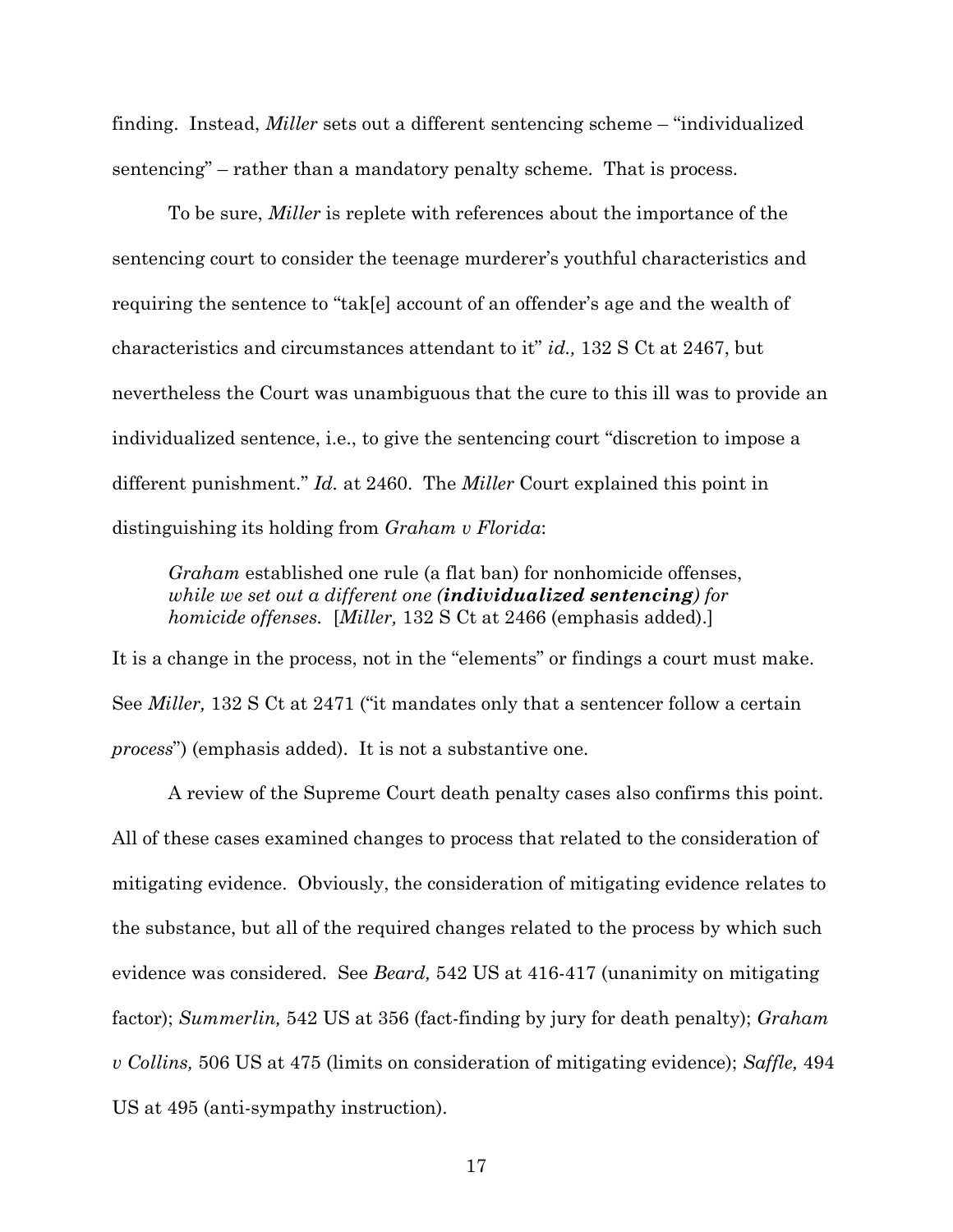*Fourth*, in a similar point, Carp argues that the *Miller* decision evidences the distinction in *Saffle* between "what" and "how," because it mandates the presentation of mitigating evidence. Carp's Brief, p 24. But this argument misapprehends the decision in *Saffle*.

In *Saffle,* the U.S. Supreme Court evaluated whether the death penalty was unconstitutionally imposed on a perpetrator where the jury was instructed "to avoid any influence of sympathy." *Saffle,* 494 US at 486. In determining whether this standard should apply on collateral habeas review, the Court examined whether this limitation on anti-sympathy instructions would be a new rule or whether it was dictated by the decisions in *Lockett* and *Eddings*. *Saffle,* 494 US at 488-489. The Court determined that it would be a new rule that did not apply collaterally. *Id.*

Carp cites the language distinguishing between "what mitigating evidence the jury must be permitted to consider" and "how the State may guide the jury in considering" it. Carp's Brief, p 25, citing *Saffle,* 494 US at 490. But this analysis did not relate to whether the proposed rule was substantive or procedural but rather whether the rule was "new," i.e., whether it was "dictated" by existing precedent or not, at the time the state court issued it decision. *Saffle,* 494 US at 490. And the answer was "yes," the rule was a new one, and therefore subject to the *Teague* retroactivity analysis. The dichotomy between what/how was not employed to determine whether the rule was substantive or procedural.

The same is true in Carp's reliance on *Beard.* Carp's Brief, p 26. The analysis in *Beard* distinguishing between "how the sentencer considers evidence"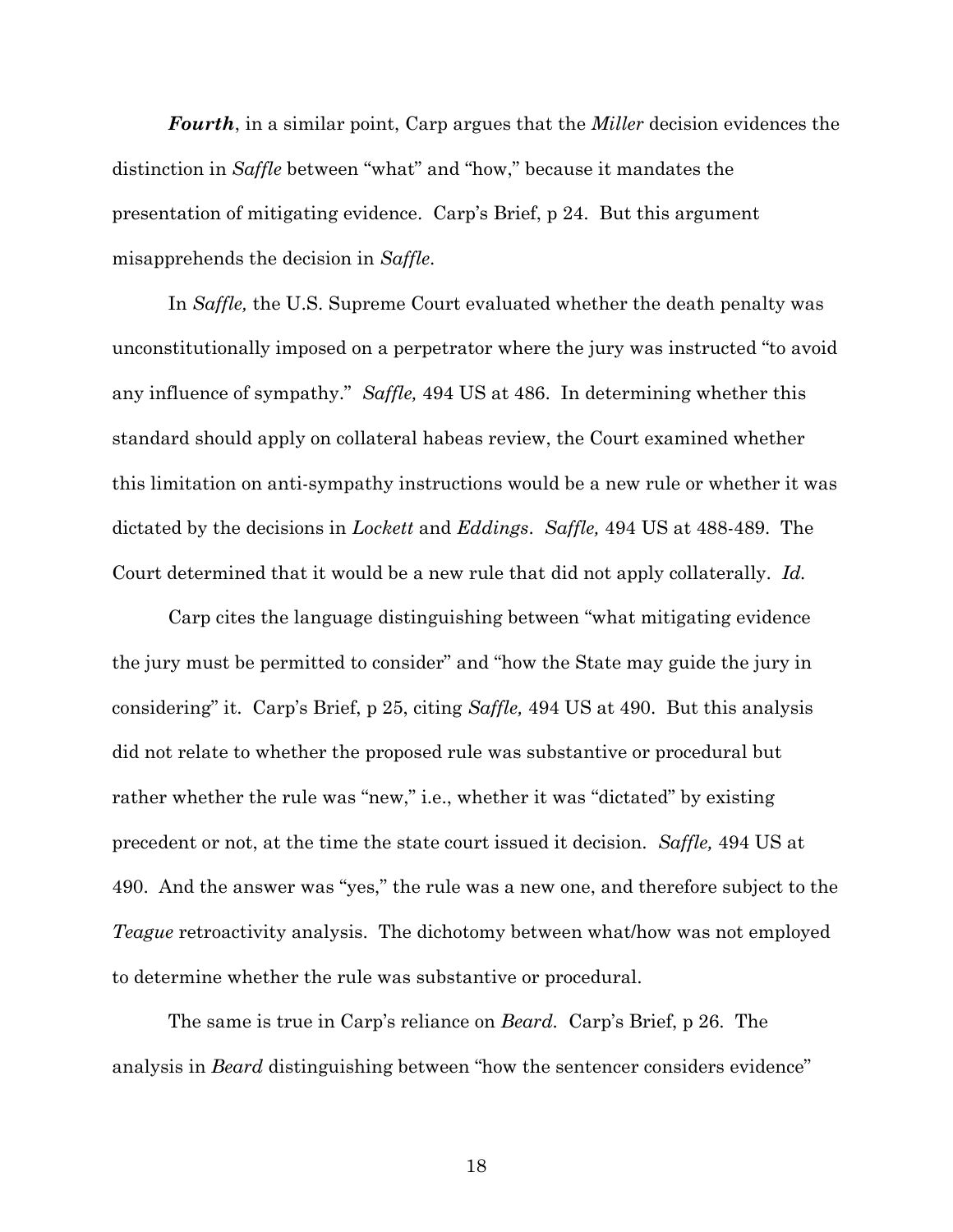under the *Mills* rule" and "what evidence it considers" again was relied on to determine whether the rule in *Mills* was a new one or not. *Beard,* 542 US at 415. The Court concluded that "*Mills* announced a new rule" and therefore was subject to the general prohibition on retroactive application unless it could meet the *Teague* test. *Beard,* 542 US at 416. But the Court did not rely on the distinction between "what" and "how" to determine whether the change was substantive or procedural.

Instead, in *Beard,* the Court merely noted that the test for determining whether it was substantive or procedural was to examine if the rule "prohibit[ed] a certain category of punishment for a class of defendants because of their status or offense." *Id.* at 417. That was the same reasoning employed in *Summerlin*. Rejecting an argument that the *Ring* requirement that a jury make the determination of the aggravating circumstances warranting the death penalty created a substantive rule, the Court said that the holding "did not alter the range of conduct Arizona law subjected to the death penalty." *Summerlin,* 542 US at 353. Instead, the Court said, "*Ring* altered the range of permissible methods for *determining* whether a defendant's conduct is punishable by death, requiring that a jury rather than a judge find the essential facts bearing on punishment." *Id*. (emphasis added). In other words, "*the range of conduct punished* . . . *was the same* before [the controlling decision] as after." *Id*. at 354 (emphasis added). The same is true here.

As another example, in *Apprendi v New Jersey*, the U.S. Supreme Court held that any fact other than that of a prior conviction that increases a criminal penalty beyond the prescribed statutory maximum must be submitted to a jury and proved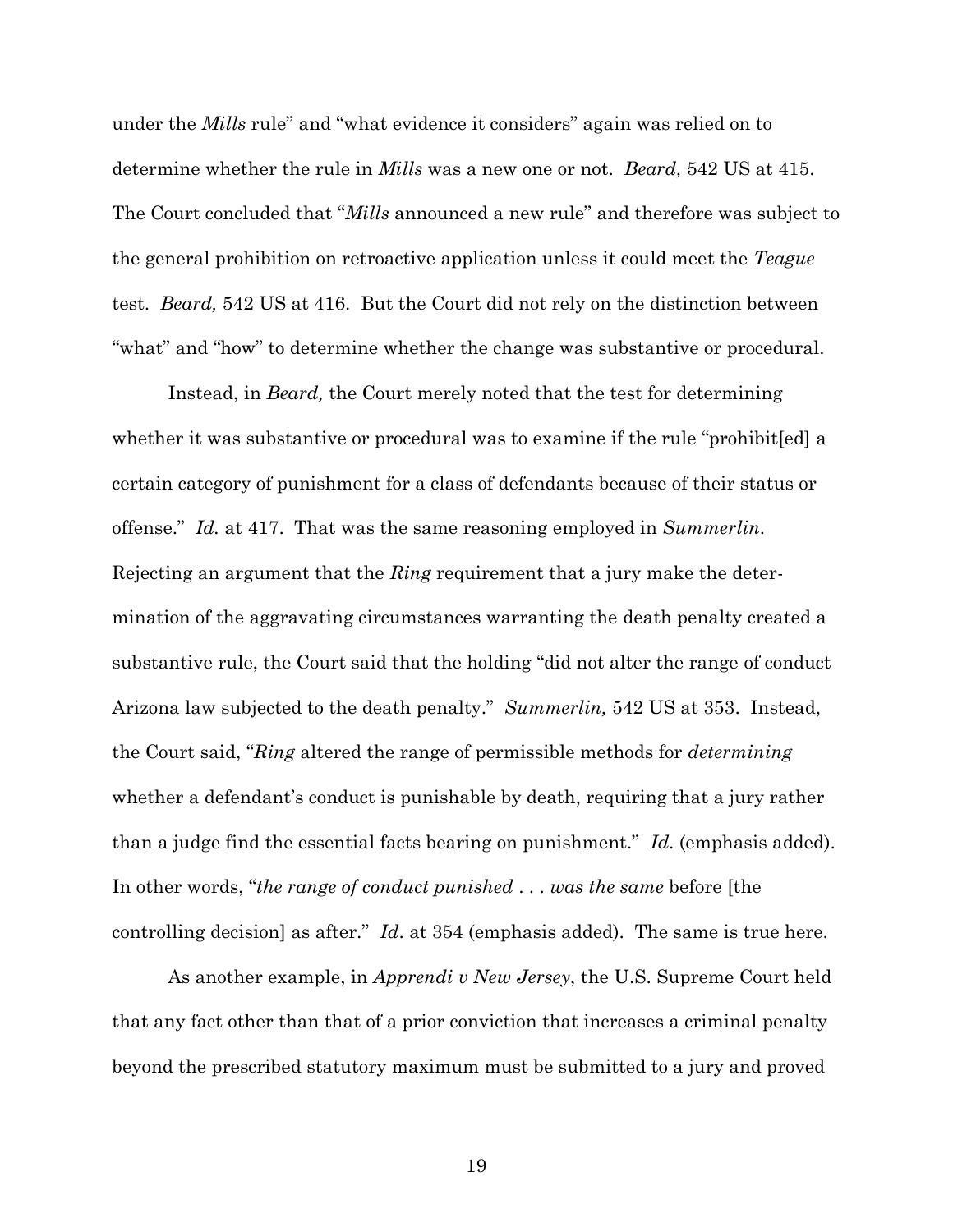beyond a reasonable doubt. 530 US 466, 490 (2000). The federal circuits have unanimously found that *Apprendi* is procedural and not retroactive. See, e.g., *Sepulveda v U.S.*, 330 F3d 55, 61 (CA 1, 2003). That is because the *Apprendi* rule did not "prohibit a certain category of punishment for a class of defendants." *McCoy v U.S.*, 266 F3d 1245, 1256 (CA 11, 2001). That is the test the Court has applied.<sup>3</sup>

The state courts have divided on the question with the better-reasoned decisions finding *Miller* to be procedural. Compare *State v Tate,* \_\_\_ So3d \_\_\_; 2013 WL 5912118 (La, Nov 5, 2013) (not retroactive); *Commonwealth v Cunningham*, 81 A3d 1 (Pa, 2013) (same); *Chambers v Minnesota,* 831 NW2d 311 (Minn, 2013) (same) and *Geter v State,* 115 So3d 375 (Fl, 2012) (same), with *State v Mantich*, 287 Neb 320 (2014) (retroactive), *Diatchenko,* 466 Mass at 666 (same); *Jones v State,*  122 So3d [Miss] at 702 (same); and *Ragland,* 836 NW2d [Iowa] at 117 (same). So have the federal circuits. The Fifth and Eleventh Circuits have found *Miller* not to be retroactive, while the Second, Third, Fourth, and Eighth Circuits have indicated that it is retroactive. See *In re Pendleton,* 732 F3d 280, 283 (CA 3, 2013) (listing cases). See also *Hill v Snyder,* 2013 WL 364198, \*2 (January 30, 2013) (*Miller*  applies to five plaintiffs because civil case under 42 USC §1983 pending when *Miller* was decided; in *obiter dictum* stating that *Miller* would apply retroactively). Yet, none of these decisions bind this Court.

 $\overline{a}$ 

<sup>3</sup> The American Civil Liberties Union amicus argues that the *Miller* rule is substantive because it increases the range of possible outcomes, by requiring the inclusion of life *with* the opportunity for parole. Amicus Br. at 9. But this is not the standard for retroactivity. Here, the same conduct is subject to the same possible punishment of life without parole. See *Miller,* 132 S Ct at 2471 ("Our decision does not categorically bar a penalty for a class of offenders"). The ACLU asks for a new test.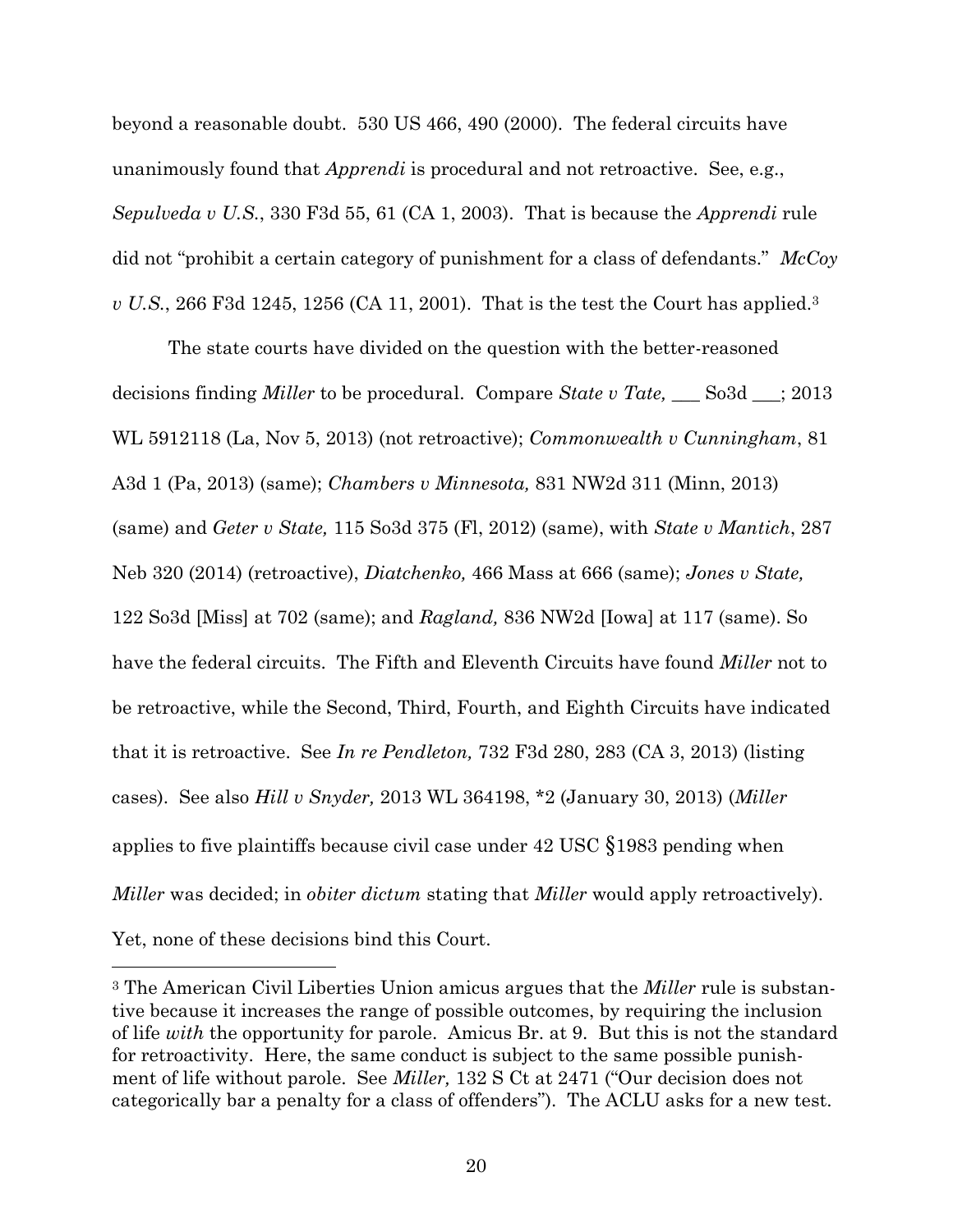### **3. The new procedural rule that the U.S. Supreme Court announced in** *Miller* **is not a "watershed" change.**

<span id="page-30-0"></span>If a new rule is procedural, it has retroactive effect only if the rule constitutes a "watershed rule[ ] of criminal procedure" that "implicate[s] the fundamental fairness" of criminal proceedings. *Teague,* 489 US at 311, 312 (plurality opinion). The U.S. Supreme Court has stressed repeatedly the limited scope of this exception, noting that it is "clearly meant to apply only to a small core of rules" that "are implicit in the concept of ordered liberty." *Beard*, 542 US at 417. The Supreme Court often – and only – has used *Gideon v Wainwright*, 372 US 335 (1963), a landmark case involving the right to counsel, as an example of a rule that might fall under this exception because it is "fundamental and essential" to fair trials. *Beard*, 542 US at 417. Carp does not argue that the *Miller* rule is a watershed rule, effectively conceding the point, see Carp's Brief, pp 10-13, 49, but the Attorney General addresses it nonetheless because the amici address the point.

The U.S. Supreme Court has never found a procedural rule to meet this "watershed" standard. In rejecting the conclusion that the new procedural rule under *Crawford v Washington* applied retroactively, the Court said:

This exception is "extremely narrow[.]" *Schriro v Summerlin*, 542 US 348, 352 (2004). We have observed that it is "'unlikely'" that any such rules "'ha[ve] yet to emerge,'" *ibid*. (quoting *Tyler v Cain*, 533 US 656, 667, n7 (2001); [ ]); see also *O'Dell v Netherland*, 521 US 151, 157 (1997); *Graham*, *supra*, at 478; *Teague*, *supra*, at 313 (plurality opinion). And in the years since *Teague*, we have rejected every claim that a new rule satisfied the requirements for watershed status. [*Whorton v Bockting,* 549 US 406, 417–418 (2007).]

Neither have there been any cases post *Whorton* that held a procedural rule to be retroactive in application*.*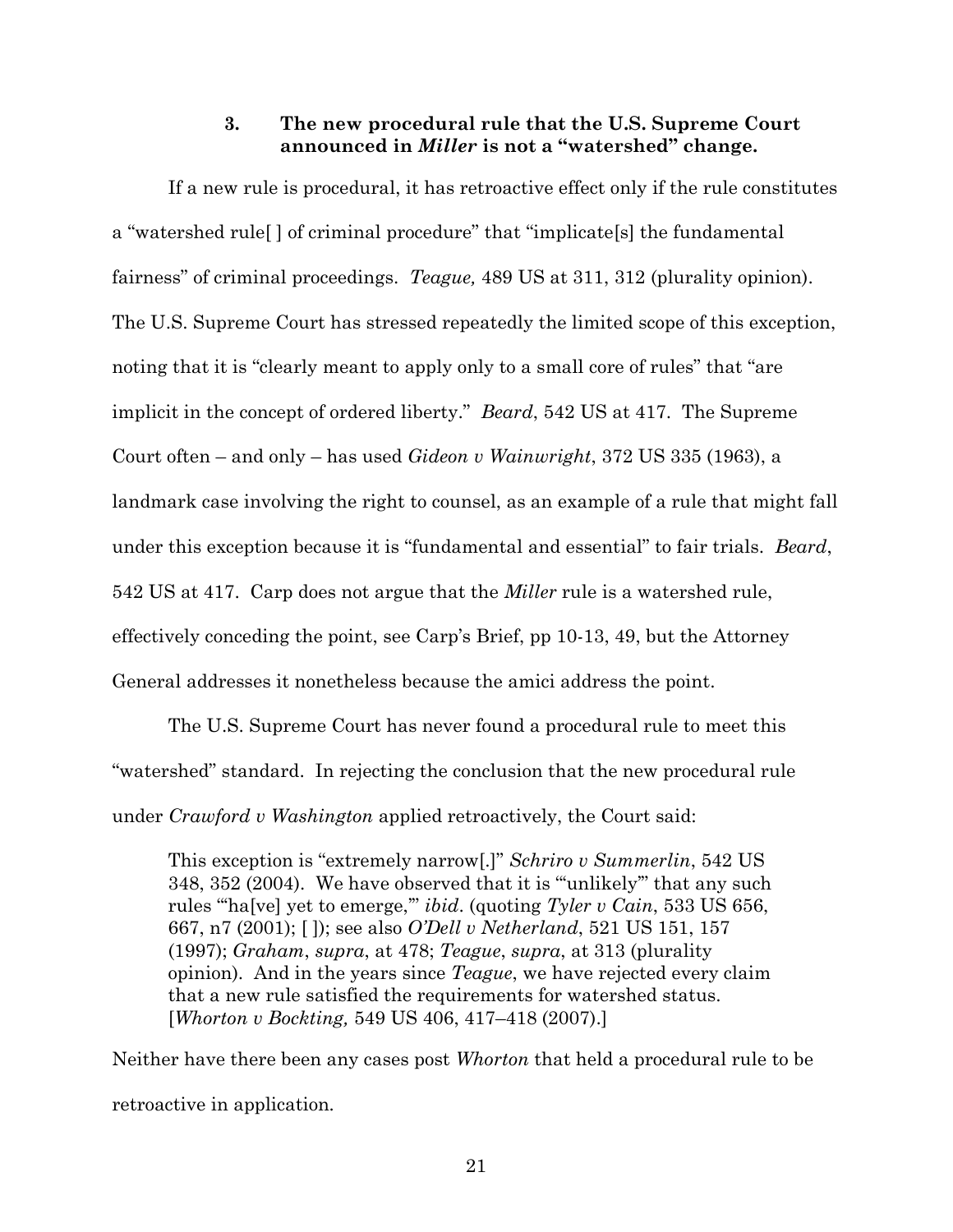Moreover, this conclusion is consistent with the requirement that a rule must be sweeping in nature to fall within the second exception. The sweep of the change in *Miller* is limited. It modifies only the process by which the sentencing court must reach its decision for first-degree murder cases, and only does so for certain offenders. Other, more global changes to the criminal process have not been applied retroactively. The most significant example of this point is the conclusion that the Court did not apply retroactively the case holding that the right to a jury trial under the Sixth Amendment applies to the states under *Duncan v Louisiana,* 391 US 145 (1968). *DeStefano v Woods,* 392 US 631, 635 (1968). The same is true for the *Crawford* decision about the Confrontation Clause, see *Whorton,* which may arise in any criminal trial. The Supreme Court provided a list of other rules in *Whorton* that were not given retroactive effect. *Whorton,* 549 US at 418, citing *Beard* , 542 US at 406 (rejecting retroactivity for *Mills*); *O'Dell*, 521 US at 157 (rejecting retroactivity for *Simmons v South Carolina*, 512 US 154 (1994)); *Gilmore v Taylor*, 508 US 333 (1993) (rejecting retroactivity for a new rule relating to jury instructions on homicide); *Sawyer v Smith*, 497 US 227 (1990) (rejecting retroactivity for *Caldwell v Mississippi*, 472 US 320 (1985)). The Sixth Circuit reached the same conclusion regarding *Halbert v Michigan,* 545 US 605 (2005), the case creating the constitutional requirement of the appointment of counsel for appeals from plea-based convictions. *Simmons v Kapture,* 516 F3d 450, 451 (CA 6, 2008). As did this Court in *Maxson.* 482 Mich at 402-403.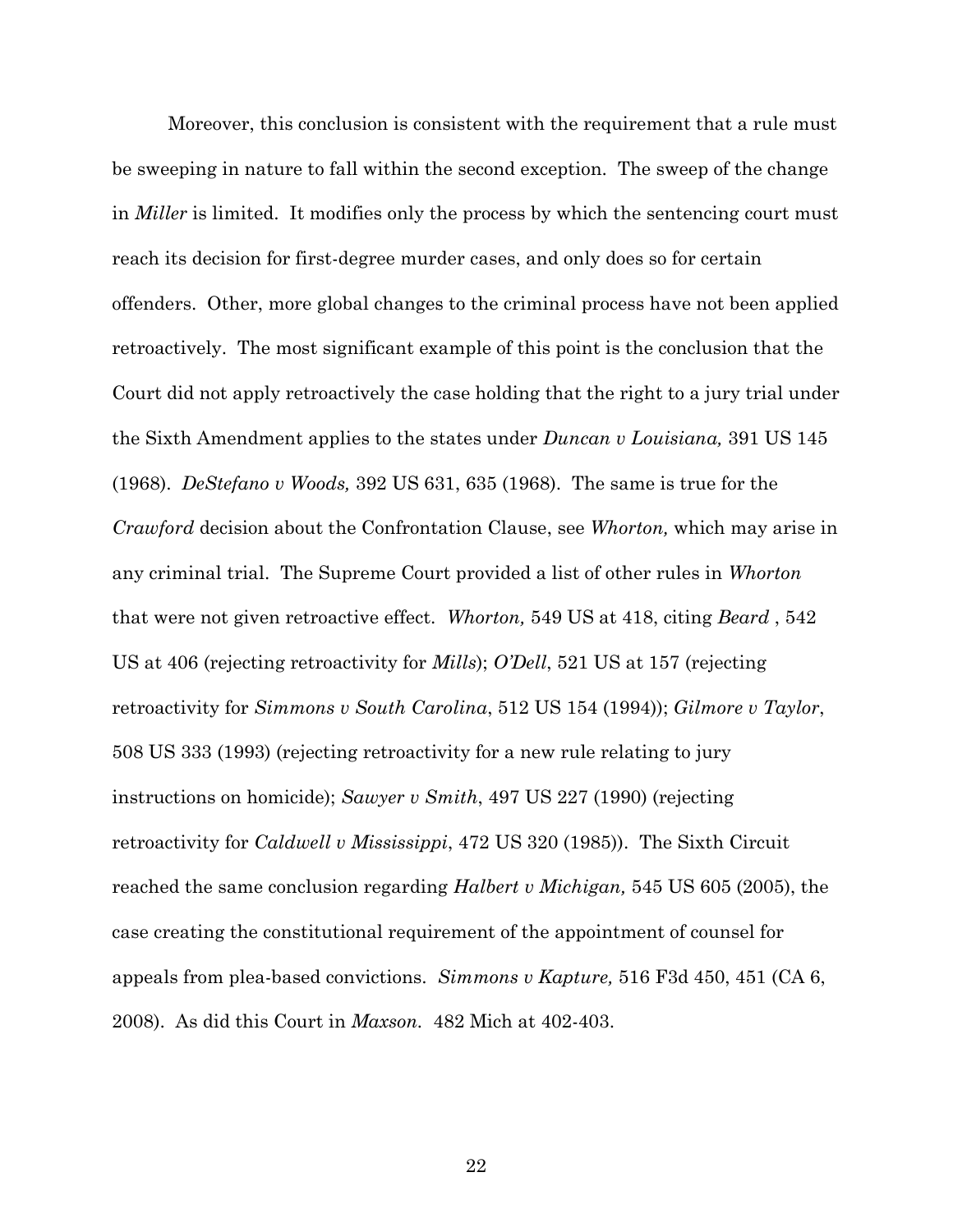Furthermore, U.S. Supreme Court ruled that the decision in *Padilla v Kentucky*, 130 S Ct 1473 (2010), was not retroactive under *Teague*. *Chaidez v United States,* 133 S Ct 1103, 1107 (2013). In *Padilla,* the U.S. Supreme Court determined that counsel has an obligation to inform his client when a guilty plea will render the defendant subject to automatic deportation; otherwise the plea is constitutionally infirm. *Padilla,* 130 S Ct at 1478. The Supreme Court did not reach the two *Teague* exceptions after concluding that it was a new rule. *Chaidez,*  133 S Ct at 1107, n 3. The Michigan Court of Appeals had earlier reached the same decision, but examined the *Teague* exceptions and ruled that the decision is not "so implicit in the structure of the criminal proceedings that retroactivity is mandated." *People v Gomez,* 295 Mich App 411, 417; 820 NW2d 217 (2012). That is because the rule only applies to "a subset of criminal defendants who might wish to consider immigration consequences." *Id.* The same is true here: the procedural rule from *Miller* only applies to a subset of criminal defendants – juvenile murderers.

The *Miller* rule does not implicate the fundamental fairness of criminal proceedings. It is far more limited in scope than *Gideon*, and its relationship to the accuracy of the sentencing process is far less direct than the right to counsel is to ensuring fair trials. Although the new rule may reduce the number of teenage murderers sentenced to LWOP, such a result is not "implicit in the concept of ordered liberty." *Beard*, 542 US at 417. *Miller*, therefore, does not present a "watershed rule." *Id*.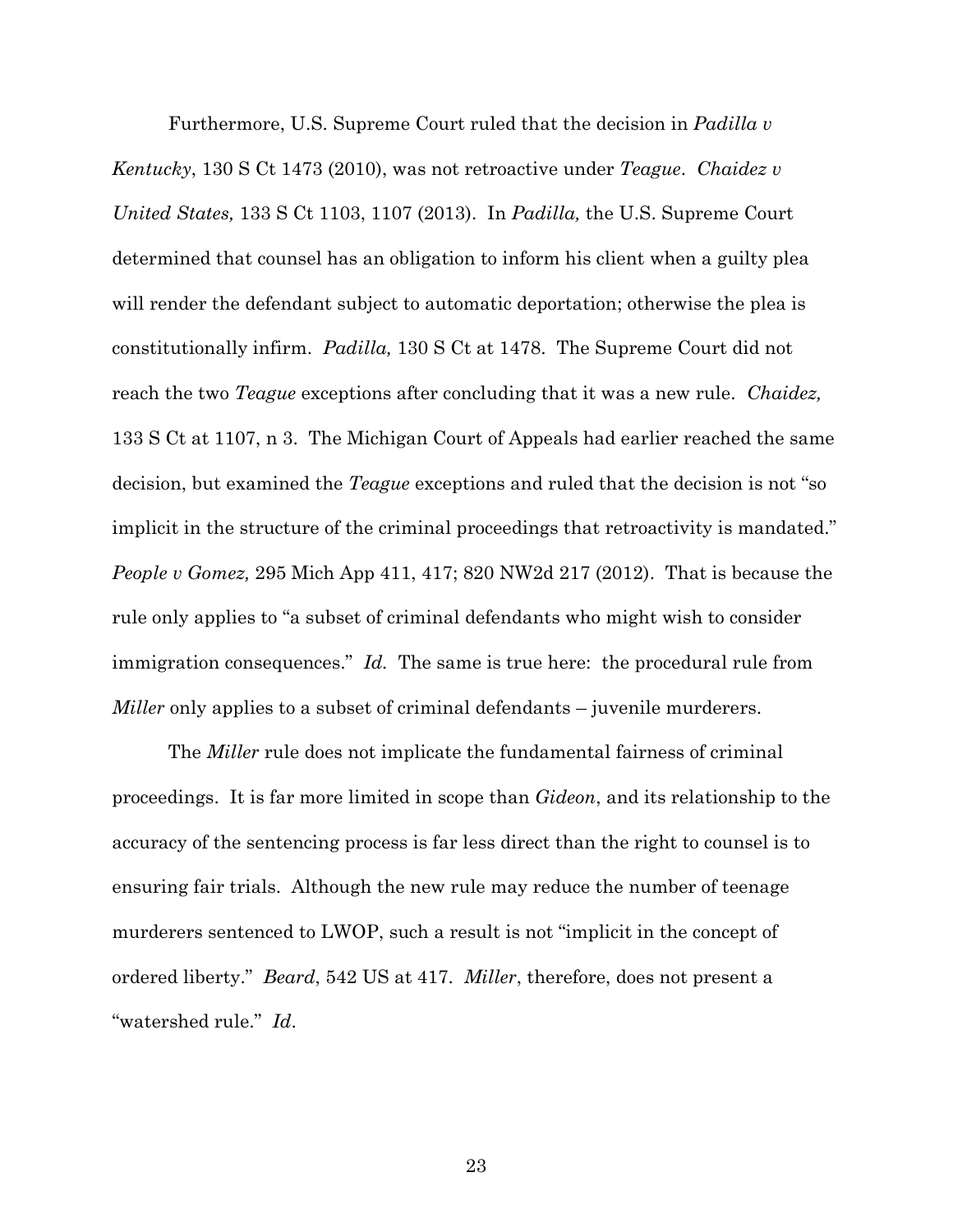## <span id="page-33-0"></span>**B. The fact that Jackson's case in** *Miller* **was on collateral review is not controlling.**

Carp argues that the *Miller* rule is retroactive based on the fact that the Supreme Court applied it in the companion case of *Jackson v Hobbs* to a habeas petitioner whose appeal was taken from state collateral review. Carp's Brief, pp 29- 33. *Teague* suggests that if a new rule is applied retroactively to one defendant, it should be applied evenhandedly to other defendants retroactively. 489 US at 300.

But Carp fails to consider that the defense of retroactivity must be raised by the state or otherwise the issue is waived. The Supreme Court has no obligation to

raise *sua sponte* a retroactivity issue the state has not addressed:

Generally speaking, "[r]etroactivity is properly treated as a threshold question, for, once a new rule is applied to the defendant in the case announcing the rule, evenhanded justice requires that it be applied retroactively to all who are similarly situated." *Teague*, *supra*, 489 US, at 300.

The State of Texas, however, did not address retroactivity in its petition for certiorari or its briefs on the merits, and when asked about the issue at oral argument, counsel answered that the State had chosen not to rely on *Teague*. Tr. of Oral Arg. 4–5. Although the *Teague* rule is grounded in important considerations of federal-state relations, we think it is not "jurisdictional" in the sense that this Court, despite a limited grant of certiorari, must raise and decide the issue *sua sponte*. [*Collins v Youngblood,* 497 US 37, 40–41 (1990) (paragraph break added; parallel cites omitted).]

In other words, where the state fails to raise the retroactivity issue, the argument is waived. See also *United States v Tosh,* 330 F3d 836, 840 n 3 (CA 6, 2003) ("Because the government failed to raise the retroactivity issue on appeal, we deem the issue waived.").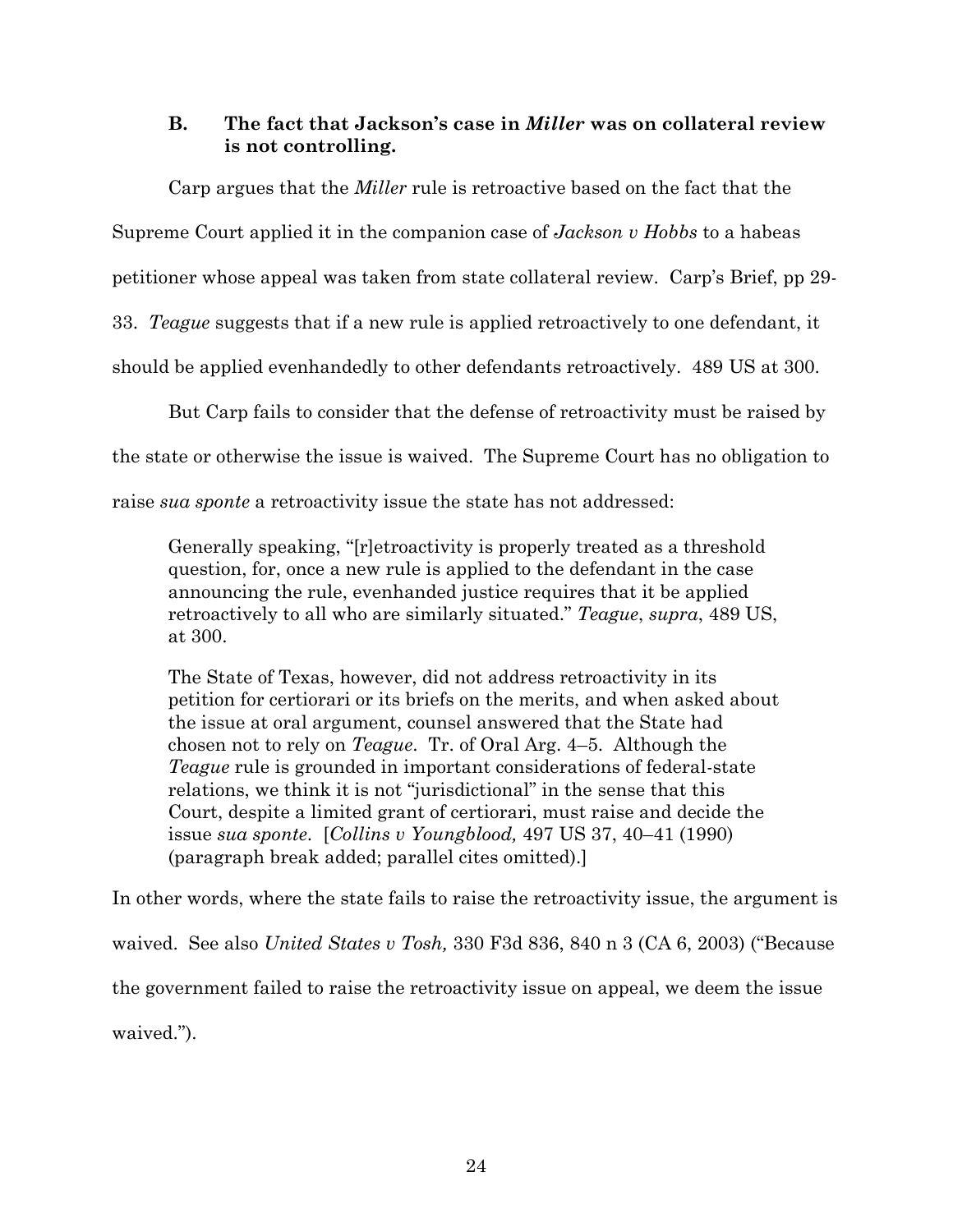And in the case that Carp relies on, *Jackson v Hobbs,* the State of Arkansas did not raise the retroactivity issue in its brief in opposition to the petition for certiorari. It did not cite *Teague* or provide any analysis of retroactivity. Arkansas' Br in Opp, filed June 1, 2011.<sup>4</sup> Arkansas' merits brief likewise did not address *Teague*, retroactivity, or the fact that this was a new rule that should not apply retroactively to a case that was final on direct review. Arkansas' Merits Br, filed on February 14, 2012, 2012 WL 523347 (2012). Consequently, Arkansas waived any claim regarding retroactivity. Unsurprisingly, the Court's opinions in *Miller* and *Jackson* never discuss *Teague* or retroactivity. Thus, contrary to Carp's brief, the fact that the Court applied the new procedural rule to the teenage murderer in *Jackson* does not prohibit state courts from considering the retroactivity issue. To the contrary, in the absence of any controlling statement from the Supreme Court regarding retroactivity, state courts are duty bound to address and resolve the issue.

Carp argues that this result would allow Jackson to obtain the benefit of relief while others who are similarly situated would not. Carp's Brief, p 29. But this is always the case when the government waives an argument that otherwise is available to the prosecution of its appeal. That is the nature of waiver. It is particular to the party.

 $\overline{a}$ 

<sup>4</sup> This brief may be found at the following web address: [http://sblog.s3.amazonaws.com/wp-content/uploads/2011/10/Jackson-USSC-States-](http://sblog.s3.amazonaws.com/wp-content/uploads/2011/10/Jackson-USSC-States-BIO-6-1-11.pdf)[BIO-6-1-11.pdf](http://sblog.s3.amazonaws.com/wp-content/uploads/2011/10/Jackson-USSC-States-BIO-6-1-11.pdf) (accessed on February 14, 2014).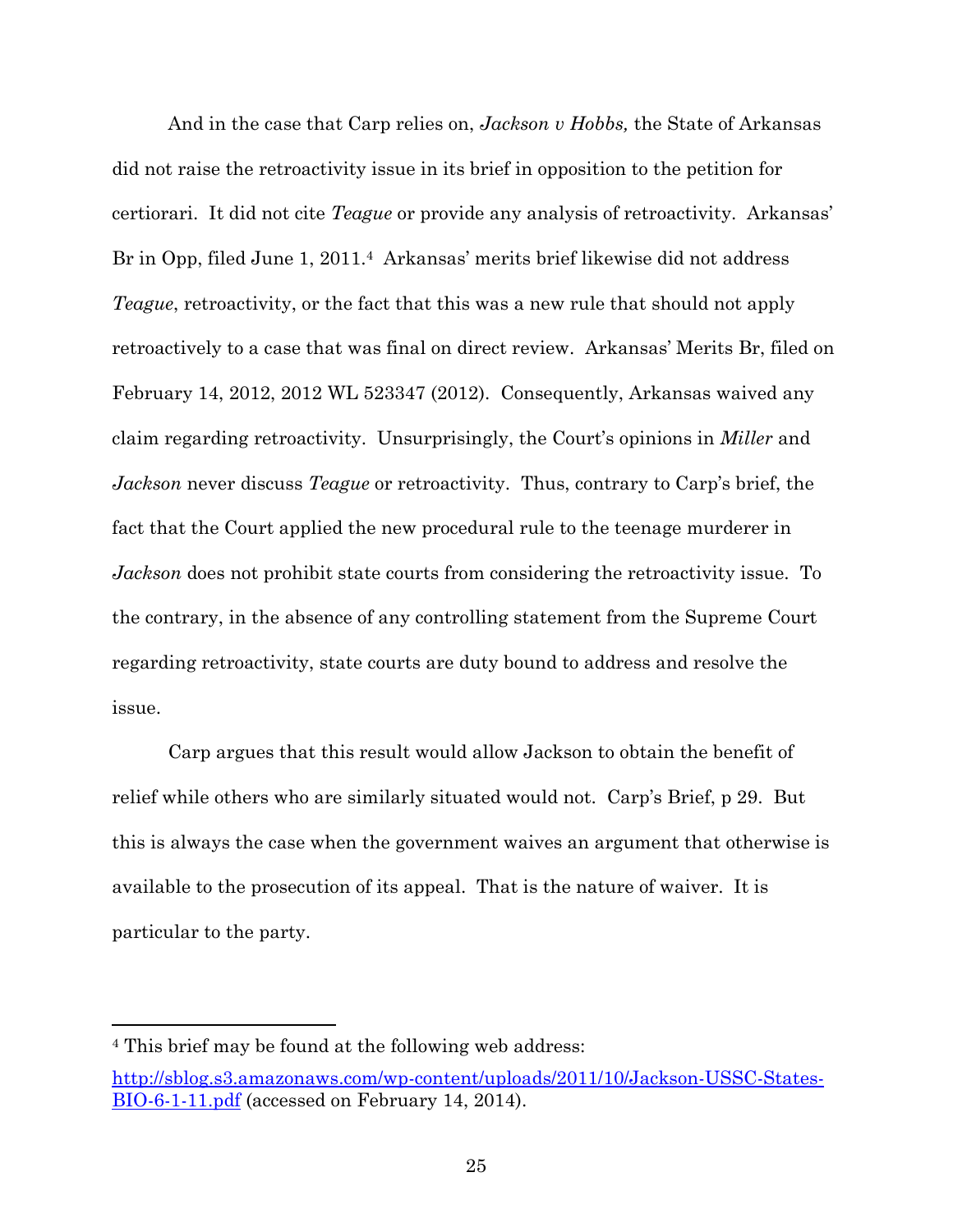<span id="page-35-0"></span>**II.** *Miller* **does not apply retroactively under** *People v Maxson,* **482 Mich 385 (2008), to cases that were final on direct review.**

Under Michigan law, the fact that there is no retroactivity under *Teague* does not end the inquiry. *Maxson*, 482 Mich at 392. That is because a state may give broader effect to a new procedural rule than federal law requires. *Danforth v Minnesota*, 552 US 264, 289 (2008). "Federal law simply 'sets certain minimum requirements that States must meet but may exceed in providing appropriate relief.'" *Id*., quoting *American Trucking Assns., Inc. v Smith*, 496 US 167, 178–179 (1990) (plurality opinion).

Like the Supreme Court in *Teague*, Michigan generally has declined to apply new criminal procedural rules to final convictions. *Maxson*, 482 Mich at 382–383. This Court has articulated a three-part analysis to make that decision. *People v Sexton*, 458 Mich 43, 60–61, 580 NW2d 404 (1998). This Court considers: (1) the purpose of the new rule, (2) the general reliance on the old rule, and (3) the effect of retroactive application of the new rule on the administration of justice. *Id*., citing *People v Hampton*, 384 Mich 669, 674; 187 NW2d 404 (1971). Under all of these factors, this Court should find that *Miller* does not apply retroactively.

Moreover, these factors are ultimately predicated on the outdated decision in *Linkletter v Walker,* 381 US 618 (1965), which has since been overruled. This Court should take this opportunity to update Michigan law, and adopt the *Teague* test as the Michigan test for determining whether a decision applies retroactively to cases that are final on direct review.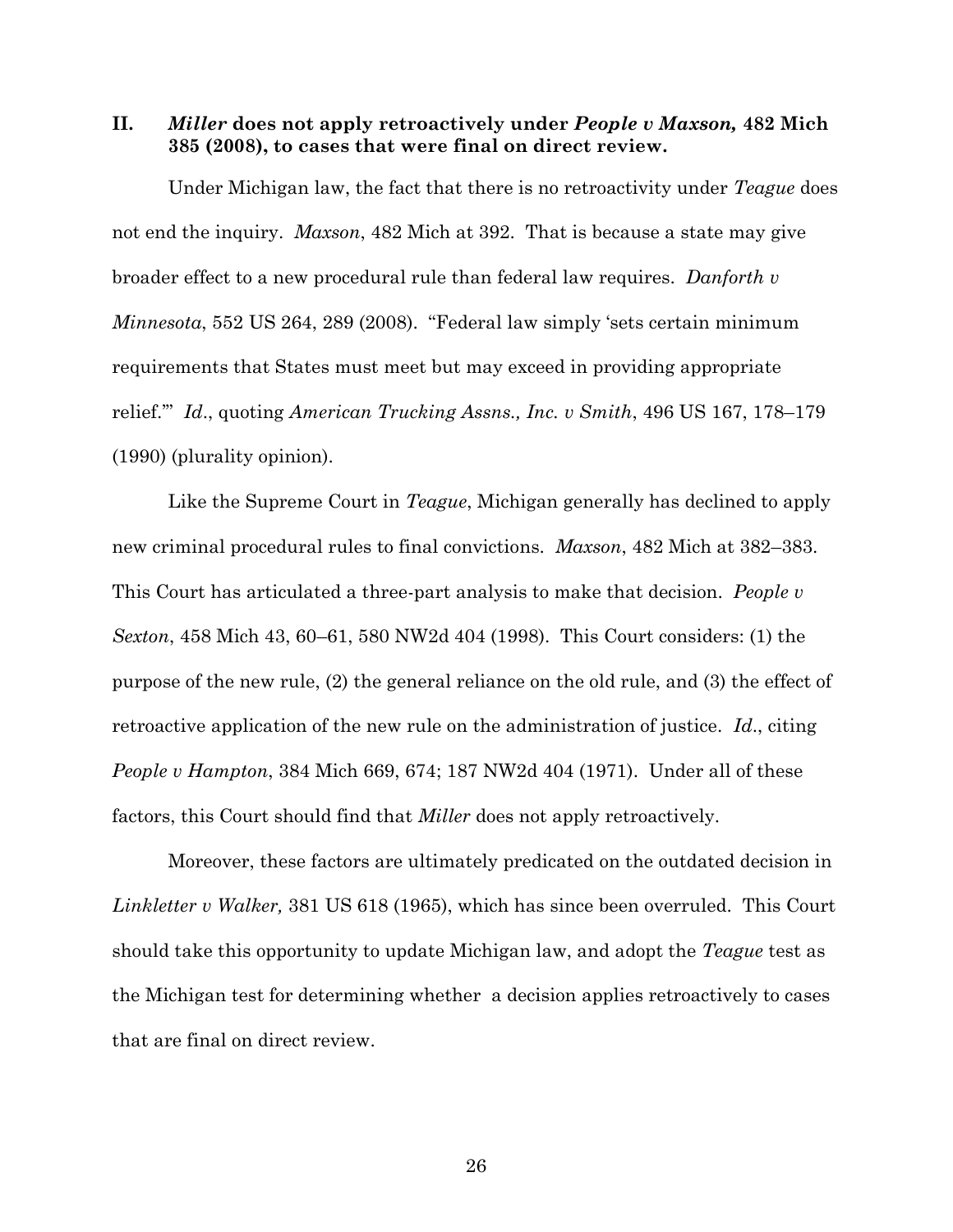- <span id="page-36-1"></span><span id="page-36-0"></span>**A. The three prongs of** *Maxson* **all support the conclusion that**  *Miller* **should not be applied retroactively.**
	- **1. The first prong of** *Maxson* **on the "purpose of the rule" is inapplicable to** *Miller* **because the new rule is irrelevant to a defendant's "guilt or innocence."**

Under the first *Maxson* prong, a law may be applied retroactively when it "concerns the ascertainment of guilt or innocence." *Maxson,* 482 Mich at 393, citing *Sexton,* 458 Mich at 63. A new rule of procedure that "does not affect the integrity of the fact-finding process," on the other hand, only should be applied prospectively. *Id*. Here, the *Miller* rule mandates a certain process before a court may sentence a juvenile murderer to LWOP. The procedure does not implicate the fact-finding process and does not concern guilt or innocence in any way. Therefore, the first *Maxson* prong counsels against *Miller's* retroactivity.

Carp argues that this Court has found that this "fact-finding" may be detached from considerations of guilt or innocence and applies to the sentencing phase, which only determines punishment. Carp's Brief, p 35, citing *People v Holcomb,* 395 Mich 326; 235 NW2d 343 (1975). This Court should reject this argument for two reasons.

First, the *Holcomb* case does not address the claim that the first prong of the retroactivity analysis extends to sentencing proceedings, where guilt or innocence is no longer at issue. *Holcomb* addressed the circumstance in which a criminal defendant sought to represent himself at trial, but was denied in violation of *Faretta v California,* 422 US 806 (1975) (right to self-representation under the Sixth Amendment). This Court ruled that the denial was a Sixth Amendment violation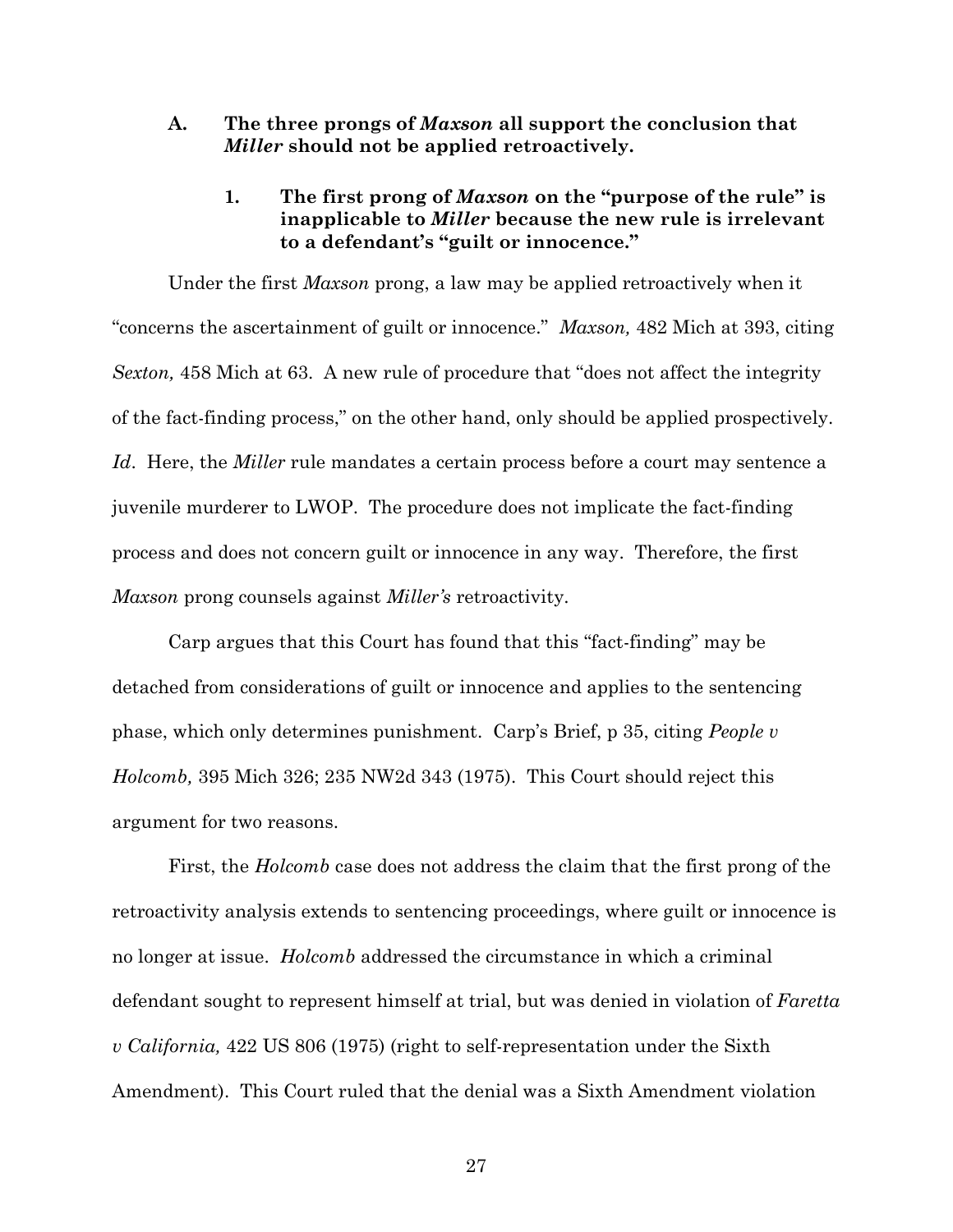and remanded for new trial. *Holcomb,* 395 Mich at 330. In its analysis, it noted that this right to represent oneself is "not qualitatively different" from the right to counsel, and therefore accorded its decision "full retroactive effect." *Id.* at 336, n 7. This Court noted in passing that the U.S. Supreme Court had in *Mempa v Ray,* 389 US 128 (1968), and *McConnell v Rhay,* 393 US 2 (1968), recognized the right to counsel at sentencing, among others, and then stated that "these cases . . . found that the right to counsel related to 'the very integrity of the fact-finding process.'" *Holcomb,* 395 Mich at 336, n 7. But this citation does not answer the question whether a sentencing process affects the integrity of the fact-finding process for retroactivity purposes for a rule that does not affect a finding of guilt or innocence. And such an answer would be obiter dictum in any event given the posture of the case.

Second, this Court need not attempt to tease out this principle from *Holcomb* where the issue was squarely presented in *Maxson* and resolved exclusively on the grounds that the rule would not affect determinations of "guilt or innocence." In *Maxson,* this Court was addressing the U.S. Supreme Court decision in *Halbert*, which determined that Michigan had an obligation to appoint counsel for plea-based convictions for indigent defendants. *Halbert,* 545 US at 610. In determining that the first prong weighed against retroactive application, this Court noted that the appeal from a plea does not affect the integrity of the fact-finding process because it does not affect guilt or innocence. *Maxson,* 482 Mich at 394 ("It is hard to imagine a more dispositive process by which guilt can be accurately determined, and in which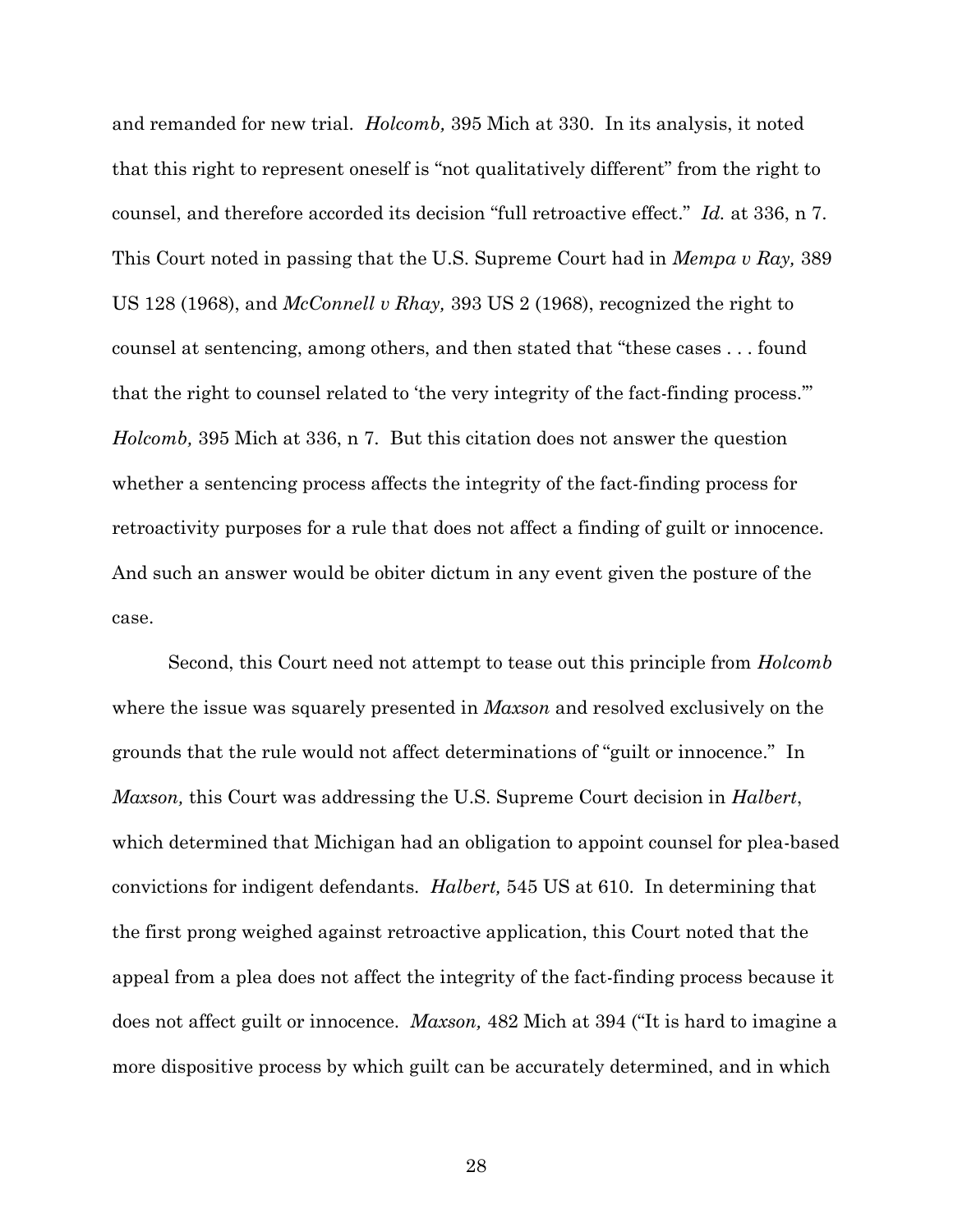the appellate process becomes less central to an accurate determination of guilt, than that in which a full admission to criminal conduct has come from the mouth of the defendant himself under oath"). The Court stated this point even though the claim was front and center that the percentages of appellate relief expressly included claims of "reducing a sentence." *Maxson,* 482 Mich at 397, n 11.<sup>5</sup>

### **2. The second prong also supports the conclusion that**  *Miller* **does not apply retroactively.**

<span id="page-38-0"></span>In examining the second *Maxson* prong, a court determines whether individuals or entities have been "adversely positioned . . . in reliance" on the old rule. *Maxson,* 482 Mich at 394, citing *Rowland v Washtenaw County Road Commission,*  477 Mich 197, 221; 731 NW2d 41 (2007). Given the mandatory nature of the sentencing scheme in place for many years, it is difficult to conceive how any defendant could have detrimentally and reasonably relied on the *Miller* rule. While some number of juvenile murderers serving LWOP sentences would receive relief if *Miller* is given retroactive effect, "this would be true of extending any new rule retroactively." *Maxson*, 482 Mich at 397. Thus, the second prong also counsels against retroactivity.

Carp suggests that detrimental reliance can be established through "a demonstration of actual harm." Carp's Brief, p 36. The argument relies exclusively on the possible change in sentencing outcomes for juvenile murderers without any analysis of reliance. This is a misreading of *Maxson*.

 $\overline{a}$ 

<sup>5</sup> This Court examined the effect on outcomes under the second prong of *Maxson*. 482 Mich at 397.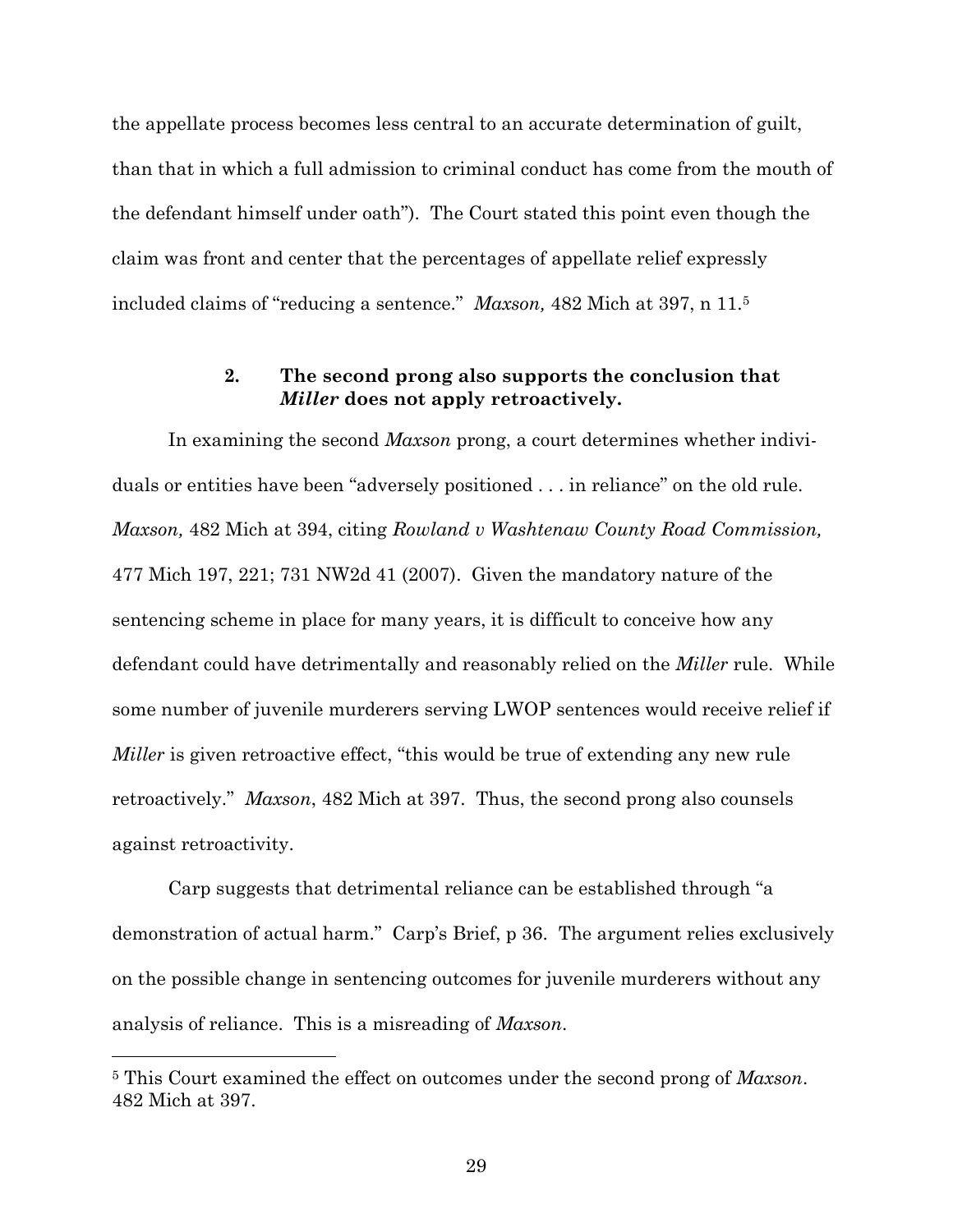The *Maxson* decision demonstrates that the requirement of proof of reliance is distinct from the proof of actual harm:

To be considered to have detrimentally relied on the old rule, a defendant must have relied on the rule in not pursuing an appeal *and* have suffered harm as a result of that reliance. [*Id.* at 394 (emphasis added).]

This proof requires two steps: reliance and detrimental harm. *Id.* at 396 ("Second, a defendant who relied on the old rule in not filing an appeal must also have suffered actual harm from that reliance in order to have 'detrimentally relied' on the old rule."). Raymond Carp cannot demonstrate any reliance on the mandatory nature of his sentence to life imprisonment without parole. Rather, only criminal defendants who pled guilty – and decided not go to trial to avoid this sentencing outcome – might be said to have "detrimentally relied" on this old rule.

Evaluating exclusively the possible detrimental harm to the class of offenders affected by the new rule reads out the reliance component of the second prong. The clear import of the citation in *Maxson* that there must be detrimental reliance is that the defendant must have taken some action that he might not otherwise have done in the absence of the rule. See *Maxson,* 482 Mich at 394 (examining whether the criminal defendant relied on the old rule). Carp's analysis would make the question of reliance irrelevant for the second factor.

Insofar as Carp argues that the relevant consideration of reliance is the State's reliance because a criminal defendant need not "adversely" rely on the rule, but see *Linkletter,* 381 US at 636 (evaluating the reliance of the "accused" on the old rule), such an analysis effectively collapses the second prong into the third prong on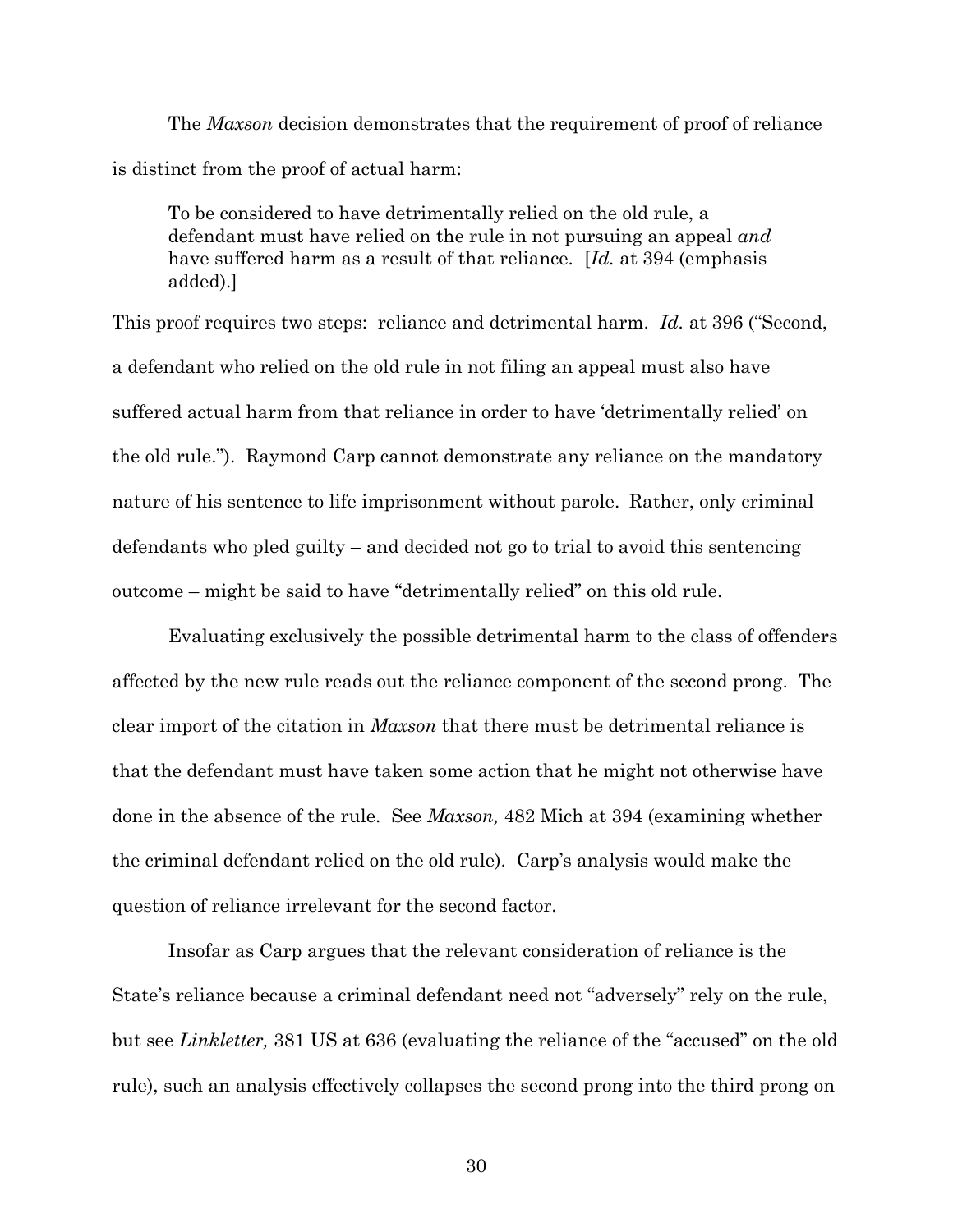the administration of justice. Whether the State's reliance on the old rule should weigh against retroactivity is on all fours on the importance of finality as examined in the third prong.

In fact, in *Sexton,* this Court joined its analysis of the second and third prongs of *Hampton* together to examine whether the rule was "unexpected." *Sexton,*  458 Mich at 64 ("Judicial decisions are generally given complete retroactive effect unless the decisions are unexpected or indefensible."). But of course this analysis merely tracks whether the rule is a new one or not. *Id.* at 67 ("Because *Bender* is a new rule of law, it is uniquely susceptible to prospective application."). This is just a *Teague* analysis. And there is no dispute that the rule here is a new one, which would likewise make it amenable to prospective application alone.

And even on the extent of the harm to Carp, there is some question about whether the proper metric is to examine the likelihood outcome on the tiny number of juvenile murderers sentenced to life without parole each year in comparison to the total number of felony convictions, or even murder convictions.6 In any event, this factor also weighs against retroactivity.

 $\overline{a}$ 

<sup>6</sup> According to the list from the Department of Corrections, there are currently 368 such prisoners (committed while under the age of 18) who were sentenced to life without parole in the prison. See Attachment A. On average, there have been approximately 10 teenage murderers sentenced each year to life without parole since 1975. There are more than 3,000 offenders in the MDOC who were convicted of first-degree murder under MCL 750.316. See 2010 MDOC Annual Report, p C1c, 4 of 11. This report may be found at the following web address:

[http://www.michigan.gov/documents/corrections/2011-08-31\\_-](http://www.michigan.gov/documents/corrections/2011-08-31_-_MDOC_Annual_Stat_Report_-_Vers_1_0_362197_7.pdf) [\\_MDOC\\_Annual\\_Stat\\_Report\\_-\\_Vers\\_1\\_0\\_362197\\_7.pdf](http://www.michigan.gov/documents/corrections/2011-08-31_-_MDOC_Annual_Stat_Report_-_Vers_1_0_362197_7.pdf) (accessed on February 14, 2014).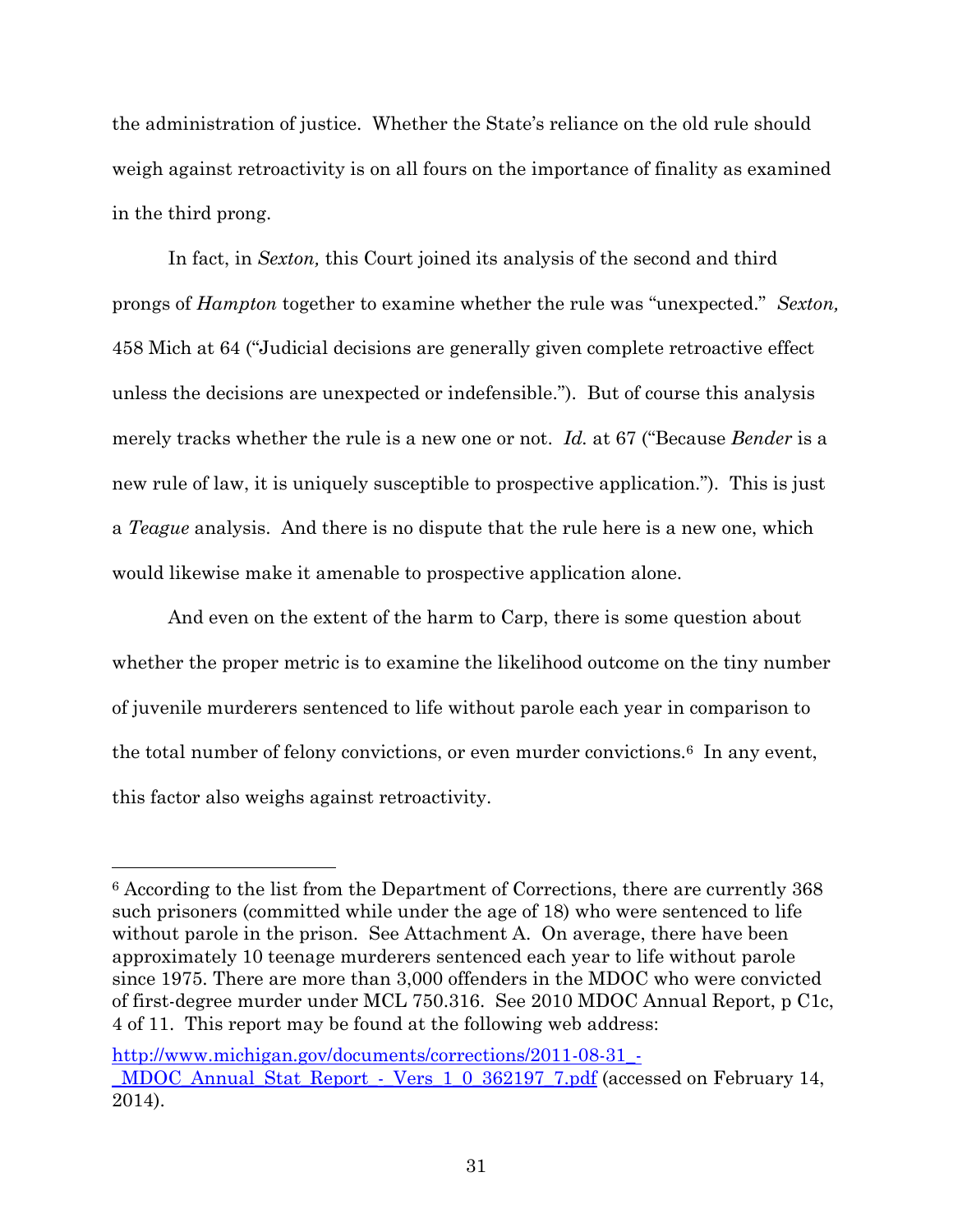#### **3. The third prong weighs against retroactivity as well.**

<span id="page-41-0"></span>Under the third and final *Maxson* prong, the retroactive application of the *Miller* rule would have a markedly adverse effect on the administration of justice. The retroactive application of *Miller* would "*continually* force[ ] the State[ ] to marshal resources in order to keep in prison defendants whose trials and appeals conformed to then-existing constitutional standards." *Teague*, 489 US at 310 (emphasis in original). The offense to the administration of justice is two-fold.

As an initial matter, it will require the criminal justice system to reevaluate the sentences of more than 350 prisoners who committed the most heinous of crimes under Michigan law. In the most populous county – Wayne County – this will require more than 100 resentencings for cases that span a forty-year or fifty-year history. In real terms, these sentences relate to cold cases, cold in that all of the relevant witnesses have moved on, which will require a huge investment of resources to properly research and investigate by tracking down surviving police officers, possible medical professionals for the perpetrator's mental status at the time of the murder, and family members of the victim and perpetrator so that they may participate at the resentencing. This would be a difficult undertaking in all cases and may be impossible in some.

Moreover, for many of the cases, the sentencing court will be unable to accomplish the specific task required under *Miller*. *Miller* lists the different possible factors for the sentencing court's consideration, which may be digested into six categories: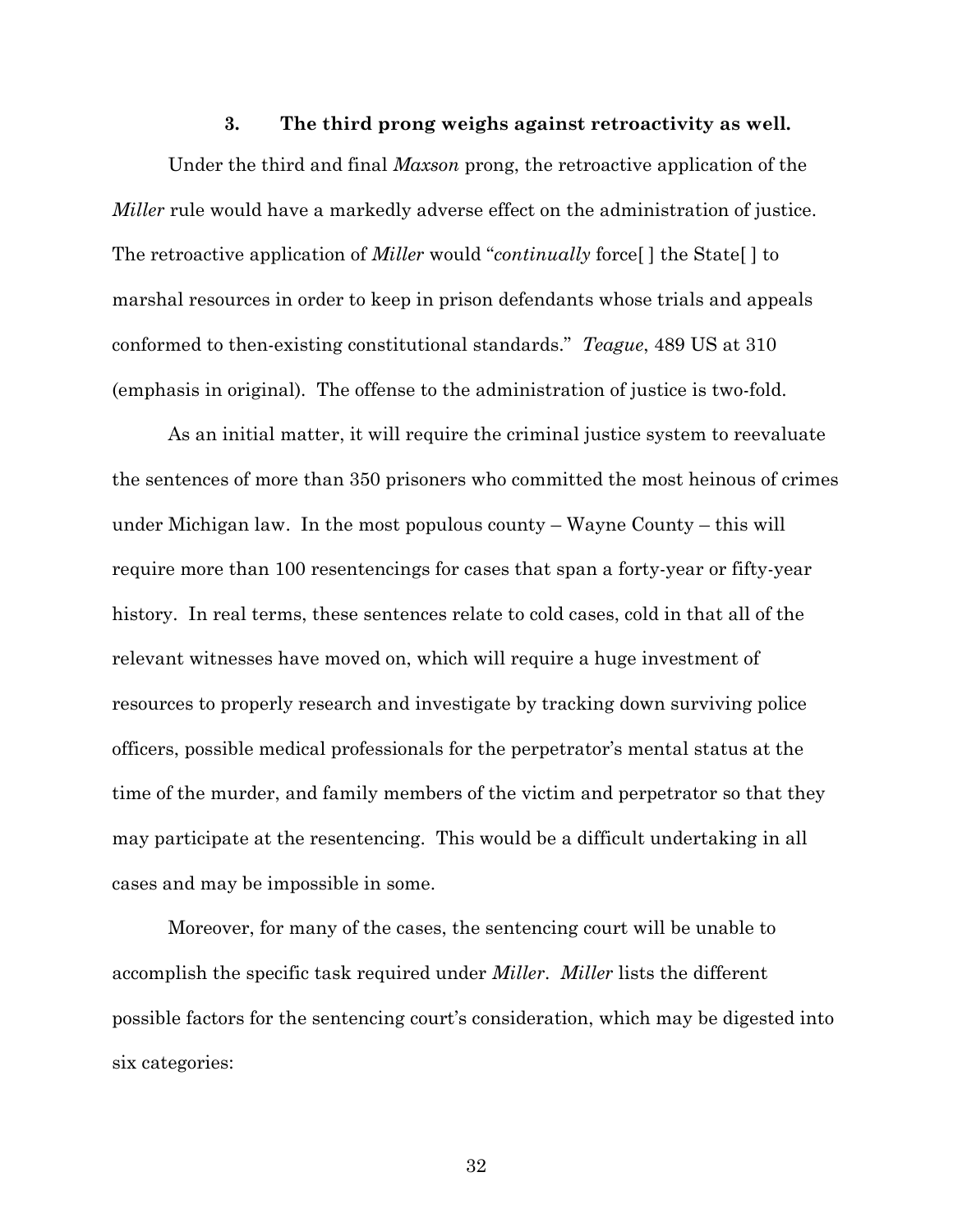[1] [*the] immaturity, impetuosity, and failure to appreciate risks and consequences*[;]

[2] [ ] the family and home environment that surrounds [the defendant]—and from which he cannot usually extricate himself—no matter how brutal or dysfunctional[;]

[3] [] the circumstances of the homicide offense[;]

[4] including the extent of his participation in the conduct[;]

[5] *the way familial and peer pressures may have affected him*[;]

[6] [how] he might have been charged and convicted of a lesser offense if not for incompetencies associated with youth—for example, his inability to deal with police officers or prosecutors (including on a plea agreement) or his incapacity to assist his own attorneys. [*Miller,* 132 S Ct at 2468 (brackets inserted; emphasis added).]

Several of these factors are dependent on the psychological profile of the perpetrator

*at the time of the crime*, not the time of (re)sentencing. And these are facts that

would have been unnecessary to prove at trial, so there will be no existing factual

record on which to draw. The question whether a specific juvenile murderer was

"immature" or "impetuous," and whether that person was affected by familial or

peer pressure at the time of the murder, may be impossible to determine.

 $\overline{a}$ 

Significantly, more than 80 of these men were sentenced to life without

parole more than 25 years ago, some reaching back more than 50 years to 1962. See

Attachment A.7 The necessary medical witnesses to answer these questions will not

have conducted the research when these crimes occurred, so these questions will be

<sup>7</sup> In an updated Corrections list, there are another twelve lifers sentenced between 1962 and 1974 for murder committed while they were juveniles not listed in Attachment A, the oldest of whom is Sheldry Topp, who was sentenced to life imprisonment on December 17, 1962 for a murder he committed when he was 17 years old. See the Corrections website for his entry (accessed on February 14, 2014):<http://mdocweb.state.mi.us/otis2/otis2profile.aspx?mdocNumber=108969>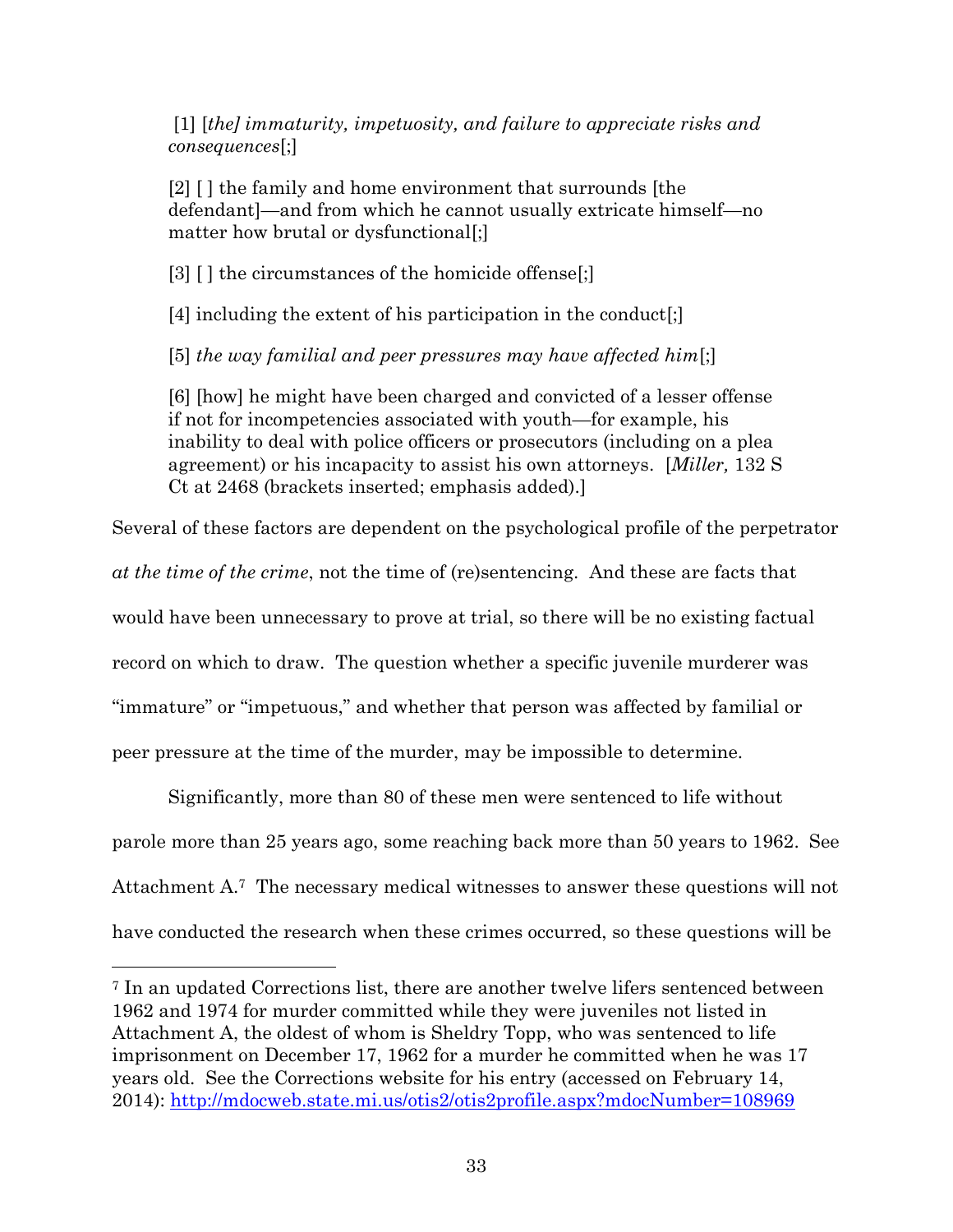unanswerable. That, of course, is the point of finality. At some point, a decision that was constitutionally proper at the time of its entrance must stand, and cannot be subject to a radical revisiting 40 or 50 years later.

Consider the case of James Porter, another St. Clair County murder case that would be subject to *Miller* if applied retroactively. His brutal murder of a mother and her four children occurred on April 7, 1982, more than 30 years ago. He was 16 years old at the time of the murder and is 48 years old today. Porter systematically murdered his teenage friend Eric Guliani, and Eric's mother, and Eric's three younger siblings, 16-year old Kathy, 13-year old Cindy, and 10-year old Deano, who had been hiding in the bathroom. Whether Porter was impetuous or immature in 1982, or whether he was under family or peer pressure, when he committed this mass murder is now hard to determine. The St. Clair Prosecutor's Office may not be able to explore these matters in a significant way at a resentencing. The State's strong interest in finality – an essential concept in the American criminal justice system – will be significantly undermined if *Miller* is applied retroactively. For the Porter case, and scores like it, the *Miller* test cannot even be meaningfully applied. Consistent with the administration of justice, the courts should not have to. The third *Maxson* prong weighs heavily against retroactivity.

The conclusion that this rule should not apply retroactively fits squarely within this Court's jurisprudence, which has been reluctant to apply change in procedural rules retroactively. See *Maxson,* 482 Mich at 393, citing *Sexton*, 458 Mich at 60-61 (requirement that the police inform a suspect when retained counsel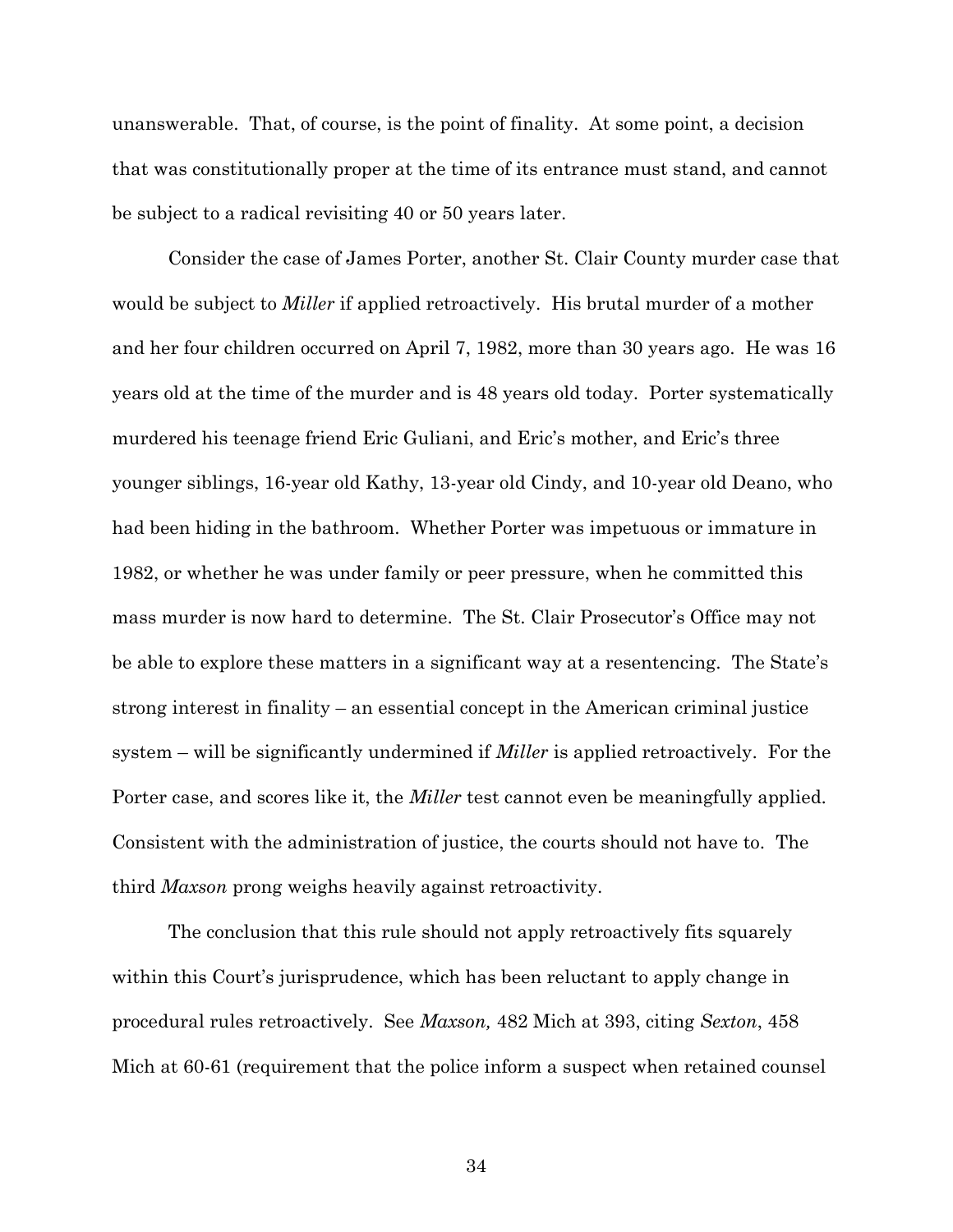is available for consultation); *People v Stevenson*, 416 Mich 383; 331 NW2d 143 (1982) (abrogation of common-law "year and a day" rule); *People v Young*, 410 Mich 363; 301 NW2d 803 (1981) (pre-conviction filing of habitual offender notice); *People v Smith*, 405 Mich 418, 433; 275 NW2d 466 (1979) (repeal of criminal sexual psychopath statute barring criminal action against those adjudicated criminal sexual psychopaths); *People v Markham*, 397 Mich 530; 245 NW2d 41 (1976) (double jeopardy "same transaction" test); *People v Rich*, 397 Mich 399; 245 NW2d 24 (1976) (erroneous "capacity standard" jury instruction); *People v Butler*, 387 Mich 1; 195 NW2d 268 (1972) (waiver of a defendant's constitutional rights in taking a guilty plea); *Jensen v Menominee Circuit Judge*, 382 Mich 535; 170 NW2d 836 (1969) (constitutional right to appeal in criminal cases); *People v Woods*, 382 Mich 128; 169 NW2d 473 (1969) (custodial interrogation procedures); *People v Fordyce*, 378 Mich 208; 144 NW2d 340 (1966) (custodial interrogation procedures). Given the focus the *Maxson* test places on "ascertainment of guilt or innocence" as the first factor, the conclusion that *Miller* should not apply retroactively also fits within the broader arc of Michigan's jurisprudence in this area.

Carp also relies on this Court's decision in *People v Bullock,* 440 Mich 15; 485 NW2d 866 (1992). Carp's Brief, p 43. But Carp's reliance is misplaced and, in fact, demonstrates the need for this Court to adopt the *Teague* test.

In *Bullock,* this Court found that Michigan's mandatory sentence of life imprisonment without the possibility of parole violated the state constitutional prohibition against "cruel or unusual" punishment. *Id.* at 42. The Court then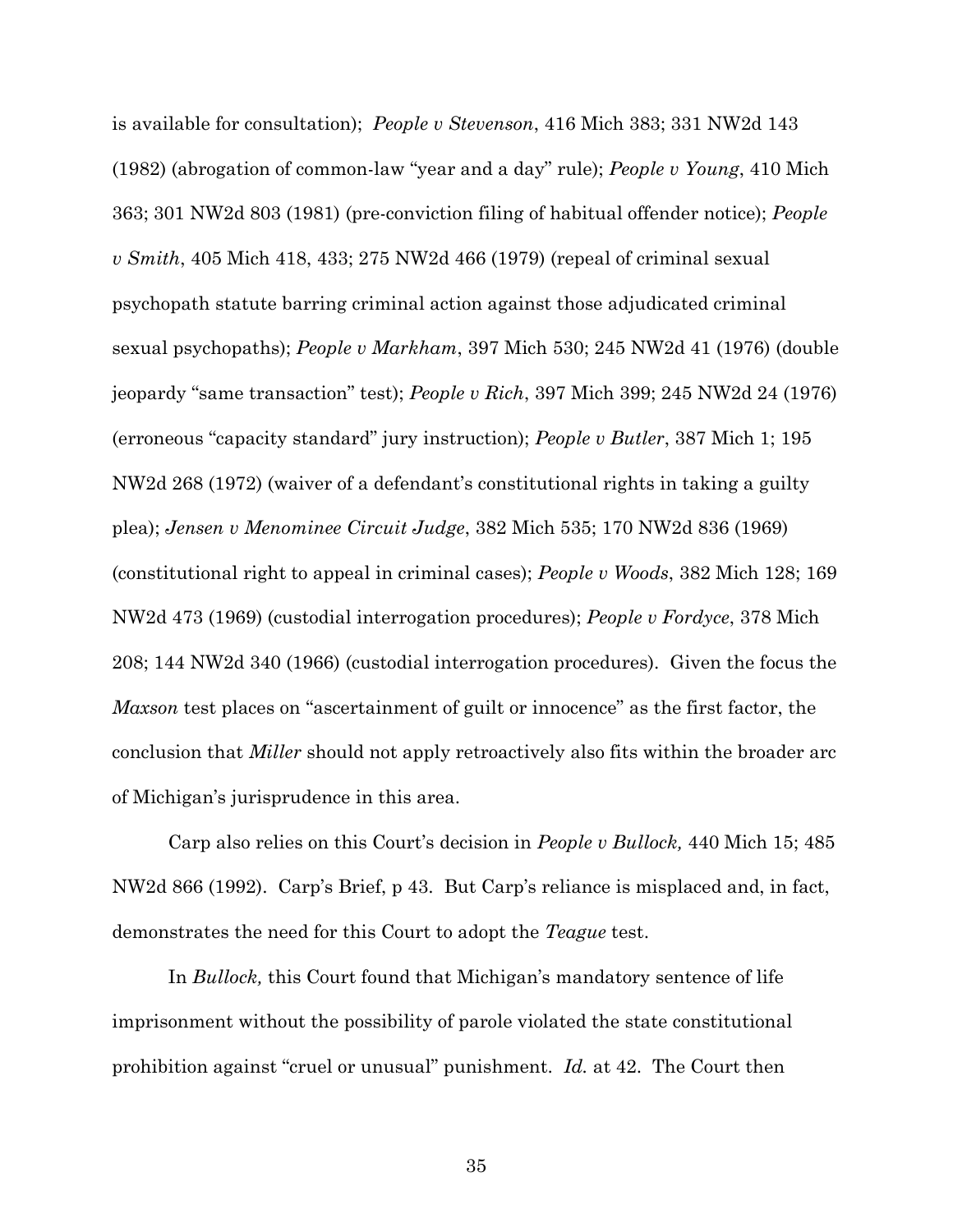applied its decision to "these defendants and all others who have been sentenced under the same penalty." *Id.* The Court provided no retroactivity analysis, and did not cite the controlling three-prong test that originated in *People v Hampton,* 384 Mich 669, 674; 187 NW2d 404 (1971). Thus, it provides no guidance on the application of the three factors to this case. Rather, the best guidance comes in this Court's most recent application of *Maxson,* which demonstrates that *Miller* should not be applied retroactively*.* Moreover, the *Bullock* case is distinguishable because the Court ordered that all of the offenders were eligible for parole. *Bullock,* 440 Mich at 42. Thus, the decision enacted a substantive change in law because in contrast to *Miller,* it effectively created a categorical exclusion for all the defendants, changing their sentence from LWOP to life *with the opportunity for parole.*<sup>8</sup>

### <span id="page-45-0"></span>**B. The** *Maxson* **test based on the overruled decision of** *Linkletter*  **is outdated and should be replaced with the** *Teague* **test.**

The seminal case for the Michigan retroactivity standard is *Linkletter v Walker,* 381 US 618 (1965). This Court adopted it in 1971 in *Hampton,* identifying the familiar three-prong test. *Id.* at 674 ("There are three key factors which the court has taken into account: (1) the purpose of the new rule; (2) the general reliance on the old rule; and (3) the effect on the administration of justice"). The U.S. Supreme Court overruled *Linkletter* in two cases, *Griffith v Kentucky,* 479 US 314 (1987) and *Teague,* ultimately creating the system of analysis evaluated in the first issue. *Danforth v Minnesota,* 552 US 264, 299 (2008). The State is bound to

 $\overline{a}$ 

<sup>8</sup> Although the Court indicated that it was not resolving the constitutionality of the life-without-parole penalty when imposed after an individualized sentence, *Bullock,*  440 Mich at 42, nevertheless it provided the relief to all prisoners, categorically.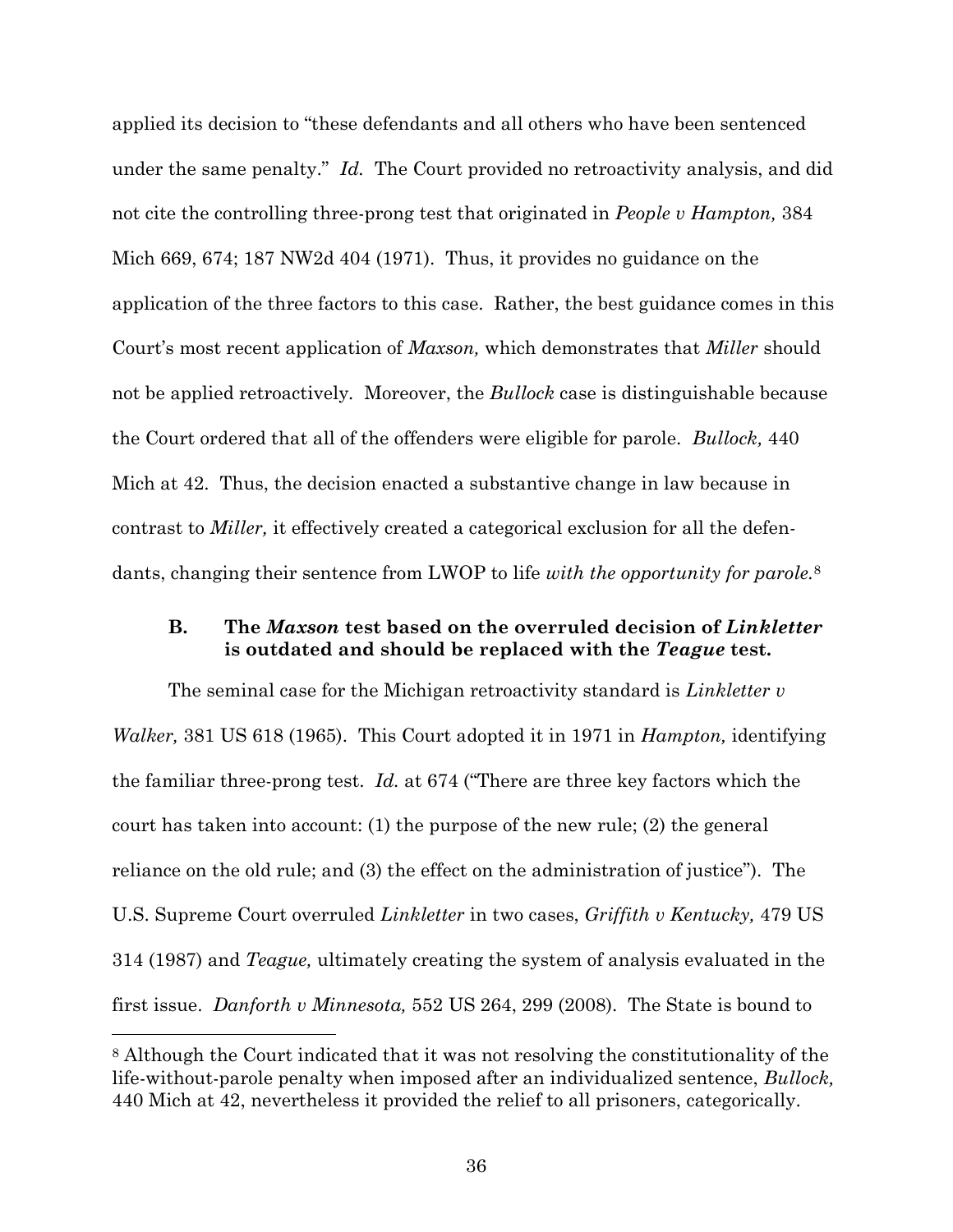follow *Griffith* and *Teague,* but where they do not apply, it is at liberty to provide greater protection under its own constitution. *Danforth,* 552 US at 288-289.

The primary inadequacy of the old *Linkletter* test as reflected in Michigan law is the inapplicability of two of its factors to rules that change sentencing process or the change in possible punishments: (1) the purpose of the new rule insofar as it relates to the "ascertainment of guilt or innocence," *Hampton,* 384 Mich at 677; and (2) the reliance on the old rule*.* Carp's effort to find support in Michigan that the *Linkletter* standard applies to sentencing cases under *Holcomb* substantiates the point.

With respect to the ascertainment of guilt or innocence, it is black letter law in Michigan that the conviction arises from the trial or plea, and that the sentencing is just a reflection of the consequences of the conviction. *People v Funk*, 321 Mich 617, 621; 33 NW2d 95 (1948) ("The conviction is the finding of guilt. Sentence is not an element of the conviction but rather a declaration of its consequences."). As a result, the sentencing is irrelevant to the issue. Yet, it is clear that the ascertainment of guilt or innocence is a necessary element of the Michigan test's first prong. See, e.g., *Maxson,* 482 Mich at 393; *Sexton,* 458 Mich at 60-61.

With respect to reliance, the point is the same. A defendant does not generally rely on sentencing processes. To the contrary. The mandatory nature of the sentence would only encourage a defendant to avoid such a conviction. The U.S. Supreme Court noted that the accused in *Linkletter* as well as the State had relied on the prior rule that was invalidated. *Id.* at 636 ("It is true that both the accused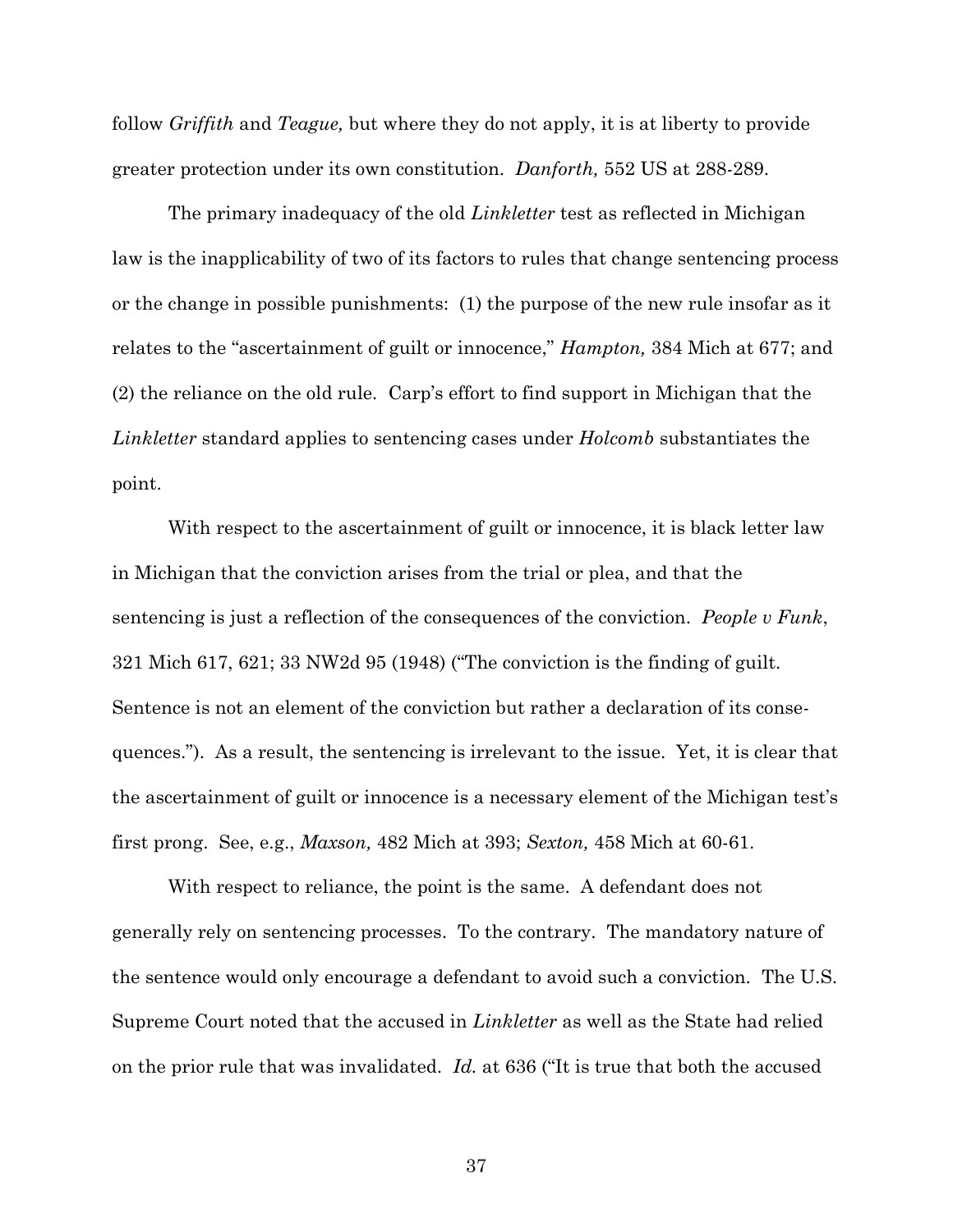and the States relied upon *Wolf*."). This Court has also examined the extent of the defendant's reliance. See, e.g., *Maxson,* 482 Mich at 824 ("a defendant who relied on the old rule in not filing an appeal must also have suffered actual harm from that reliance in order to have 'detrimentally relied' on the old rule"). The only changes to sentencing that a defendant might seek to apply would be one that would have beneficial consequences for that defendant's sentencing. It is hard to conceive of a circumstance in which a criminal defendant can complain about detrimental reliance on an old rule for sentencing.

The other significant defect in the *Linkletter* test is the inconsistency of application. Even if this Court expanded the Michigan retroactivity test to encompass changes to sentencing rules, the rule would still be subject to this infirmity. The plurality opinion in *Teague* examined at length the failings of *Linkletter,* noting its failure to produce "consistent results":

Not surprisingly, commentators have "had a veritable field day" with the *Linkletter* standard, with much of the discussion being "more than mildly negative." Beytagh, Ten Years of Non–Retroactivity: A Critique and a Proposal, 61 Va.L.Rev. 1557, 1558, and n. 3 (1975) (citing sources). [*Teague,* 489 US at 302-303 (plurality).]

Thus, the *Linkletter* standard has been discarded for more than 20 years.

Of course, the Attorney General notes that regardless of the standard that is applied here – either *Teague* or *Maxson –* the *Miller* decision does not apply retroactively. Because the *Miller* rule is a procedural one, that does not exclude a category of punishment, but only changes the process of sentencing to an individualized one, the considerations of finality govern. The sentences for the more than 350 murderers over the past 40 years are valid and should not be set aside.